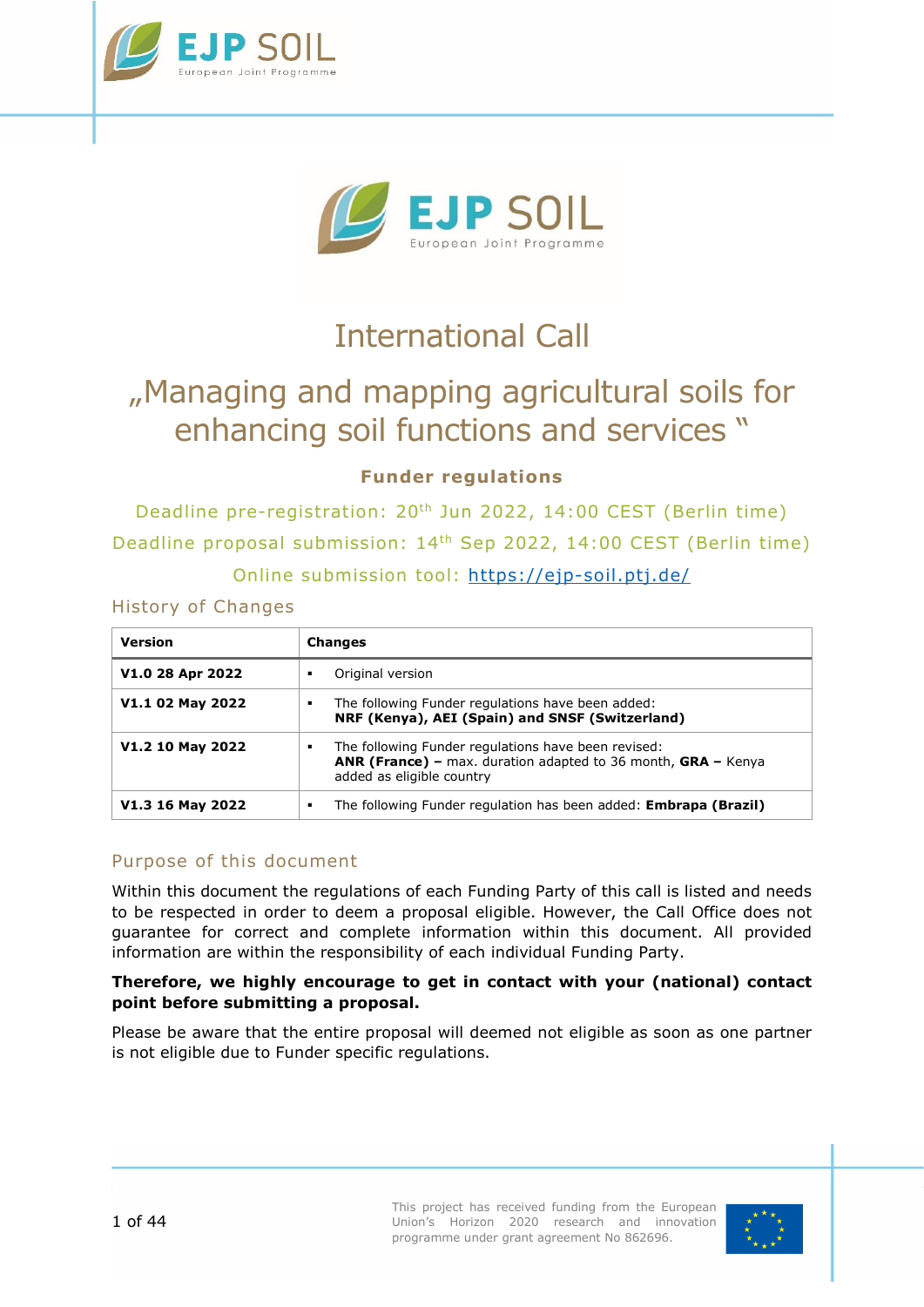

# Table of Content

| Global Research Alliance on Agricultural Greenhouse Gases (GRA)3  |  |
|-------------------------------------------------------------------|--|
|                                                                   |  |
|                                                                   |  |
|                                                                   |  |
|                                                                   |  |
|                                                                   |  |
|                                                                   |  |
|                                                                   |  |
| National Research, Development and Innovation Office (NKFIH)  22  |  |
| Department of Agriculture, Food and the Marine (DAFM) 23          |  |
| Ministry of Agricultural, Food and Forestry Policies (MIPAAF)  26 |  |
|                                                                   |  |
| The ministry of Agriculture of the Republic of Lithuania (ZUM)33  |  |
|                                                                   |  |
|                                                                   |  |
| The National Centre for Research and Development (NCBR)39         |  |
| Instituto Nacional de Investigación Agropecuaria (INIA)  43       |  |

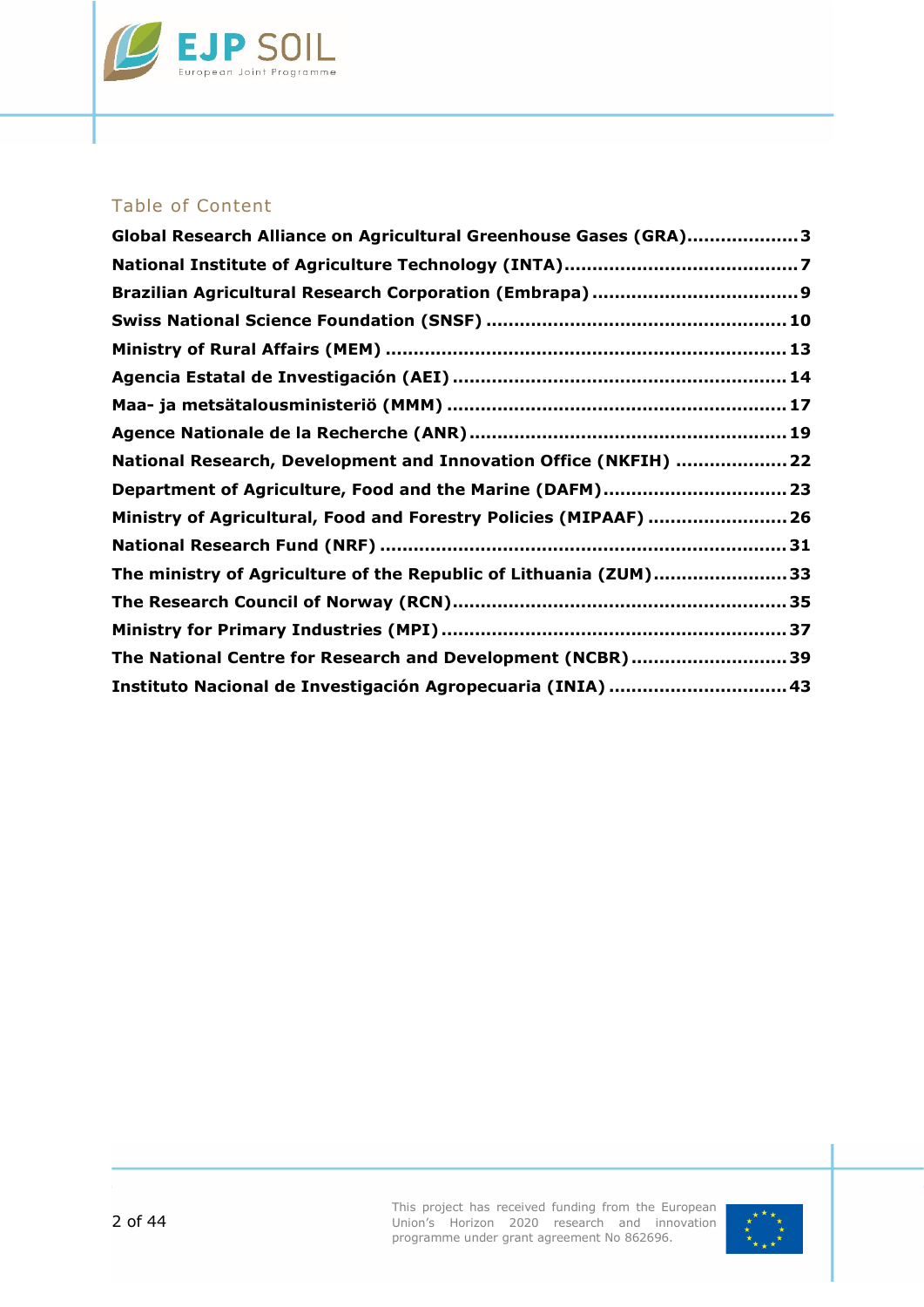# **Global Research Alliance on Agricultural Greenhouse Gases**



<span id="page-2-0"></span>

| <b>Participating organisation</b> | Research Alliance on Agricultural<br>Global<br><b>Greenhouse Gases (GRA)</b> |  |
|-----------------------------------|------------------------------------------------------------------------------|--|
| <b>Indicative budget</b>          | Minimum 900,000 €                                                            |  |
| (National) contact point          | Nilusha Ubeynarayana                                                         |  |
|                                   | E-Mail: research.calls@globalresearchalliance.org                            |  |

|                                                                | www.globalresearchalliance.org                                                                                                                                                                                                                                                                                                                                       |                |  |
|----------------------------------------------------------------|----------------------------------------------------------------------------------------------------------------------------------------------------------------------------------------------------------------------------------------------------------------------------------------------------------------------------------------------------------------------|----------------|--|
| Link to funding programme<br>and other relevant<br>information | GRA encourages those research institutions<br>considering requesting GRA funding under this call<br>to contact the GRA contact person at<br>research.calls@globalresearchalliance.org.<br>Proposals should explicitly link to the work of the<br>Research Groups and Networks of the GRA and<br>should have the potential to become Flagship<br>projects of the GRA. |                |  |
|                                                                | GRA Flagship projects are projects which:                                                                                                                                                                                                                                                                                                                            |                |  |
|                                                                | Address a critical research gap and/or<br>capability building need of the GRA.                                                                                                                                                                                                                                                                                       |                |  |
|                                                                | Facilitate engagement by a broad range of<br>Alliance Members and Partners, by providing<br>a range of collaboration opportunities,<br>including at low cost e.g., data, sample or<br>knowledge sharing.                                                                                                                                                             |                |  |
|                                                                | Generate new knowledge, high scientific<br>impact.                                                                                                                                                                                                                                                                                                                   |                |  |
|                                                                | Should have global relevance, if not global<br>participation in their delivery.                                                                                                                                                                                                                                                                                      |                |  |
| <b>Project duration</b>                                        | Min. 24 months                                                                                                                                                                                                                                                                                                                                                       | Max. 36 months |  |
| <b>Maximum funding per</b><br>project                          | Topics A and C: €200,000 (Maximum budget per<br>research institution per project €70,000)<br>Topic B: €500,000 (Maximum budget per research<br>institution per project €100,000)                                                                                                                                                                                     |                |  |
| <b>Topics to be funded</b>                                     | <b>All topics</b><br>٠                                                                                                                                                                                                                                                                                                                                               |                |  |

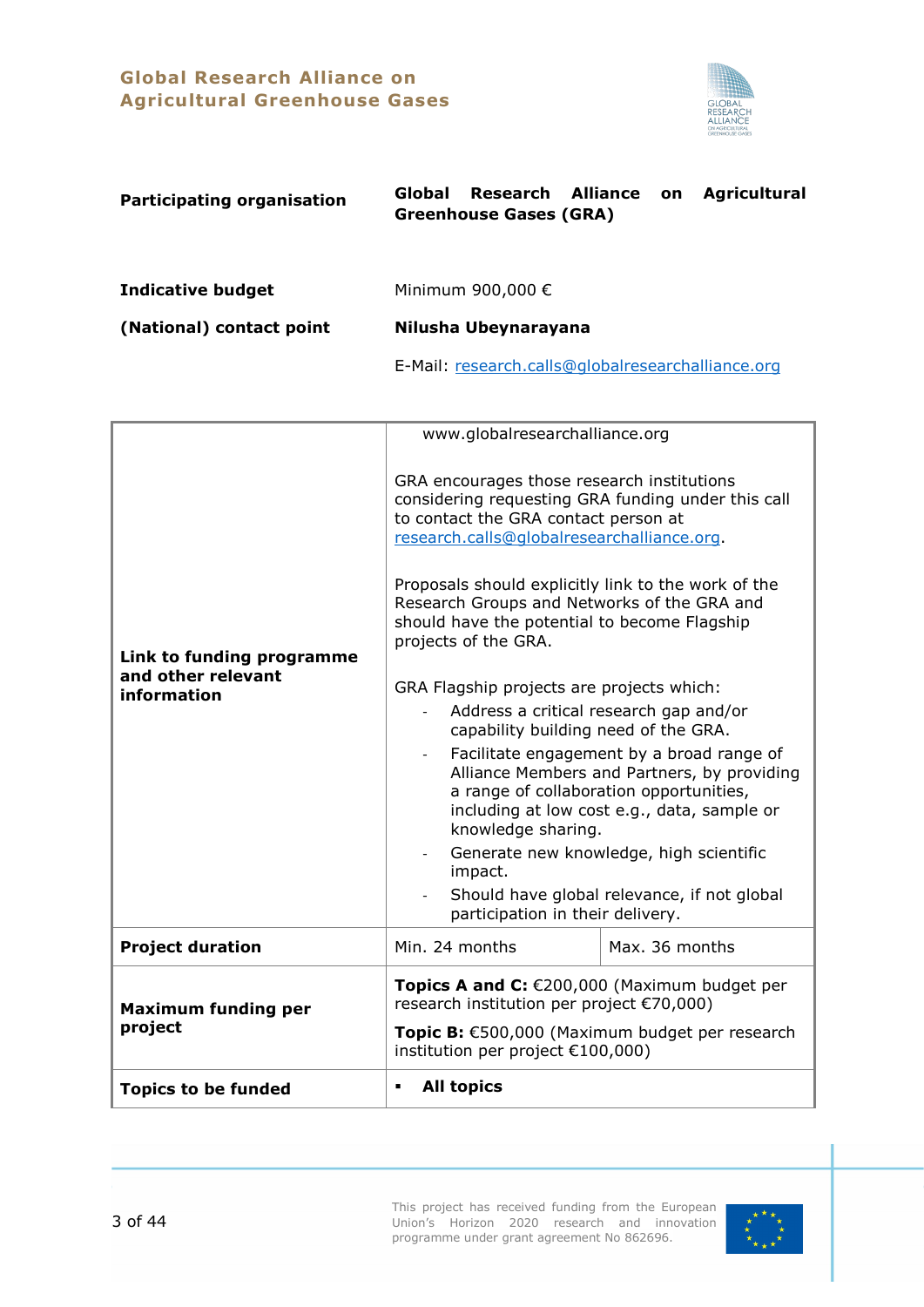# **Global Research Alliance on Agricultural Greenhouse Gases**



| <b>Exceptions for funding of the</b><br>research topics based on<br>your national priorities                                                                                                                                                                                         | N/A<br>٠    |             |                              |
|--------------------------------------------------------------------------------------------------------------------------------------------------------------------------------------------------------------------------------------------------------------------------------------|-------------|-------------|------------------------------|
| <b>Following partners are</b><br>eligible for funding                                                                                                                                                                                                                                | Yes         | <b>No</b>   | <b>Specific requirements</b> |
| <b>Partners of the EJP SOIL</b><br>consortium                                                                                                                                                                                                                                        | $\Box$      | $\boxtimes$ | ٠                            |
| <b>Universities</b>                                                                                                                                                                                                                                                                  | $\boxtimes$ | П           | N/A<br>٠                     |
| <b>Research institutes</b>                                                                                                                                                                                                                                                           | ⊠           | $\Box$      | N/A<br>٠                     |
| <b>Industry partners</b>                                                                                                                                                                                                                                                             | $\Box$      | ⊠           | ٠                            |
| <b>Other stakeholders</b>                                                                                                                                                                                                                                                            | $\Box$      | $\boxtimes$ | ٠                            |
| funding from GRA:<br>Argentina<br>Bangladesh<br>Benin<br><b>Bolivia</b><br><b>Brazil</b><br>Cameroon<br>Chile<br>China<br>Colombia<br>Costa Rica<br>Cote d'Ivoire<br>Cuba<br>Democratic Republic of Congo<br>Dominican Republic<br>Ecuador<br>Egypt<br>Eswatini<br>Ethiopia<br>Ghana |             |             |                              |
| Honduras<br>Indonesia<br>Kenya                                                                                                                                                                                                                                                       |             |             |                              |

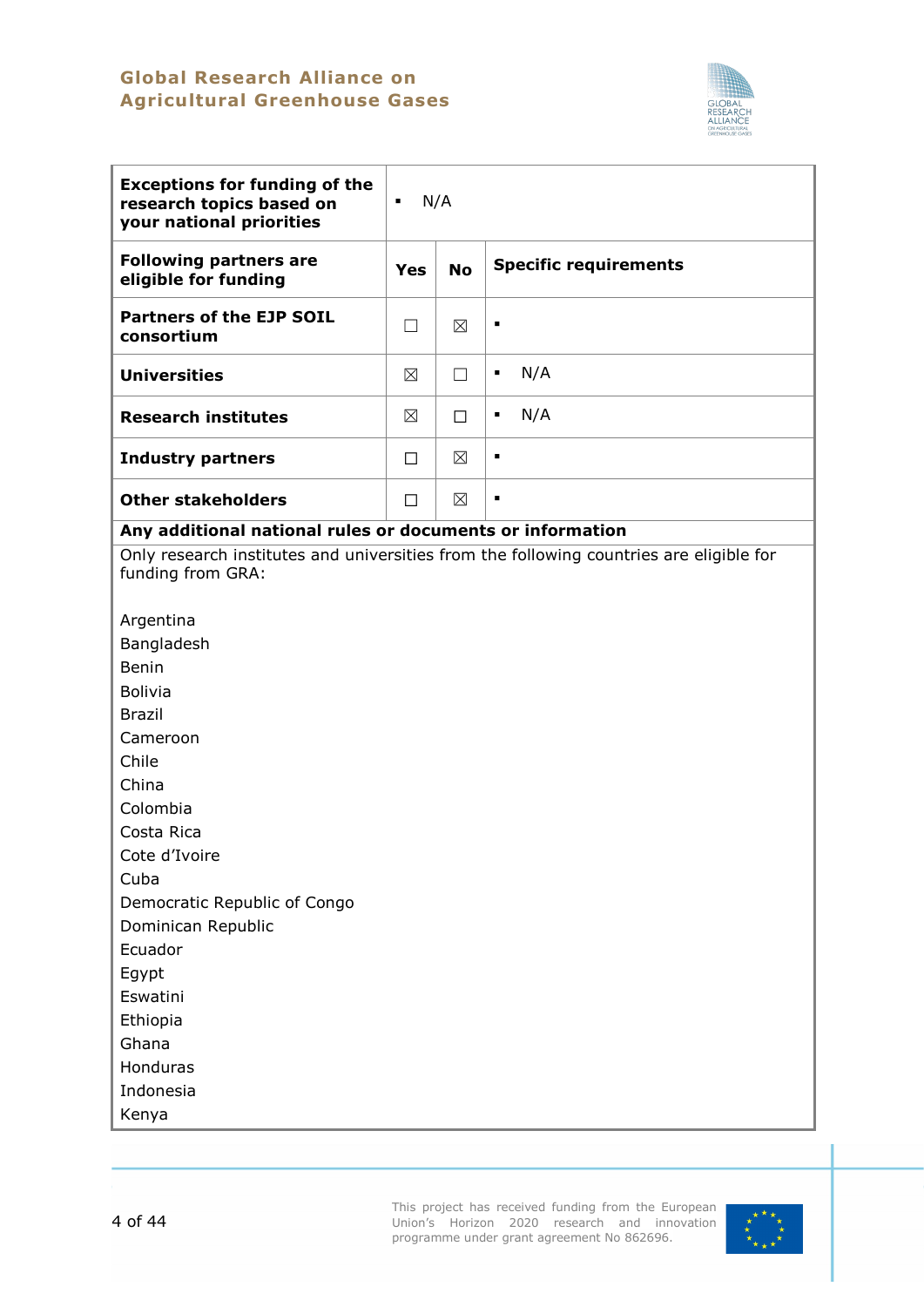# **Global Research Alliance on Agricultural Greenhouse Gases**



Malaysia Malawi Mexico Mongolia Namibia Nicaragua Nigeria Panama Paraguay Peru **Philippines** Republic of Korea Samoa **Senegal** South Africa Sri Lanka Thailand Tunisia **Turkey** Uganda Uruguay Viet Nam Zambia Zimbabwe

Please note that GRA will give priority to applications from research institutes and universities eligible for GRA funding with a view to maximising participation of GRA member country research institutes and universities and maximising the level of-coinvestment by GRA member research institutes and universities.

All intellectual property (IP) arising from projects supported by this call will be managed through an IP Plan. Proposals should indicate in general how IP will be managed, with a full IP Plan developed at the contracting phase. This plan must outline in detail how IP (including background IP, and IP developed while carrying out a project) will be managed.

GRA general principles in relation to the management of IP are set out below. IP plans should be consistent with these principles:

i. IP should be dealt with in a manner that ensures widest possible benefit.

ii. Unless there are strong reasons to withhold, protect, or commercialise IP developed while carrying out a project, then it should be made public and freely available.

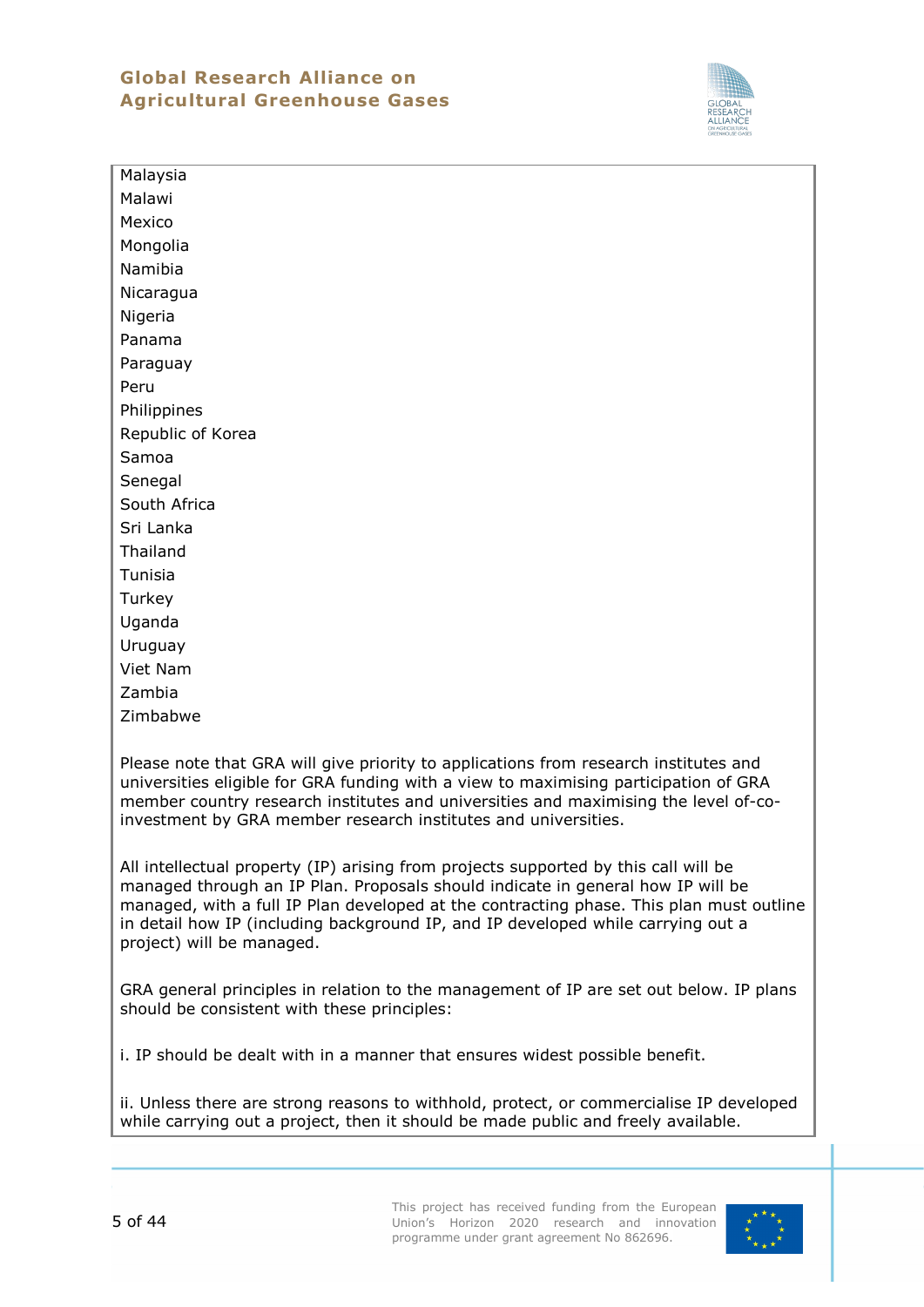

iii. All publications arising from work funded by GRA should be open access and GRA should be appropriately acknowledged.

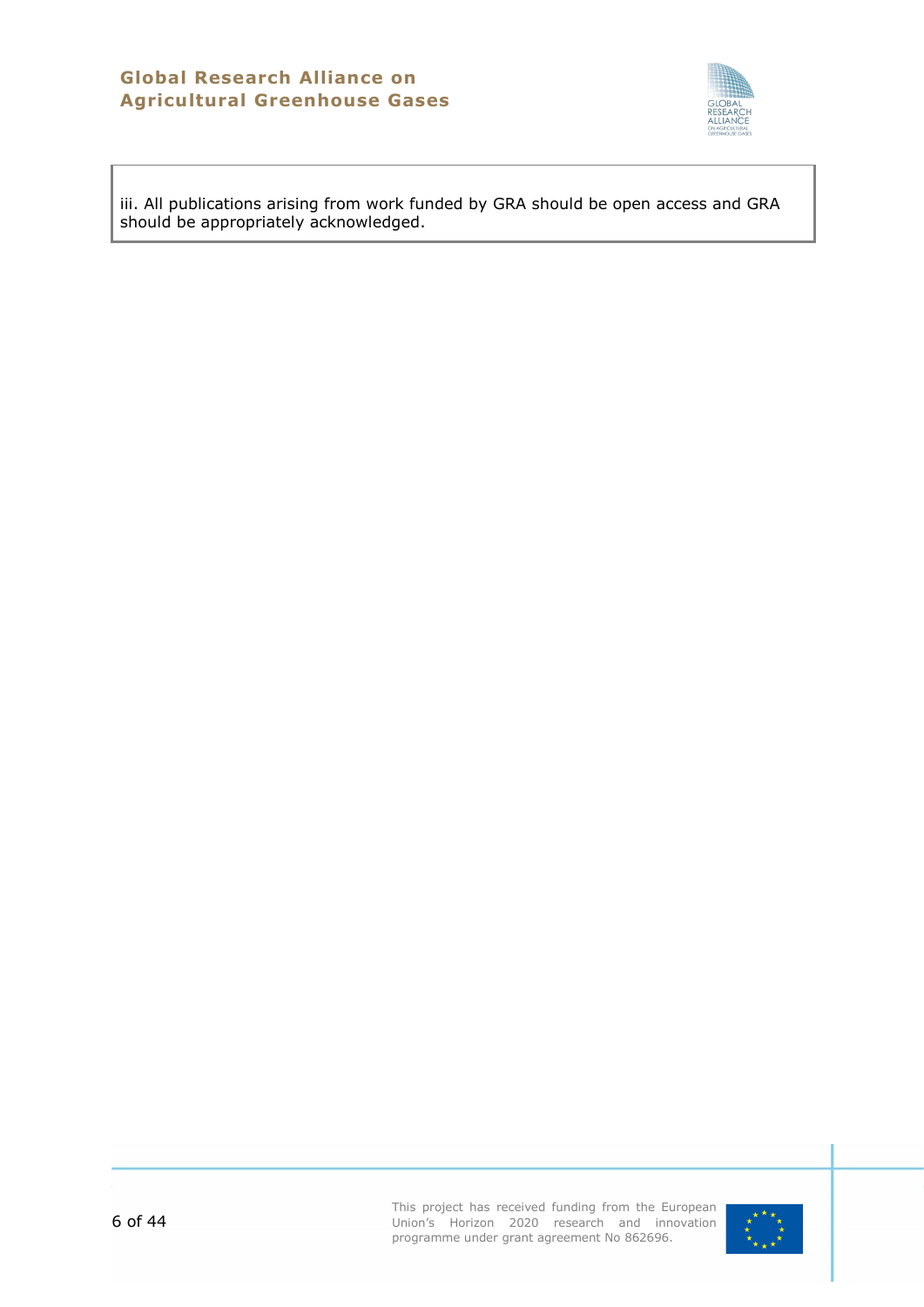

<span id="page-6-0"></span>

| <b>Participating organisation</b> | National Institute of Agriculture Technology<br>(INTA)                         |
|-----------------------------------|--------------------------------------------------------------------------------|
|                                   | Av. Rivadavia 1439 (C1033AAE)<br>Ciudad Autónoma de Buenos Aires;<br>Argentina |
| <b>Indicative budget</b>          | 100,000€                                                                       |
| <b>National contact point</b>     | <b>Alejandro, VALEIRO</b><br><b>INTA Labintex-Europe</b>                       |
|                                   | Phone: +54 9 11 34214156                                                       |
|                                   | E-Mail:<br>Valeiro.alejandro@inta.gob.ar                                       |

| Link to funding programme<br>and other relevant<br>information                               |                                                                                                                                                         |                |                |                |
|----------------------------------------------------------------------------------------------|---------------------------------------------------------------------------------------------------------------------------------------------------------|----------------|----------------|----------------|
| <b>Project duration</b>                                                                      |                                                                                                                                                         | Min. 24 months |                | Max. 36 months |
| <b>Total national budget</b><br>available $(E)$                                              |                                                                                                                                                         | 100,000€       |                |                |
| Maximum funding per grant<br>awarded to a project $[\mathbf{\epsilon}]$                      | 50,000€                                                                                                                                                 |                |                |                |
| <b>Topics to be funded</b>                                                                   | <b>All topics</b><br>$\blacksquare$                                                                                                                     |                |                |                |
| <b>Exceptions for funding of the</b><br>research topics based on<br>your national priorities | Funding eligibility includes travel and per diem,<br>$\blacksquare$<br>consumables and other agreed costs, but no<br>investments or personnel expenses. |                |                |                |
| <b>Following partners are</b><br>eligible for funding                                        | <b>Specific requirements</b><br><b>No</b><br>Yes                                                                                                        |                |                |                |
| <b>Partners of the EJP SOIL</b><br>consortium                                                | П                                                                                                                                                       | $\boxtimes$    | $\blacksquare$ |                |
| <b>Research institutes</b>                                                                   | The call will be restricted to INTA<br>$\blacksquare$<br>researchers within the usual<br>⊠<br>П<br>institutional planning system                        |                |                |                |
| <b>Industry partners</b>                                                                     | П                                                                                                                                                       | ⊠              | ٠              |                |

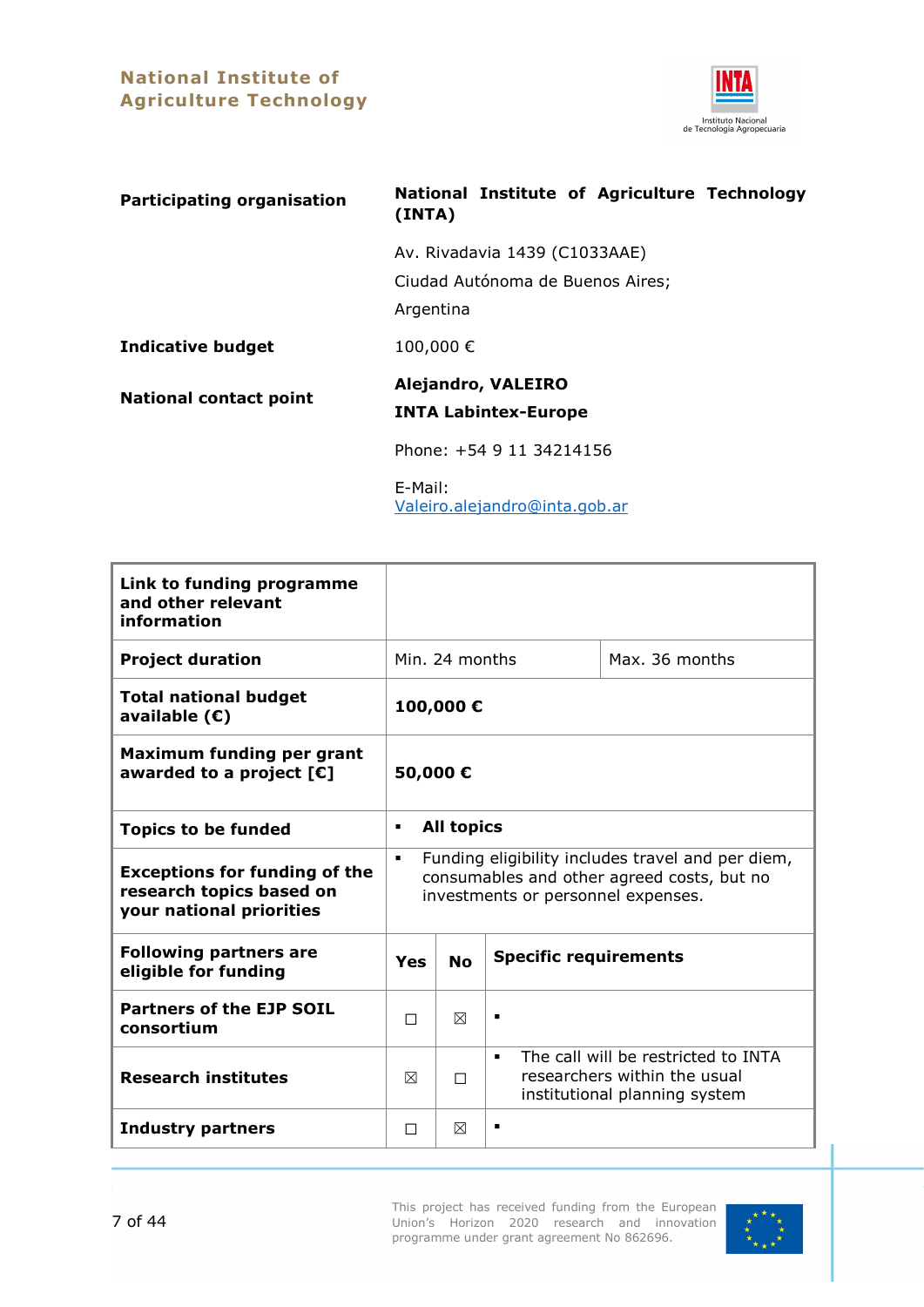# **National Institute of Agriculture Technology**



| <b>Other stakeholders</b>                                    | П                  | ⊠            |                                                                                                                                                                                                                                                                                                                                                                                                                                                                                                                                                                                                                                                                                                                                                                                                                                                                                                                                                                                                                   |
|--------------------------------------------------------------|--------------------|--------------|-------------------------------------------------------------------------------------------------------------------------------------------------------------------------------------------------------------------------------------------------------------------------------------------------------------------------------------------------------------------------------------------------------------------------------------------------------------------------------------------------------------------------------------------------------------------------------------------------------------------------------------------------------------------------------------------------------------------------------------------------------------------------------------------------------------------------------------------------------------------------------------------------------------------------------------------------------------------------------------------------------------------|
| Any additional national rules<br>or documents or information | INTA.<br>duration. | information. | a. Proposals must meet the general eligibility criteria<br>established by the joint call document and fit within<br>the mission and strategic objectives of INTA<br>b. All applications requesting financing for Argentina<br>under this call must include a letter of support from<br>c. The call will be restricted to INTA researchers who<br>work in the selected research areas.<br>d. Proposals must include a plan for dissemination of<br>e. All intellectual property that may arise from the<br>projects supported by this call will be managed<br>through an IP Plan. Proposals should generally indicate<br>how IP will be managed, with a full IP Plan developed<br>at the procurement phase.<br>f. Proposals must not exceed 36 months of project<br>g. Funding eligibility includes travel and per diem,<br>consumables and other agreed costs, but no<br>investments or personnel expenses, nor contracts.<br>h. INTA will prioritize proposals that adopt a holistic<br>approach to the problem. |

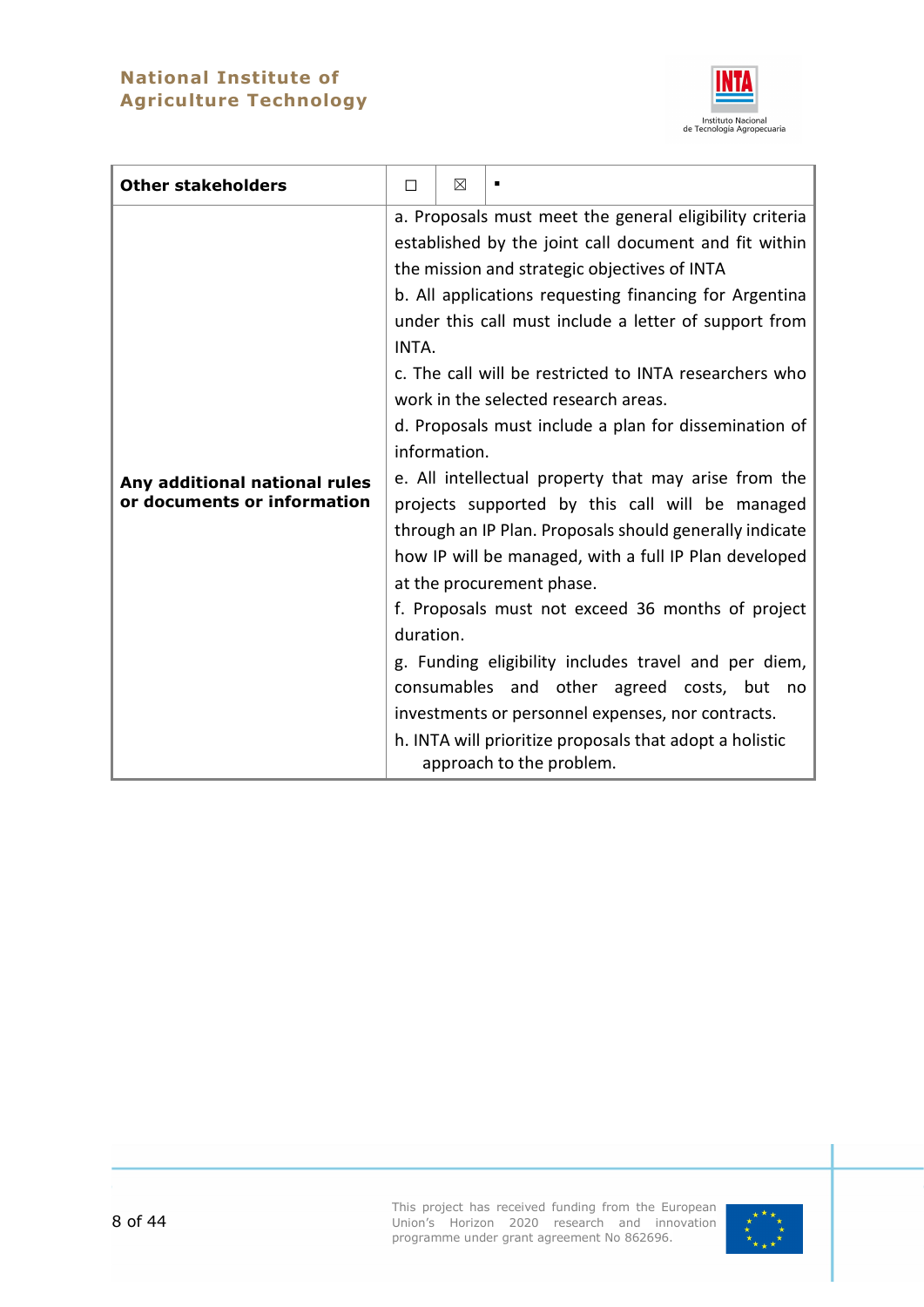**Brazilian Agricultural Research Corporation (Embrapa)**

<span id="page-8-0"></span>

| <b>Participating organisation</b> | Brazilian Agricultural Research Corporation<br>(Embrapa) |  |
|-----------------------------------|----------------------------------------------------------|--|
| <b>Indicative budget</b>          | 600,000 $\in$                                            |  |
| (National) contact point          | <b>Vinicius Guimaraes</b>                                |  |
|                                   | E-Mail: vinicius.quimaraes@embrapa.br                    |  |
|                                   | Phone: +33 04 67 04 37 43                                |  |

| Link to funding programme<br>and other relevant<br>information                               | https://www.embrapa.br/sobre-a-embrapa                                                                               |  |  |
|----------------------------------------------------------------------------------------------|----------------------------------------------------------------------------------------------------------------------|--|--|
| <b>Project duration</b>                                                                      | Max. 36 months<br>Min. N/A months                                                                                    |  |  |
| <b>Maximum funding per</b><br>project                                                        | See additional information provided below                                                                            |  |  |
| <b>Topics to be funded</b>                                                                   | <b>All topics</b><br>٠                                                                                               |  |  |
| <b>Exceptions for funding of the</b><br>research topics based on<br>your national priorities | Funding eligibility includes travel and per diem,<br>٠<br>consumables and other agreed costs, but no<br>investments. |  |  |
| <b>Following partners are</b><br>eligible for funding                                        | restricted to Embrapa researchers within the SEG<br>institutional planning system                                    |  |  |
| Any additional national rules or documents or information                                    |                                                                                                                      |  |  |

a) Total budget available of €\$ 600,000 consists of €\$ 300,000 to support financial costs in addition to  $\epsilon$ \$ 300,000 in kind (non-financial costs – personnel and infrastructure);

b) Up to 3 projects will be financed by Embrapa;

c) Maximum funding per grant awarded to a project  $\lceil \epsilon \rceil$ : 200,000  $\lceil \epsilon \rceil$  100,000 financial costs +  $E$ \$ 100,000 non-financial costs – personnel and infrastructure);

d) Maximum yearly financial costs per project [€]: 33,400;

e) Proposals must meet the general eligibility criteria established by the EJP Soil joint call document and fit within the mission and strategic objectives of Embrapa;

f) The intellectual property regime will be governed by the EJP Soil Joint Call Memorandum of Understanding and any intellectual property asset resulting from a project must be subject of a specific agreement between the parties executing the project;

g) Selected projects will be funded through Embrapa's internal rules under SEG Call 04/2022.

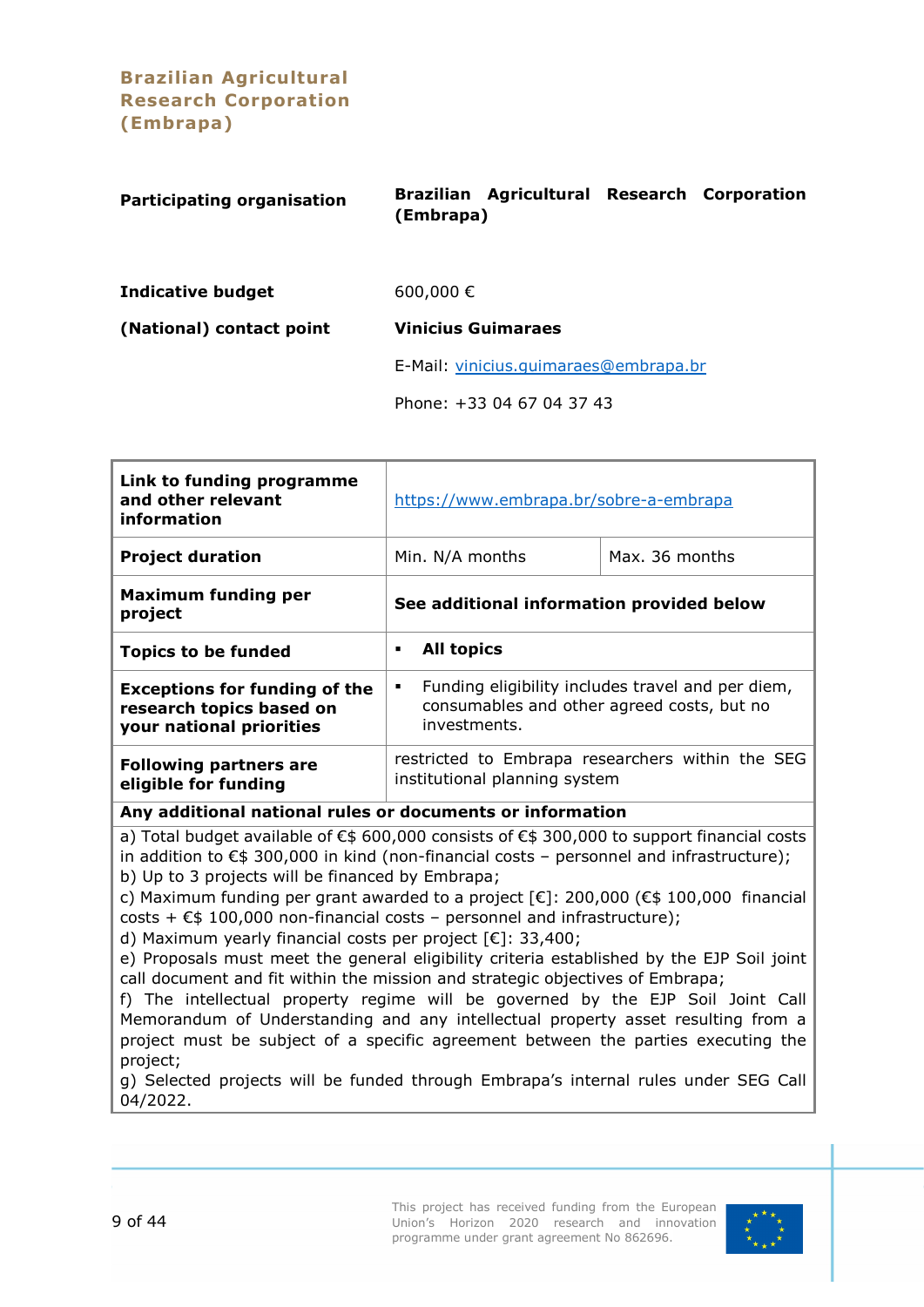**Swiss National Science Foundation (SNSF)**

**Switzerland**

<span id="page-9-0"></span>

| <b>Participating organisation</b> | <b>Swiss National Science Foundation (SNSF)</b> |
|-----------------------------------|-------------------------------------------------|
|                                   | Wildhainweg 3<br>CH-3001 Bern                   |
| <b>Indicative budget</b>          | 580,000 € (CHF 600'000)                         |
| (National) contact point          | Claudia Ellenrieder                             |
|                                   | Phone: +41 31 308 22 73                         |
|                                   | E-Mail: claudia.ellenrieder@snf.ch              |
|                                   | Madlen Korneli                                  |
|                                   | Phone: +41 31 308 24 47                         |
|                                   | E-Mail: madlen.korneli@snf.ch                   |

|                                                                                              | Participation as Swiss applicant/full partner to<br>the EJP Soil Call 2022 is restricted to one<br>proposal.                                                                                                                                                                                                                                                                                                                                               |                |  |  |
|----------------------------------------------------------------------------------------------|------------------------------------------------------------------------------------------------------------------------------------------------------------------------------------------------------------------------------------------------------------------------------------------------------------------------------------------------------------------------------------------------------------------------------------------------------------|----------------|--|--|
| Link to funding programme<br>and other relevant<br>information                               | Projects must comply with the SNSF Project<br>Funding regulations. All applicants and co-<br>applicants seeking SNSF support must be eligible<br>for SNSF Project Funding. Applying regulations:<br><b>SNSF Funding regulations</b><br>$\blacksquare$<br><b>SNSF Project Funding regulations</b><br>$\blacksquare$<br>General implementation regulations for the<br>$\blacksquare$<br><b>Funding Regulations</b><br>Mandatory submission on <b>mySNF</b> . |                |  |  |
| <b>Project duration</b>                                                                      | Min. 24 months                                                                                                                                                                                                                                                                                                                                                                                                                                             | Max. 36 months |  |  |
| <b>Maximum funding per</b><br>project                                                        | CHF 100'000 per applicant and year                                                                                                                                                                                                                                                                                                                                                                                                                         |                |  |  |
| <b>Topics to be funded</b>                                                                   | Topic A<br>$\blacksquare$                                                                                                                                                                                                                                                                                                                                                                                                                                  |                |  |  |
| <b>Exceptions for funding of the</b><br>research topics based on<br>your national priorities | The SNSF exclusively funds research conducted<br>$\blacksquare$<br>for purposes that are not directly commercial.<br>Pursuant to the Research and Innovation<br>Promotion Act RIPA and the legal framework of<br>the SNSF, no research grants are awarded if the<br>relevant research is conducted for directly                                                                                                                                            |                |  |  |

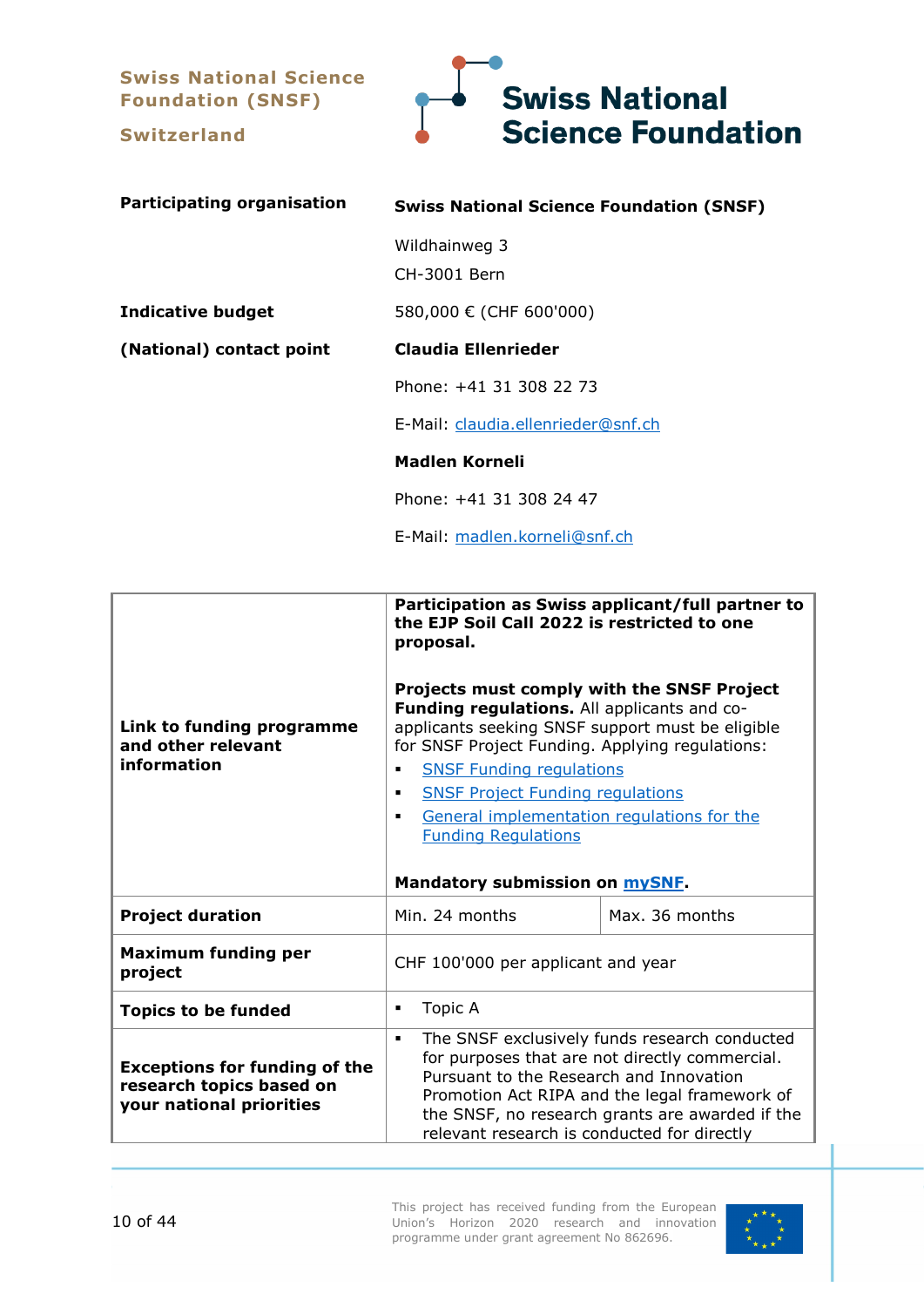# **Swiss National Science Foundation (SNSF)**



#### **Switzerland**

|                                                       | commercial purposes or if the persons involved<br>in the research work are not scientifically<br>independent. |   |                                                                                                            |
|-------------------------------------------------------|---------------------------------------------------------------------------------------------------------------|---|------------------------------------------------------------------------------------------------------------|
| <b>Following partners are</b><br>eligible for funding | <b>Specific requirements</b><br><b>No</b><br><b>Yes</b>                                                       |   |                                                                                                            |
| <b>Partners of the EJP SOIL</b><br>consortium         | ⊠                                                                                                             |   | Employees of<br>٠<br>Eligibility according to SNSF<br>٠<br>Regulations of applicants in Project<br>Funding |
| <b>Universities</b>                                   | ⊠                                                                                                             |   | Employees of<br>٠<br>Eligibility according to SNSF<br>٠<br>Regulations of applicants in Project<br>Funding |
| <b>Research institutes</b>                            | ⊠                                                                                                             |   | Employees of<br>٠<br>Eligibility according to SNSF<br>٠<br>Regulations of applicants in Project<br>Funding |
| <b>Industry partners</b>                              | П                                                                                                             | ⊠ | ٠                                                                                                          |
| <b>Other stakeholders</b>                             | П                                                                                                             | ⊠ |                                                                                                            |

**Any additional national rules or documents or information**

- **Participation as Swiss applicant to the EJP Soil Call 2022 is restricted to one proposal.**
- Interested applicants must contact the SNSF administrative office to confirm eligibility prior to proposal submission.
- **Overhead contributions** cannot be applied for. They are calculated on the basis of the research funding acquired by eligible institutions under eligible funding schemes. Contributions are paid in retrospect at a flat rate.
- **Swiss applicants must submit pre-proposals and full proposals via** *[mySNF](https://www.mysnf.ch/login.aspx?returnurl=%2fdefault.aspx)* at the same deadline as the consortium applications are submitted to the Call Secretariat and in addition to the documentation submitted to the Call Secretariat. Pre-proposal forms are created by choosing "Programmes (national and international): ERA-Net + EJP: Pre-proposal".

\_ Full proposals forms are created by selecting "Programmes (national and international): ERA-Net + EJP" and linked to the pre-proposal by selecting its number in the data container "Relation to pre-proposal".

#### **Material check and overlapping SNSF projects**

Besides the eligibility check, the SNSF proceeds to a material check. This refers to the applicant's experience and research activity during several years as well as the demonstration of their scientific independence (Art. 4, Project funding regulations). Although an EJP Soil grant does not count into the maximal number of grants that an investigator can hold in SNSF project funding, in case of multiple, overlapping SNSF projects, all projects must significantly distinguish themselves from each other (Art. 13.2 & 13.3, Project funding regulations).

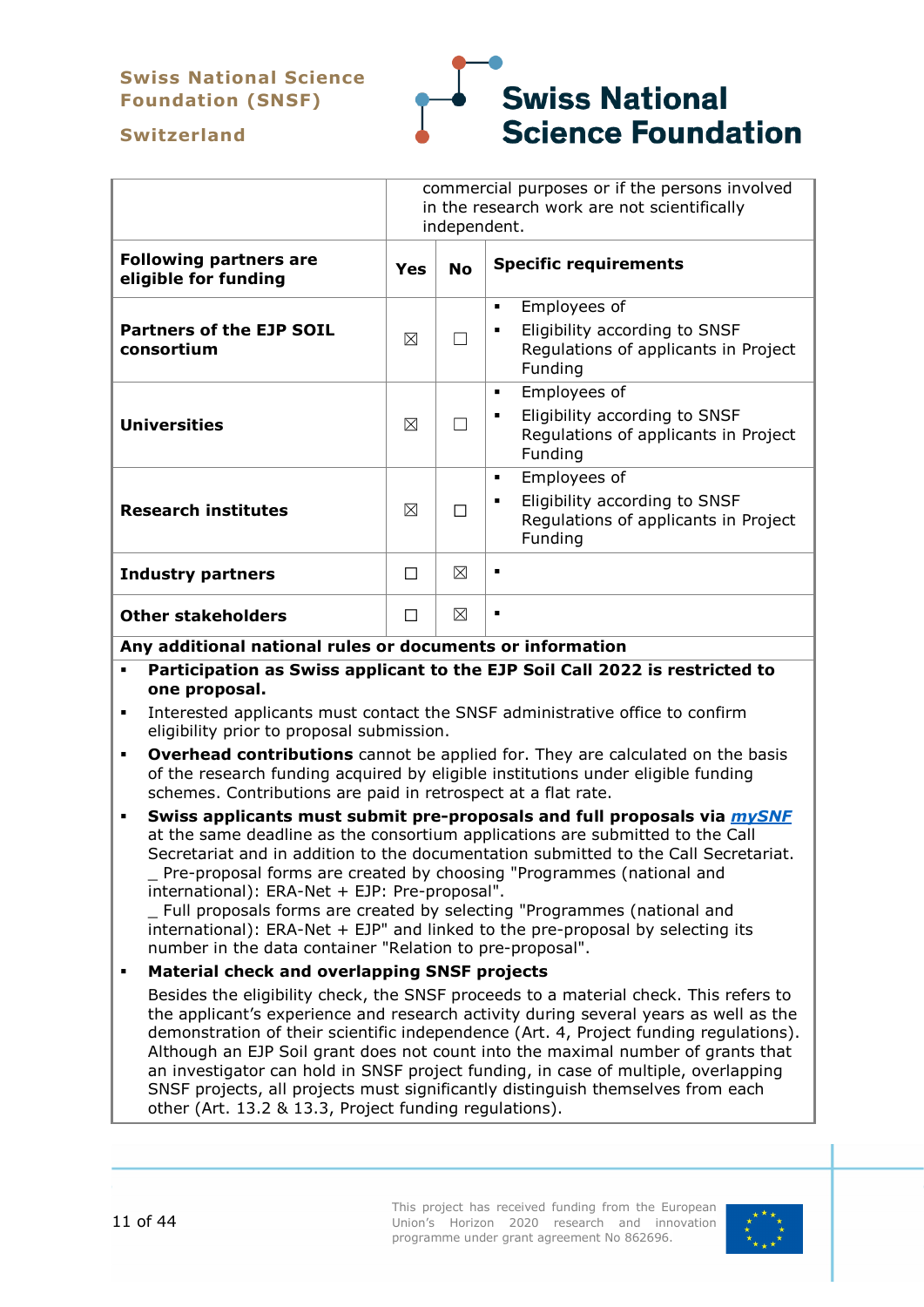#### **Swiss National Science Foundation (SNSF)**

# **Swiss National Science Foundation**

#### **Switzerland**

 **Partners of the international project consortium** applying for funding at other funding agencies as the SNSF cannot be declared as project partners in the sense of article 11.2 of the SNSF Funding 119 regulations. For the submission via mySNF, they are to be declared as "consortium partners" instead and must apply for their funding at their respective research funding organisation.

#### **Data management plan**

Please note that you have to complete the DMP on *[mySNF](https://www.mysnf.ch/login.aspx?returnurl=%2fdefault.aspx)* once the project is approved, regardless of whether a DMP is requested by the consortium. The DMP covers all research data which are generated or used during the project and has to comply with the SNSF [Open Research Data Policy.](https://www.snf.ch/en/dMILj9t4LNk8NwyR/topic/open-research-data)

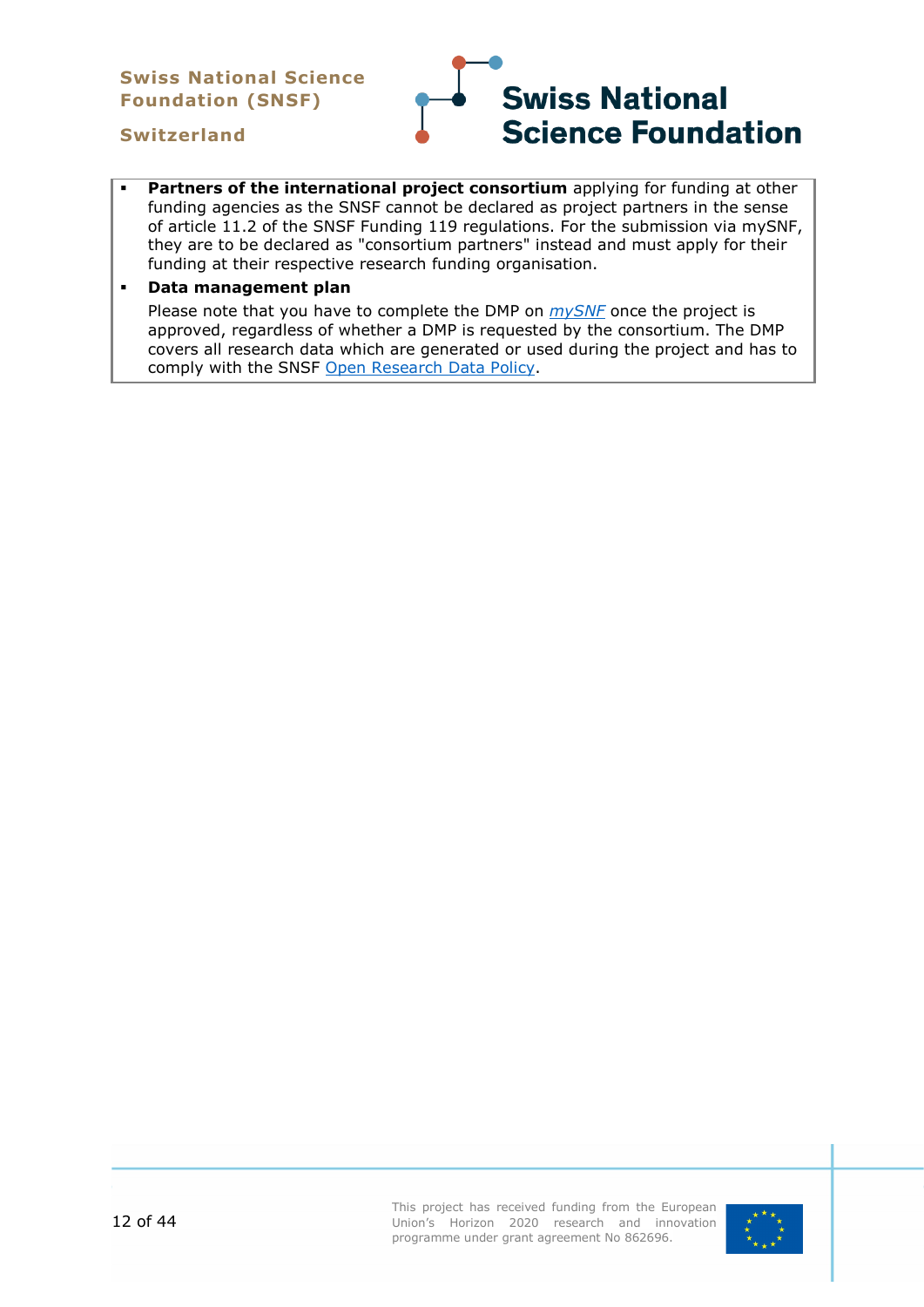**Ministry of Rural Affairs (MEM)**

**Estonia**

<span id="page-12-0"></span>

| <b>Participating organisation</b> | <b>Ministry of Rural Affairs (MEM)</b>                                            |  |
|-----------------------------------|-----------------------------------------------------------------------------------|--|
|                                   | Lai street 39/41, Tallinn, Estonia                                                |  |
| <b>Indicative budget</b>          | 100,000€                                                                          |  |
| (National) contact point          | <b>Epp Eisler, Chief Specialist of the Research and</b><br>Development Department |  |
|                                   | Phone: +372 625 6236                                                              |  |
|                                   | E-Mail: epp.eisler@agri.ee                                                        |  |

| Link to funding programme<br>and other relevant<br>information                               | See National regulations as separate document<br>$\blacksquare$<br>within download area |                   |          |                |
|----------------------------------------------------------------------------------------------|-----------------------------------------------------------------------------------------|-------------------|----------|----------------|
| <b>Project duration</b>                                                                      |                                                                                         | Min. 24 months    |          | Max. 36 months |
| <b>Maximum funding per</b><br>project                                                        |                                                                                         | 100,000€          |          |                |
| <b>Topics to be funded</b>                                                                   | $\blacksquare$                                                                          | <b>All topics</b> |          |                |
| <b>Exceptions for funding of the</b><br>research topics based on<br>your national priorities | N/A<br>٠                                                                                |                   |          |                |
| <b>Following partners are</b><br>eligible for funding                                        | <b>Specific requirements</b><br><b>No</b><br>Yes                                        |                   |          |                |
| <b>Partners of the EJP SOIL</b><br>consortium                                                | ⊠                                                                                       |                   | N/A<br>٠ |                |
| <b>Universities</b>                                                                          | ⊠                                                                                       | П                 | N/A<br>٠ |                |
| <b>Research institutes</b>                                                                   | ⊠                                                                                       | П                 | N/A<br>٠ |                |
| <b>Industry partners</b>                                                                     | ⊠                                                                                       | П                 | N/A<br>٠ |                |
| <b>Other stakeholders</b>                                                                    | ⊠                                                                                       | П                 | N/A<br>٠ |                |
| Any additional national rules or documents or information                                    |                                                                                         |                   |          |                |

**Scholarship costs are not eligible.** 

Scientific results of the projects must be made publicly available.

 The total requested funding for all Estonian partners within one consortium may not exceed 100 000 €.

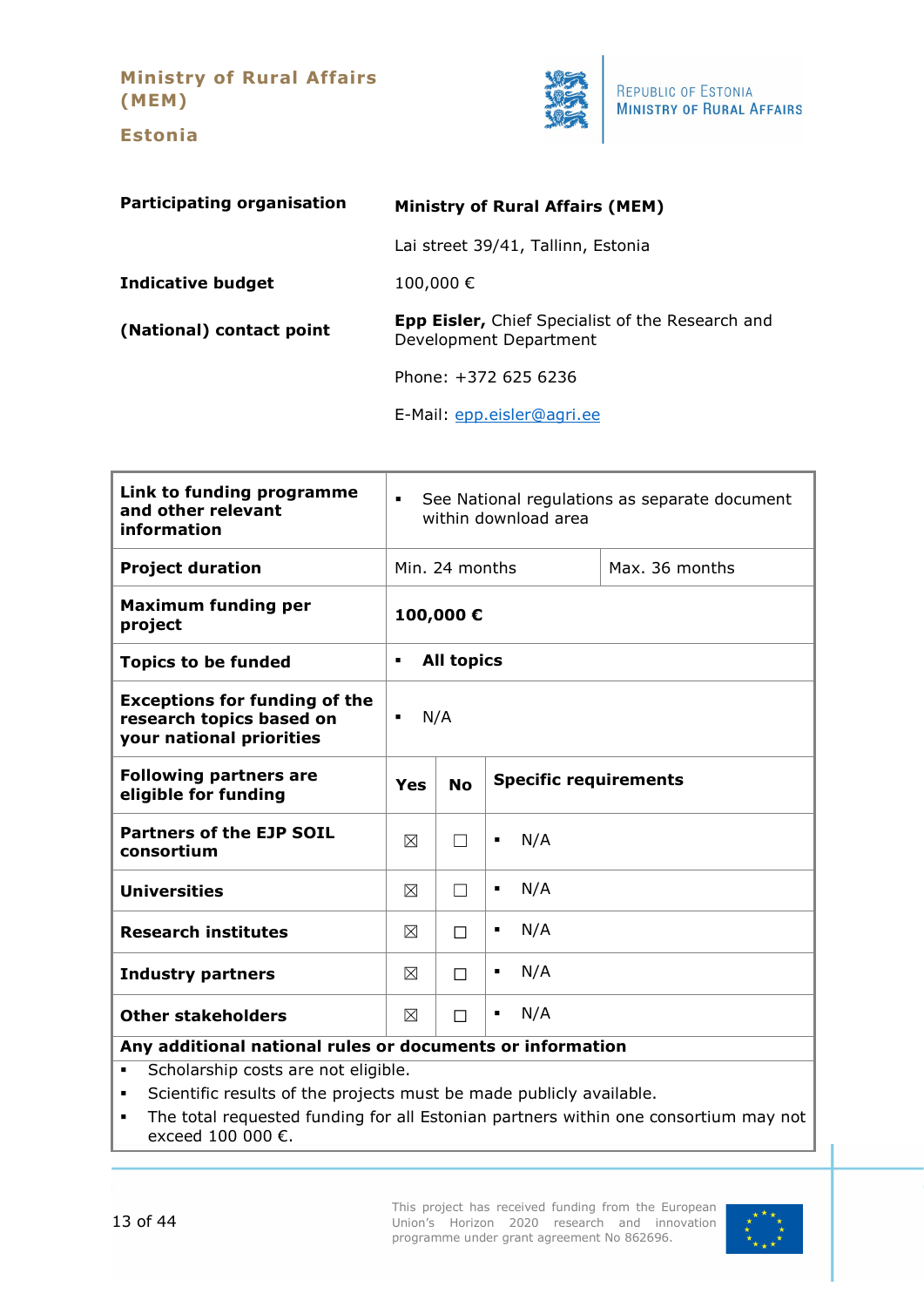**Agencia Estatal de Investigación (AEI)**

#### **Spain**



<span id="page-13-0"></span>

| <b>Participating organisation</b> | Agencia Estatal de Investigación (AEI) |
|-----------------------------------|----------------------------------------|
| <b>Indicative budget</b>          | 400,000€                               |
| (National) contact point          | <b>Juan Climent</b>                    |
|                                   | Phone: +34 916037242                   |
|                                   | E-Mail: era-agro@aei.gob.es            |
|                                   | juan.climent@aei.gob.es                |

# **Name of & link to the funding programme(s):**

#### **Funding Programme:**

The framework for this funding action is the *Plan Estatal de Investigación Científica, Técnica e Innovación 2021-2023*. On a national level, the Call will be managed by the *[Subdivisión de Programas Científico-Técnicos Transversales, Fortalecimiento y](http://www.ciencia.gob.es/portal/site/MICINN/menuitem.8ce192e94ba842bea3bc811001432ea0/?vgnextoid=702ab68c910c1410VgnVCM1000001d04140aRCRD&vgnextchannel=07f839f740db2410VgnVCM1000001d04140aRCRD)  [Excelencia](http://www.ciencia.gob.es/portal/site/MICINN/menuitem.8ce192e94ba842bea3bc811001432ea0/?vgnextoid=702ab68c910c1410VgnVCM1000001d04140aRCRD&vgnextchannel=07f839f740db2410VgnVCM1000001d04140aRCRD)* (STRAN) of the AEI.

#### **Instrument for funding the Spanish groups**

The instrument for funding the Spanish groups is the Spanish call on International Collaboration Projects (PCI).

Applicants are encouraged to carefully read the call PCI 2022-1 as a reference and the instructions published at the AEI web page [requirements PCI](https://www.aei.gob.es/sites/default/files/convocatory_info/2021-11/Resolucion-RequisitosPCI-STRAN_firmado.pdf)

**Project duration:** from 24 to 36 months (preferable 36 months)

#### **Maximum funding per project:**

The following funding limits are considered eligibility criteria.

#### **Maximum direct costs per proposal independently of the number of Spanish partners:**

- If a Spanish partner is the coordinator of the transnational project: € 250.000 **(15% overheads included)**
- If a Spanish partner is NOT coordinator of the transnational project:  $\epsilon$  175.000 **(15% overheads included)**
- In any case, a maximum of two Spanish partners, sharing the maximums shown above, are allowed in the same proposal.

These amounts are maximums and can be diminished depending on the activities.

The final funding will take into account the transnational evaluation of the collaborative proposal, the scientific quality of the Spanish group, the added value of the international collaboration, the participation of industry and stakeholders and the financial resources available.

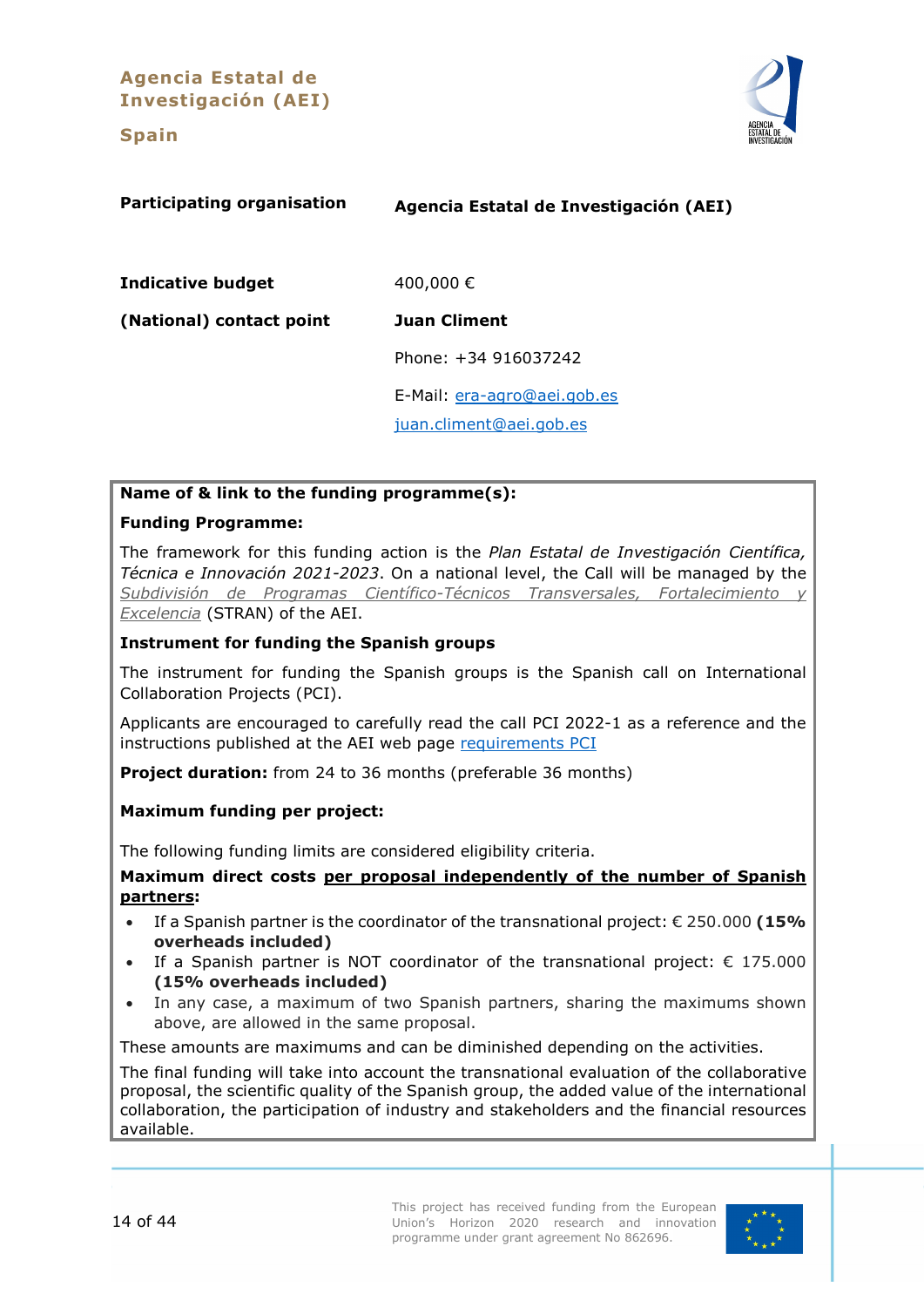#### **Spain**



#### **Institutional eligibility criteria:**

Non-profit research organizations (such as universities, public research institutions, technological centres and other private non-profit institutions performing RDI activities in Spain). They must have been previously beneficiaries of any of the AEI calls. They have to ensure contractual relationship with the Principal Investigator during all the time of development of the project.

#### **IMPORTANT:**

CSIC research centers and PIs will not be eligible for funding if they had a project funded in any of the two EJP Soil internal calls or if they are applying in the 3rd EJP Soil internal call.

Although private companies are not funded by the AEI, the Spanish industrial sector is welcome to participate in the transnational consortia using their own funds or obtaining funds from the CDTI or other innovation and technological development funding agencies.

#### **Principal investigator eligibility criteria:**

The Spanish Principal Investigators (PIs) must hold a PhD degree. This also applies to all the members of the research team.

PIs must be eligible according to requirements published in the AEI webpage xxxx and must have experience as investigators (not necessarily as PIs) in projects funded by R&I National Plans from 2013 onwards, ERC Grants, European Framework Programmes or other relevant international programmes.

**Incompatibilities** (these must be taken into account when participating in different ERA-Nets or other international initiatives):

- PIs will not be eligible for funding if they apply as PIs to more than one proposal in this transnational call, to more than one proposal in the Spanish PCI call of the same year or consecutive years.
- If the same PI submits two or more proposals to the present call, all but one will be declared ineligible, without the possibility of changing the IP.
- A researcher that has been granted a PCI project as PI the previous year will be declared ineligible as PI in the present call, without the possibility of changing the IP.
- PIs must remain unchanged between the proposal of this transnational joint call and the national PCI call.

The AEI will avoid double funding and will not grant projects or parts of projects already funded through other national or EU calls.

Failure to respect the requirements will lead to the ineligibility of the proposal.

#### **Eligible costs:**

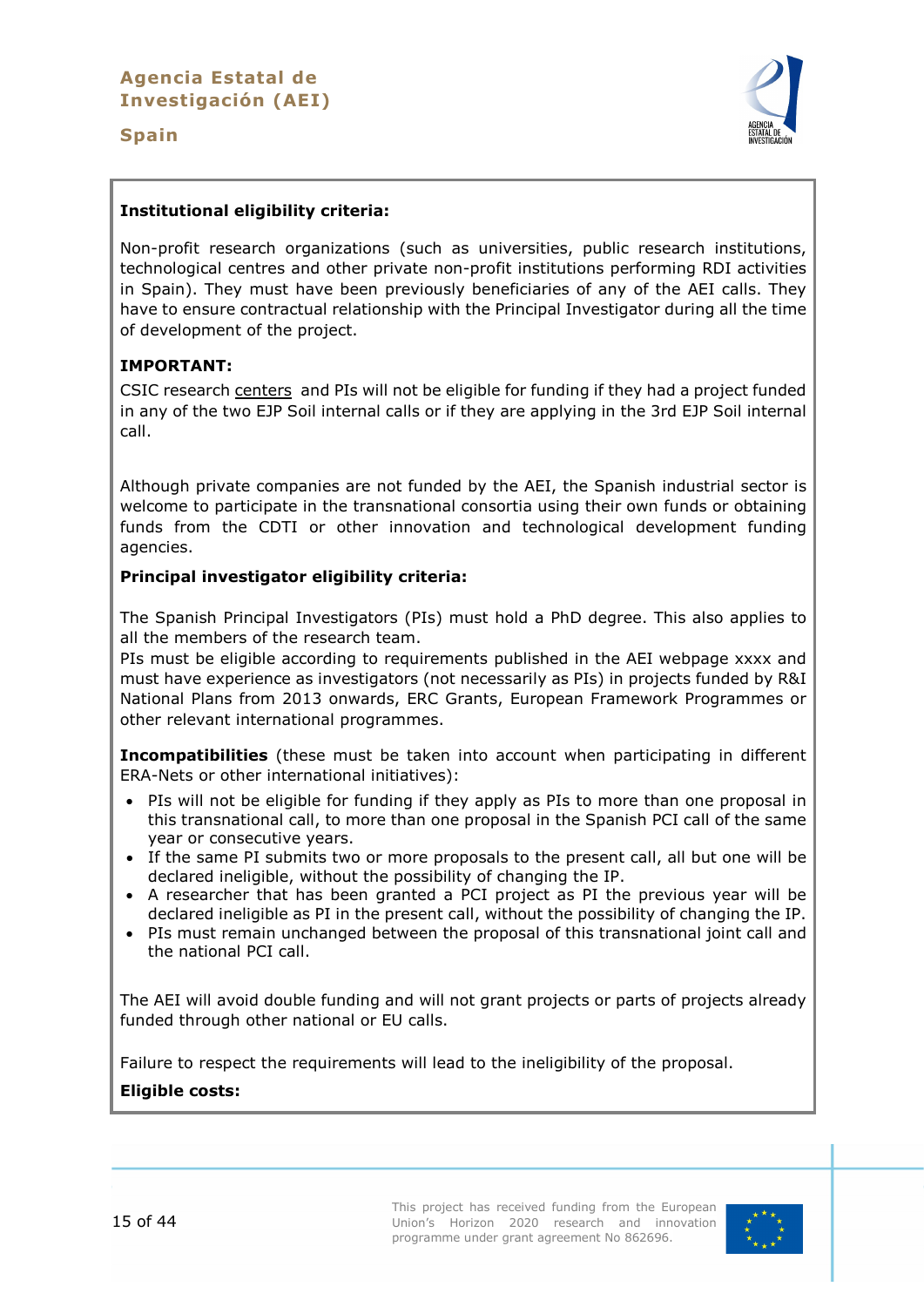#### **Spain**



- Personnel costs: Contracts (gross remuneration and contribution to social security) exclusively intended to the funded project implementation. The costs of permanent staff linked to the beneficiary entity or members of the research team will not be considered eligible costs.
- Direct costs such as current costs, small scientific equipment, disposable materials, travelling expenses, coordination costs, and other costs that can be justified as necessary to carry out the proposed activities. VAT could be noneligible, depending on the application of RRF funds.
- Indirect costs (overheads) are eligible costs (maximum 15% of direct costs, including outsourcing).
- Subcontracting should not exceed 25% of total final budget (excluding overheads).

#### **Acknowledgements:**

Any publication or dissemination activity resulting from the granted projects must acknowledge AEI funding even after the end of the project, according to [RC PCI2021](https://www.aei.gob.es/sites/default/files/convocatory_info/2021-10/RESOLUCION_CONCESION_PCI2021_1_FIRMADA.pdf)

#### **Data Protection:**

By submitting a grant application to the AEI, the applicants consent to communication of the data contained in the application to other public administrations, with the aim of further processing of the data for historical, statistical or scientific purposes, within the framework of the Organic Law 3/2018, of December 5, on Personal Data Protection and Guarantee of Digital Rights.

#### **Other relevant information**:

According to the [RRF Regulation,](https://ec.europa.eu/info/sites/default/files/c2021_1054_en.pdf) project proposals should ensure that the plan complies with the 'do no significant harm' principle (DNSH)

It is highly recommended to include the PI's full name and identification number as they appear in the DNI at the beginning of the proposal as well as the full name of the institution in original language including the CIF.

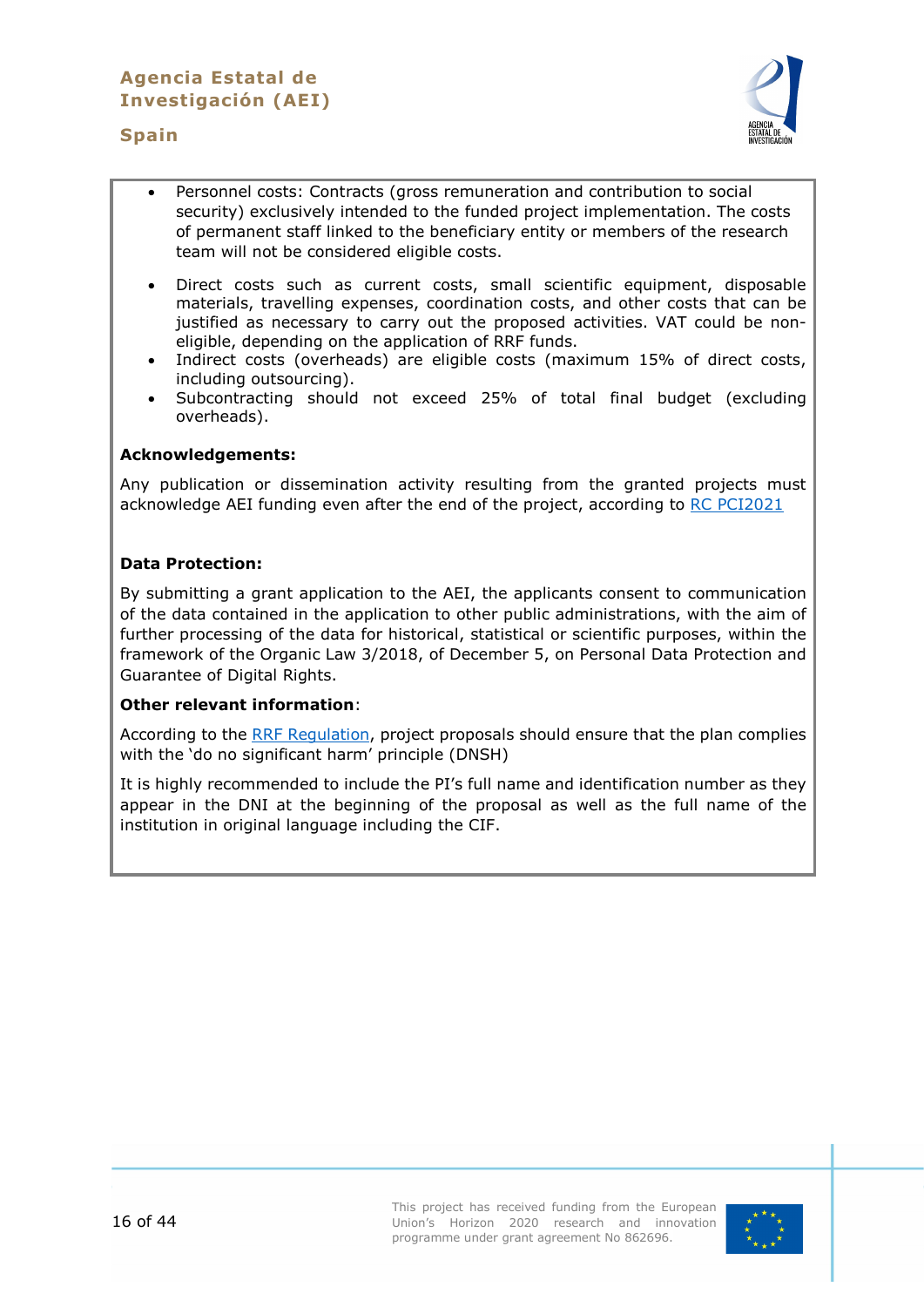**Maa- ja metsätalousministeriö (MMM)**

**Finland**



<span id="page-16-0"></span>

| <b>Participating organisation</b> | Maa- ja metsätalousministeriö (MMM) |  |
|-----------------------------------|-------------------------------------|--|
|                                   | PO Box 30                           |  |
|                                   | FI-00023 GOVERNMENT                 |  |
| <b>Indicative budget</b>          | 200,000€                            |  |
| (National) contact point          | Marjaana Suorsa                     |  |
|                                   | Phone: +358 29 516 2228             |  |
|                                   | E-Mail: marjaana.suorsa@gov.fi      |  |
|                                   | Elina Nikkola                       |  |
|                                   | Phone: +358 29 516 2333             |  |
|                                   | E-Mail: elina.nikkola@qov.fi        |  |

| Link to funding programme<br>and other relevant<br>information                               | Research and Development Funds of the MMM<br>$\blacksquare$                                   |                          |                                                                                                                                                   |
|----------------------------------------------------------------------------------------------|-----------------------------------------------------------------------------------------------|--------------------------|---------------------------------------------------------------------------------------------------------------------------------------------------|
| <b>Project duration</b>                                                                      |                                                                                               | Min. 24 months           | Max. 36 months                                                                                                                                    |
| <b>Maximum funding per</b><br>project                                                        | 200,000€                                                                                      |                          |                                                                                                                                                   |
| <b>Topics to be funded</b>                                                                   | <b>All topics</b><br>$\blacksquare$                                                           |                          |                                                                                                                                                   |
| <b>Exceptions for funding of the</b><br>research topics based on<br>your national priorities | $\blacksquare$<br>MMM funds only applied research; fundamental<br>research will not be funded |                          |                                                                                                                                                   |
| <b>Following partners are</b><br>eligible for funding                                        | <b>Specific requirements</b><br><b>No</b><br>Yes                                              |                          |                                                                                                                                                   |
| <b>Partners of the EJP SOIL</b><br>consortium                                                |                                                                                               | ⊠                        | Natural Resources Institute Luke,<br>$\blacksquare$<br>which acts as a Programme<br>Manager in the EJP Consortium, is<br>excluded from this call. |
| <b>Universities</b>                                                                          | $\boxtimes$                                                                                   | $\overline{\phantom{0}}$ | п                                                                                                                                                 |
| <b>Research institutes</b>                                                                   | ⊠                                                                                             | П                        | п                                                                                                                                                 |
| <b>Industry partners</b>                                                                     | ⊠                                                                                             | П                        | Only public, pre-competitive<br>٠<br>research is funded. MMM does not                                                                             |

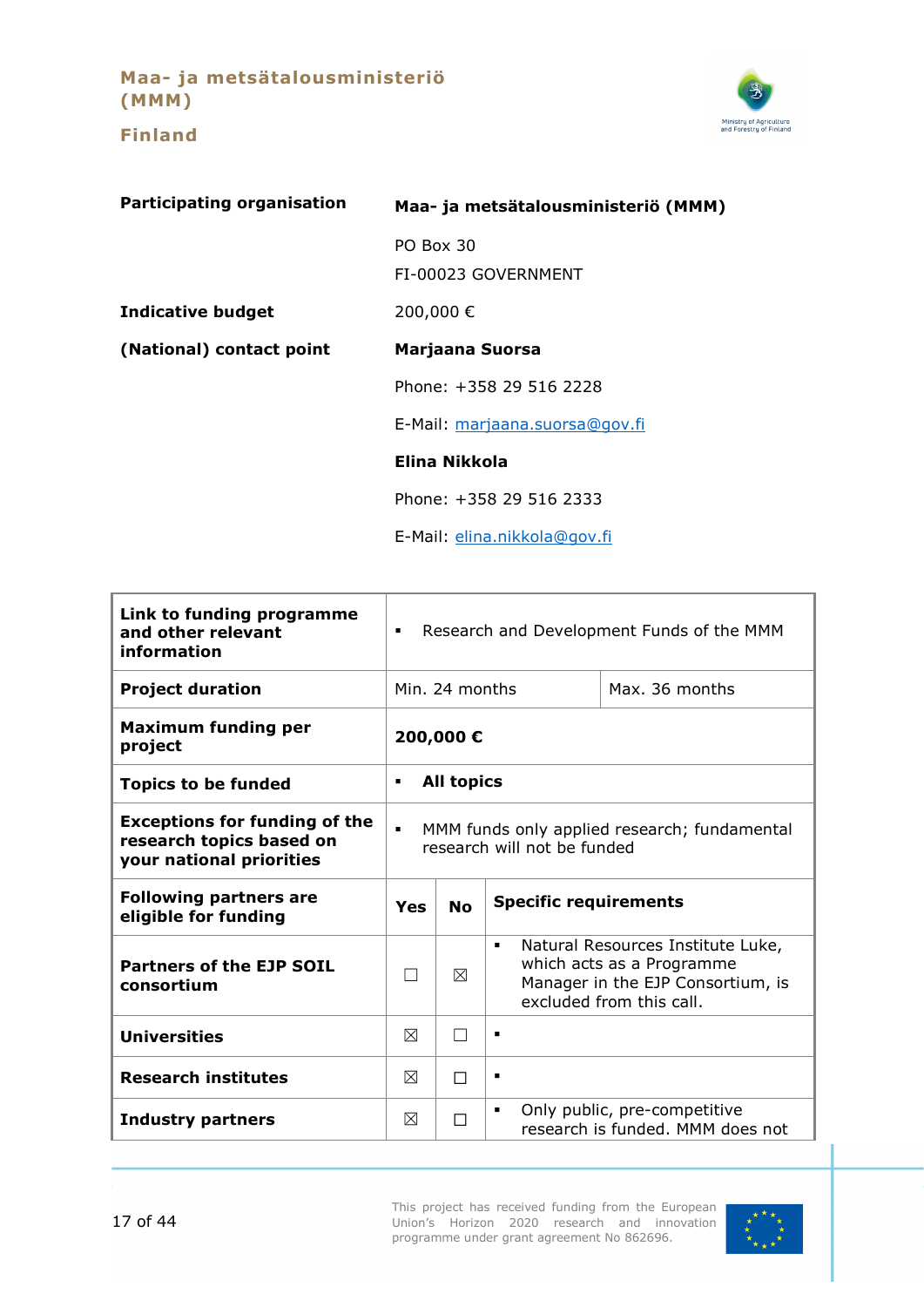# **Maa- ja metsätalousministeriö (MMM)**



# **Finland**

|   |                                                                                                                                                                                                                                                                                                                                                                                                                                                          |   |   | support product development,<br>which support only individual<br>companies. |
|---|----------------------------------------------------------------------------------------------------------------------------------------------------------------------------------------------------------------------------------------------------------------------------------------------------------------------------------------------------------------------------------------------------------------------------------------------------------|---|---|-----------------------------------------------------------------------------|
|   | <b>Other stakeholders</b>                                                                                                                                                                                                                                                                                                                                                                                                                                | ⊠ | П | E.g. guidance organisations may<br>٠<br>receive funding                     |
|   | Any additional national rules or documents or information                                                                                                                                                                                                                                                                                                                                                                                                |   |   |                                                                             |
| ٠ | MMM funds only one project in this call.                                                                                                                                                                                                                                                                                                                                                                                                                 |   |   |                                                                             |
| ٠ | Costs that are necessary and reasonable in view of the project work and which can<br>be allocated to the project in accounting (see Additional information: the general<br>terms and instructions).                                                                                                                                                                                                                                                      |   |   |                                                                             |
| ٠ | For research organizations and universities, max. 70 % of the project's gross<br>eligible costs are covered.                                                                                                                                                                                                                                                                                                                                             |   |   |                                                                             |
| ٠ | When granting funding (discretionary government transfers) to companies for<br>research and development activities, the EU framework for granting state funding<br>for research, development and innovation work and the General Block Exemption<br>Regulation shall be applied. The amount of funding is determined based on the<br>nature of the research and development project and the size of the company. The<br>amount of funding can be 25-80%. |   |   |                                                                             |
| ٠ | For research and guidance organisations that are outside of state finances and may<br>receive state funding, the share of funding from the Ministry of Agriculture and<br>Forestry can be a maximum of 70-90% of the approved total costs, depending on                                                                                                                                                                                                  |   |   |                                                                             |

the amount of the organisation's total costs.

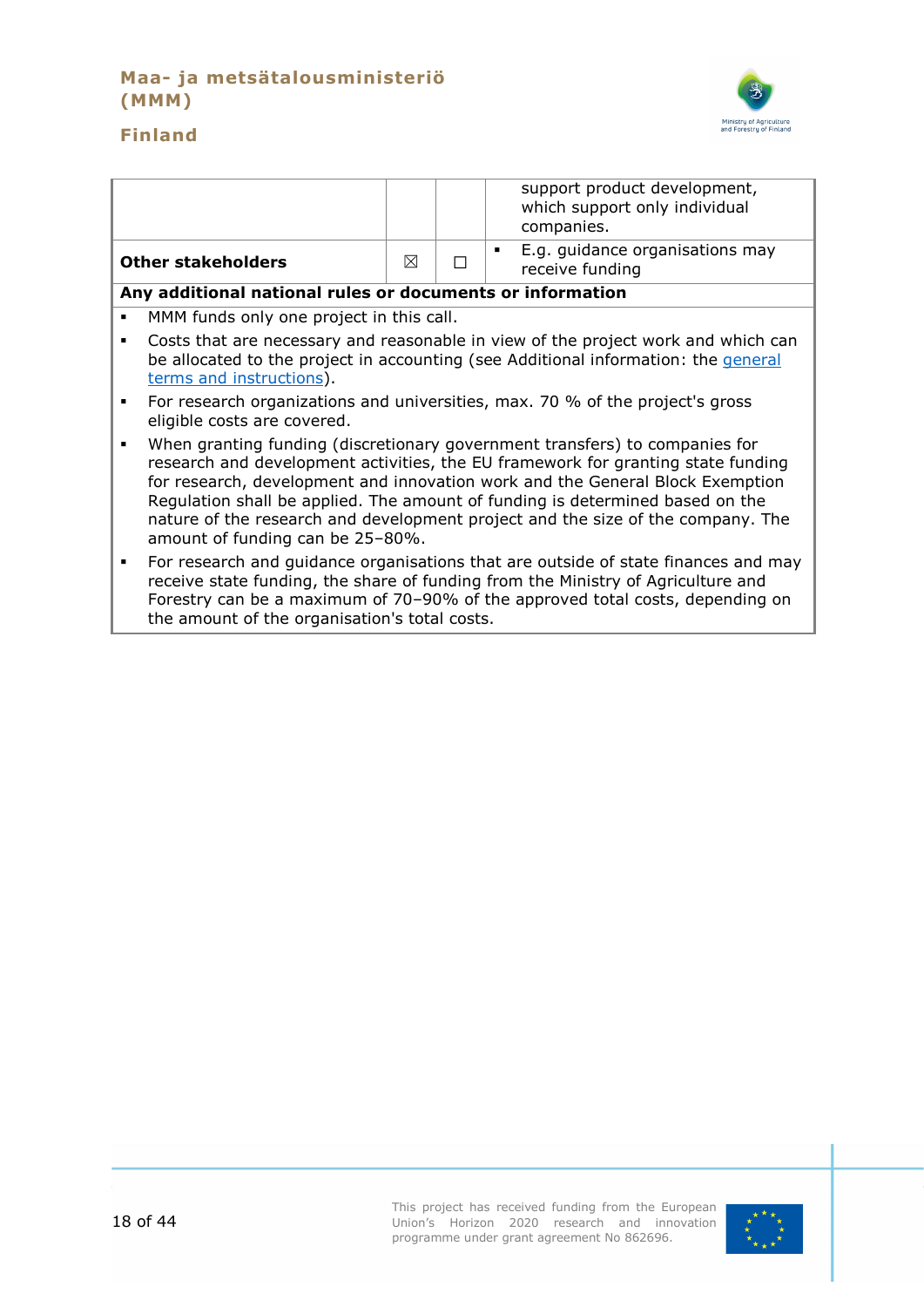**Agence Nationale de la Recherche (ANR)**

#### **France**



<span id="page-18-0"></span>

| <b>Participating organisation</b> | Agence Nationale de la Recherche (ANR) |  |  |
|-----------------------------------|----------------------------------------|--|--|
|                                   | 50 avenue Daumesnil, 75012 Paris       |  |  |
| Indicative budget                 | 1,000,000€                             |  |  |
| (National) contact point          | Clémence Bonnot                        |  |  |
|                                   | Nathalie Pavy                          |  |  |
|                                   | E-Mail: ejpsoil@agencerecherche.fr     |  |  |

| Link to funding programme<br>and other relevant<br>information                                    | https://anr.fr                                   |                   |                                     |                |  |
|---------------------------------------------------------------------------------------------------|--------------------------------------------------|-------------------|-------------------------------------|----------------|--|
| <b>Project duration</b>                                                                           |                                                  | Min. 24 months    |                                     | Max. 36 months |  |
| <b>Maximum funding per</b><br>project                                                             | See details below                                |                   |                                     |                |  |
| <b>Topics to be funded</b>                                                                        |                                                  | <b>All topics</b> |                                     |                |  |
| <b>Exceptions for funding of the</b><br>research topics based on<br>your national priorities      | N/A                                              |                   |                                     |                |  |
| <b>Following partners are</b><br>eligible for funding                                             | <b>Specific requirements</b><br><b>No</b><br>Yes |                   |                                     |                |  |
| <b>Partners of the EJP SOIL</b><br>consortium                                                     | $\blacksquare$                                   |                   | See details below<br>$\blacksquare$ |                |  |
| <b>Universities</b>                                                                               | П                                                |                   | See details below<br>٠              |                |  |
| <b>Research institutes</b>                                                                        | See details below<br>$\blacksquare$<br>П<br>П    |                   |                                     |                |  |
| <b>Industry partners</b>                                                                          | $\Box$                                           | П                 | See details below<br>٠              |                |  |
| <b>Other stakeholders</b>                                                                         | See details below<br>П<br>П                      |                   |                                     |                |  |
| Any additional national rules or documents or information                                         |                                                  |                   |                                     |                |  |
| It is important to read carefully the call text, the present quidelines, the appendix             |                                                  |                   |                                     |                |  |
| "Modalités de participation pour les partenaires sollicitant une aide de l'ANR" on the ANR $\mid$ |                                                  |                   |                                     |                |  |

website <u>and the ANR funding regulation</u> [\(https://anr.fr/fr/rf/\)](https://anr.fr/fr/rf/) before contacting the National Contact Point (NCP) and submitting a research project.

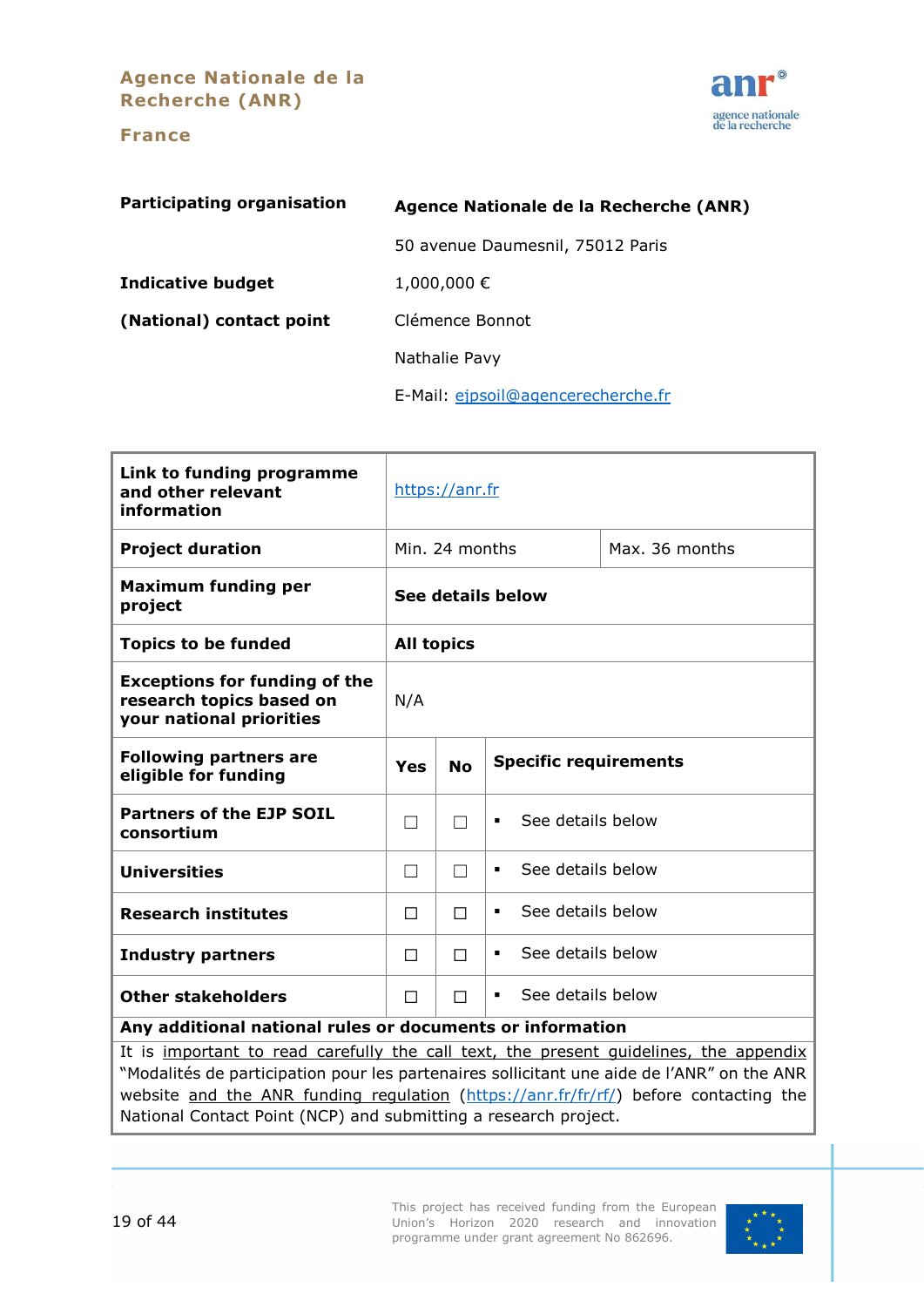



It is highly recommended to contact the NCP to enquire about the eligibility before submitting a proposal. The guidelines below are shortened translations from the ANR Funding regulations (RF) and the appendix "Modalités de participation". In case of any contradiction between these, the terms of the RF and the "Modalités de participation" shall prevail. The project proposal must not be considered to infringe an intellectual property right characterizing a counterfeit within the meaning of intellectual property.

# **Eligibility criteria:**

In addition of the general eligibility criteria described in the call text, to be eligible, partners requesting funding from ANR must also meet all the following criteria:

#### - **Similarity with another proposal**

A proposal cannot be similar as a whole or in part to another proposal submitted to ANR (in any other ANR call, whatever the yet ongoing evaluation phase) or funded by ANR. Similarity between two Projects is established when these Projects (in their entirety or in part) describe identical main objectives or result from a simple adaptation.

#### - **Requested funding**

The funding requested from ANR for a project must be between 15 000  $\epsilon$  and 300 000 €. If there are several partners requesting funding from ANR, the 300 000 € have to be split between them. If a partner requesting funding from ANR is coordinator of a proposal, the maximum funding request can reach 350 000  $\epsilon$ .

#### **Consortium composition**

ANR may fund research organisations and undertakings, as defined by the EC regulation on State aid for research, development and innovation (see the ANR Funding regulations for further reference). Only research organisations that have their primary establishment in France may be funded. As for undertakings, ANR may fund those that have their real head office in an EU member State and an establishment (primary or secondary) in France. To be eligible, the consortium must include at least one French public research organization (EPA, EPSCP, EPST, EPIC).

The involvement of a company is encouraged but not mandatory. If a non-French enterprise is involved in a project, it is mandatory to involve a French enterprise; otherwise the French partners will be declared ineligible.

In application of the measures taken by the European Union and in accordance with the MESRI (ministère de l'Enseignement Supérieur de la Recherche et de l'Innovation) circular of 28 February 2022, the ANR suspends all scientific collaboration/partnership with Russia/Belarus. Projects involving these partners will be declared ineligible by the ANR.

#### **Project partners' commitment:**

- Access to genetic resources and traditional knowledge associated with genetic resources
- Ethics and scientific Integrity
- Publications and Open Science Policy

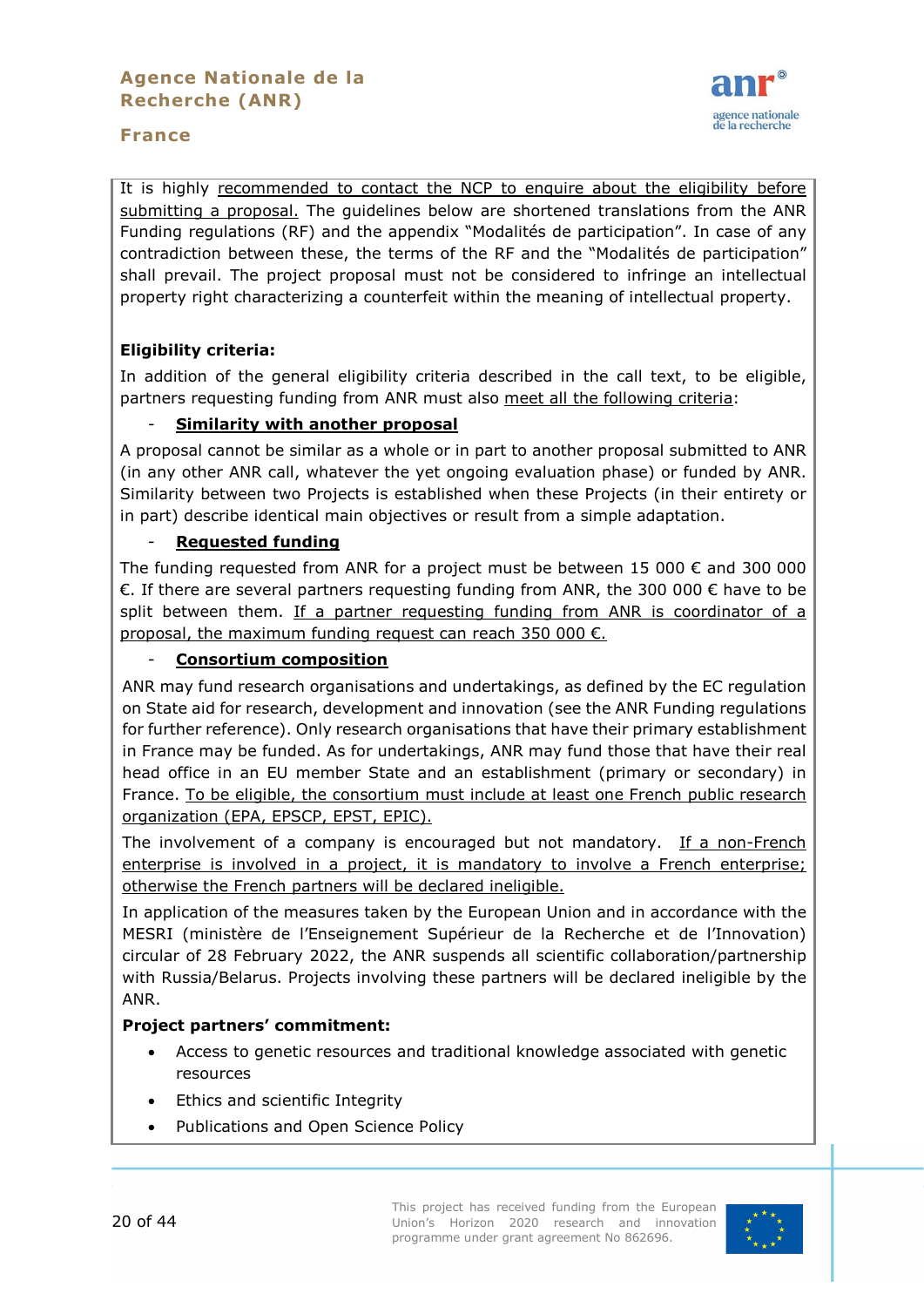# **Agence Nationale de la Recherche (ANR)**

#### **France**



- Scientific, Technical and Industrial Culture
- GDPR
- Deontology
- etc…
- Please, consult the complete terms and conditions for French Partners on the ANR website for more details (Document "Modalités pour les Partenaires sollicitant une aide de l'ANR").

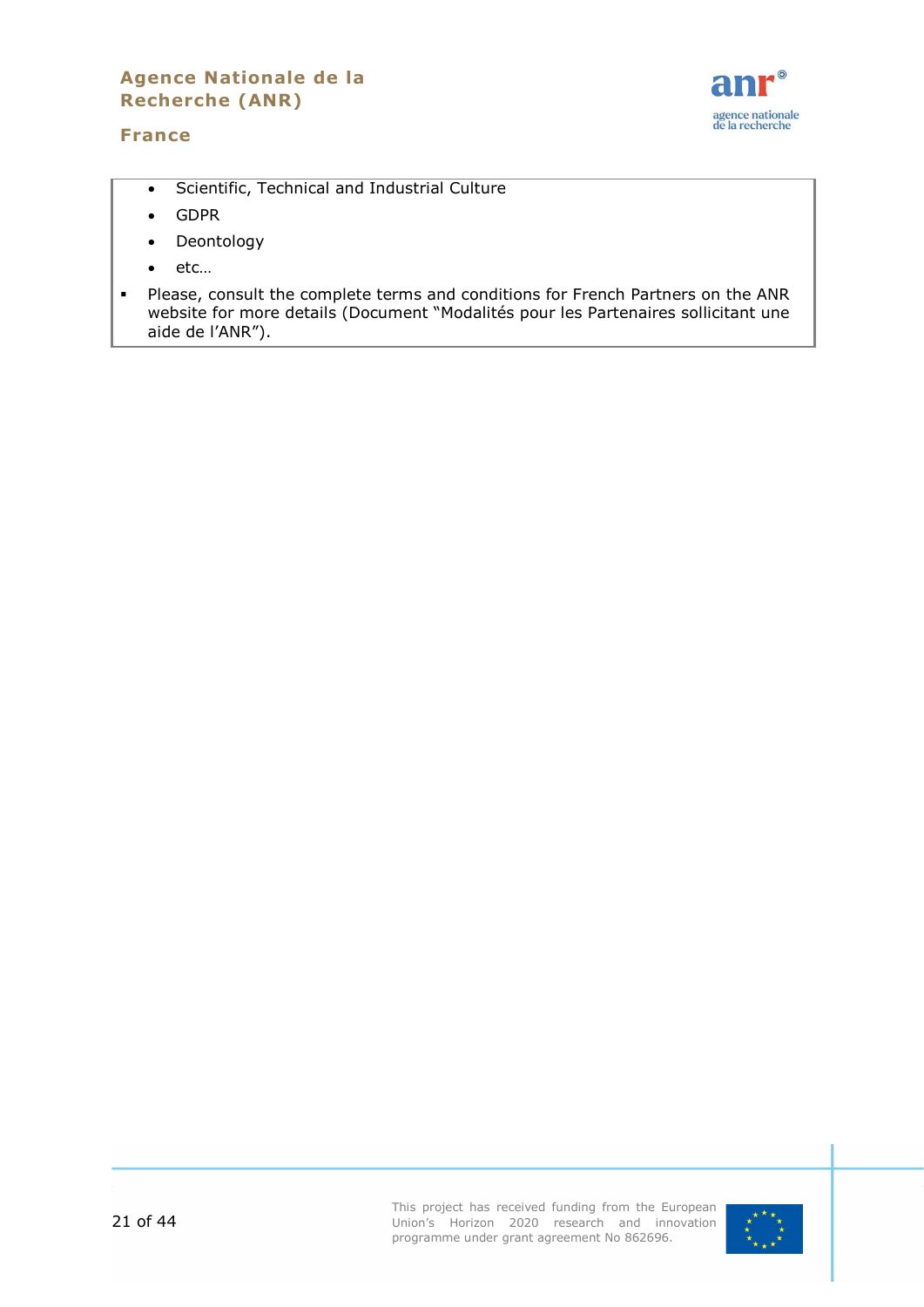# **National Research, Development and Innovation Office (NKFIH)**



# **Hungary**

<span id="page-21-0"></span>

| <b>Participating organisation</b> | <b>Development</b><br><b>National</b><br>Research,<br>and<br><b>Innovation Office (NKFIH)</b> |
|-----------------------------------|-----------------------------------------------------------------------------------------------|
|                                   | 1077 Budapest, Kéthly Anna tér 1,                                                             |
| <b>Indicative budget</b>          | 300,000€                                                                                      |
| (National) contact point          | Orsolya Tóth                                                                                  |
|                                   | Phone: +36 1 896 3744                                                                         |
|                                   | E-Mail: orsolya.toth2@nkfih.gov.hu                                                            |

| Link to funding programme<br>and other relevant<br>information                               | https://nkfih.gov.hu/palyazoknak/nkfi-alap/era-net-<br>ejp-cofund-2019-217-era-net/palyazati-felhivas-<br>2019-217-era-net |                                   |  |  |
|----------------------------------------------------------------------------------------------|----------------------------------------------------------------------------------------------------------------------------|-----------------------------------|--|--|
| <b>Project duration</b>                                                                      |                                                                                                                            | Max. 36 months<br>Min. N/A months |  |  |
| <b>Maximum funding per</b><br>project                                                        | 150,000€                                                                                                                   |                                   |  |  |
| <b>Topics to be funded</b>                                                                   | <b>All topics</b><br>$\blacksquare$                                                                                        |                                   |  |  |
| <b>Exceptions for funding of the</b><br>research topics based on<br>your national priorities | N/A                                                                                                                        |                                   |  |  |
| <b>Following partners are</b><br>eligible for funding                                        | <b>Specific requirements</b><br><b>No</b><br>Yes                                                                           |                                   |  |  |
| <b>Partners of the EJP SOIL</b><br>consortium                                                | ⊠                                                                                                                          |                                   |  |  |
| <b>Universities</b>                                                                          | ⊠                                                                                                                          |                                   |  |  |
| <b>Research institutes</b>                                                                   | ⊠                                                                                                                          | П                                 |  |  |
| <b>Industry partners</b>                                                                     | ⊠                                                                                                                          | П                                 |  |  |
| <b>Other stakeholders</b>                                                                    | $\boxtimes$<br>П                                                                                                           |                                   |  |  |
| Any additional national rules or documents or information<br>N/A                             |                                                                                                                            |                                   |  |  |

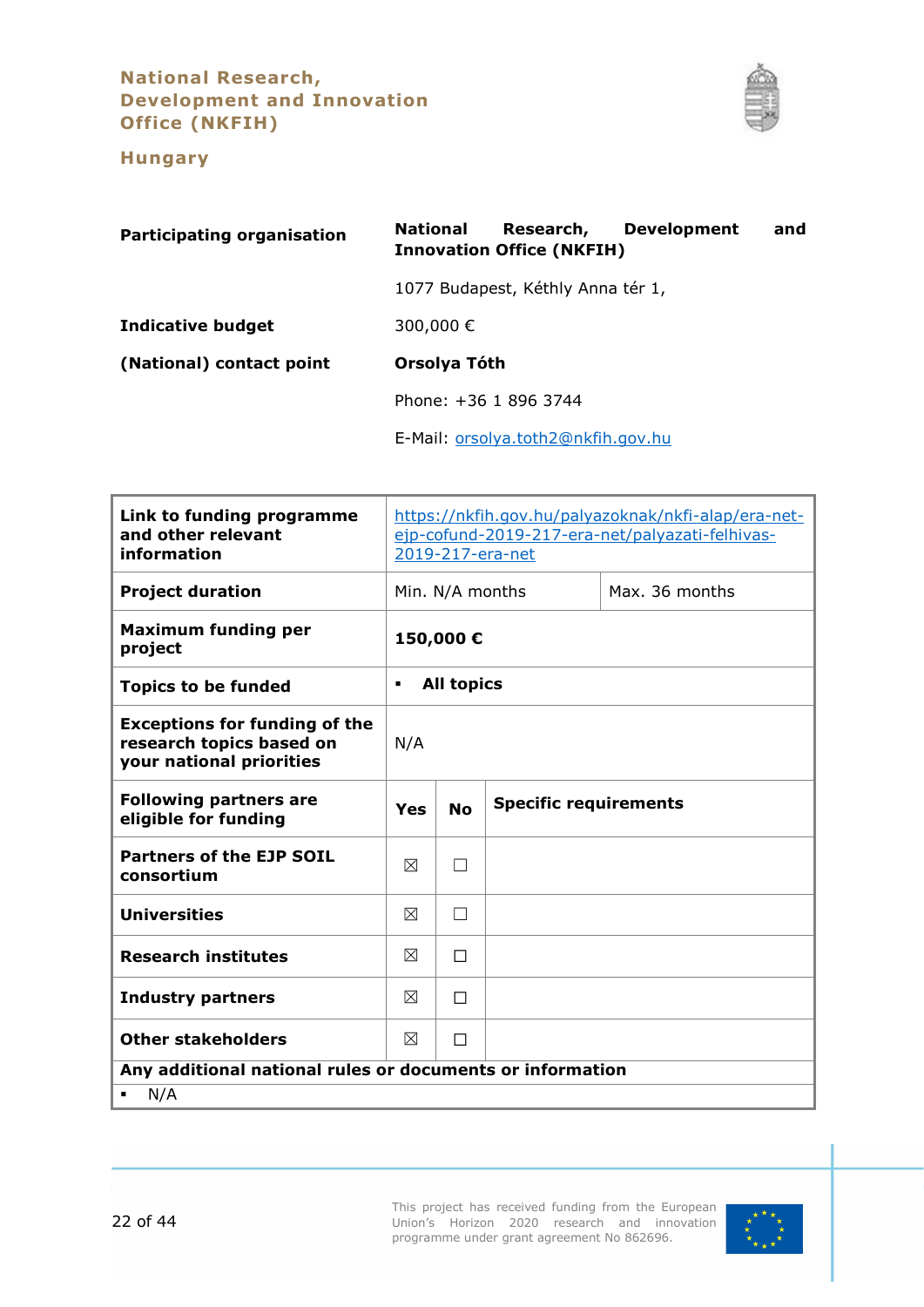**Department of Agriculture, Food and the Marine (DAFM)**



<span id="page-22-0"></span>

| <b>Participating organisation</b> | Department of Agriculture, Food and the Marine<br>(DAFM) |  |  |
|-----------------------------------|----------------------------------------------------------|--|--|
|                                   | <b>Agriculture House</b>                                 |  |  |
|                                   | Kildare Street                                           |  |  |
|                                   | Dublin, D02 WK12                                         |  |  |
|                                   | <b>IRELAND</b>                                           |  |  |
| <b>Indicative budget</b>          | €1,500,00.00                                             |  |  |
| (National) contact point          | <b>Willie Ryan</b>                                       |  |  |
|                                   | Phone: +353 (0)1 607 2327, +353 (0)879755913             |  |  |
|                                   | E-Mail: willie.ryan@agriculture.gov.ie                   |  |  |
|                                   | <b>John Harrison</b>                                     |  |  |
|                                   | Phone: +353 (0)1 607 2847, +353 (0)874586821             |  |  |

E-Mail: [john.harrison@agriculture.gov.ie](mailto:john.harrison@agriculture.gov.ie)

| Link to funding programme<br>and other relevant<br>information                               | ٠<br>$\blacksquare$<br>$\blacksquare$<br>٠                                                                                                                        |                                  | (ERANETs) (www.gov.ie)<br>Call Guidelines for Irish Applicants | gov.ie - Research and Codex (www.gov.ie)<br>gov.ie - European Research Area Networks<br>gov.ie - Food Vision 2030 - A World Leader in<br>Sustainable Food Systems (www.gov.ie)<br>European Research Area Networks (ERANETS): |  |
|----------------------------------------------------------------------------------------------|-------------------------------------------------------------------------------------------------------------------------------------------------------------------|----------------------------------|----------------------------------------------------------------|------------------------------------------------------------------------------------------------------------------------------------------------------------------------------------------------------------------------------|--|
| <b>Project duration</b>                                                                      |                                                                                                                                                                   | Min. 36 months<br>Max. 36 months |                                                                |                                                                                                                                                                                                                              |  |
| <b>Maximum funding per</b><br>project                                                        | The maximum funding available per project is:<br>€500,000 per project                                                                                             |                                  |                                                                |                                                                                                                                                                                                                              |  |
| <b>Topics to be funded</b>                                                                   | <b>All topics</b><br>٠                                                                                                                                            |                                  |                                                                |                                                                                                                                                                                                                              |  |
| <b>Exceptions for funding of the</b><br>research topics based on<br>your national priorities | Specific national priorities related to the call<br>٠<br>scope and call topic proposals are provided<br>under point 3 in the "Additional Information"<br>section. |                                  |                                                                |                                                                                                                                                                                                                              |  |
| <b>Following partners are</b><br>eligible for funding                                        | Yes                                                                                                                                                               | <b>No</b>                        | <b>Specific requirements</b>                                   |                                                                                                                                                                                                                              |  |
| <b>Partners of the EJP SOIL</b><br>consortium                                                | ⊠                                                                                                                                                                 |                                  | N/A                                                            |                                                                                                                                                                                                                              |  |

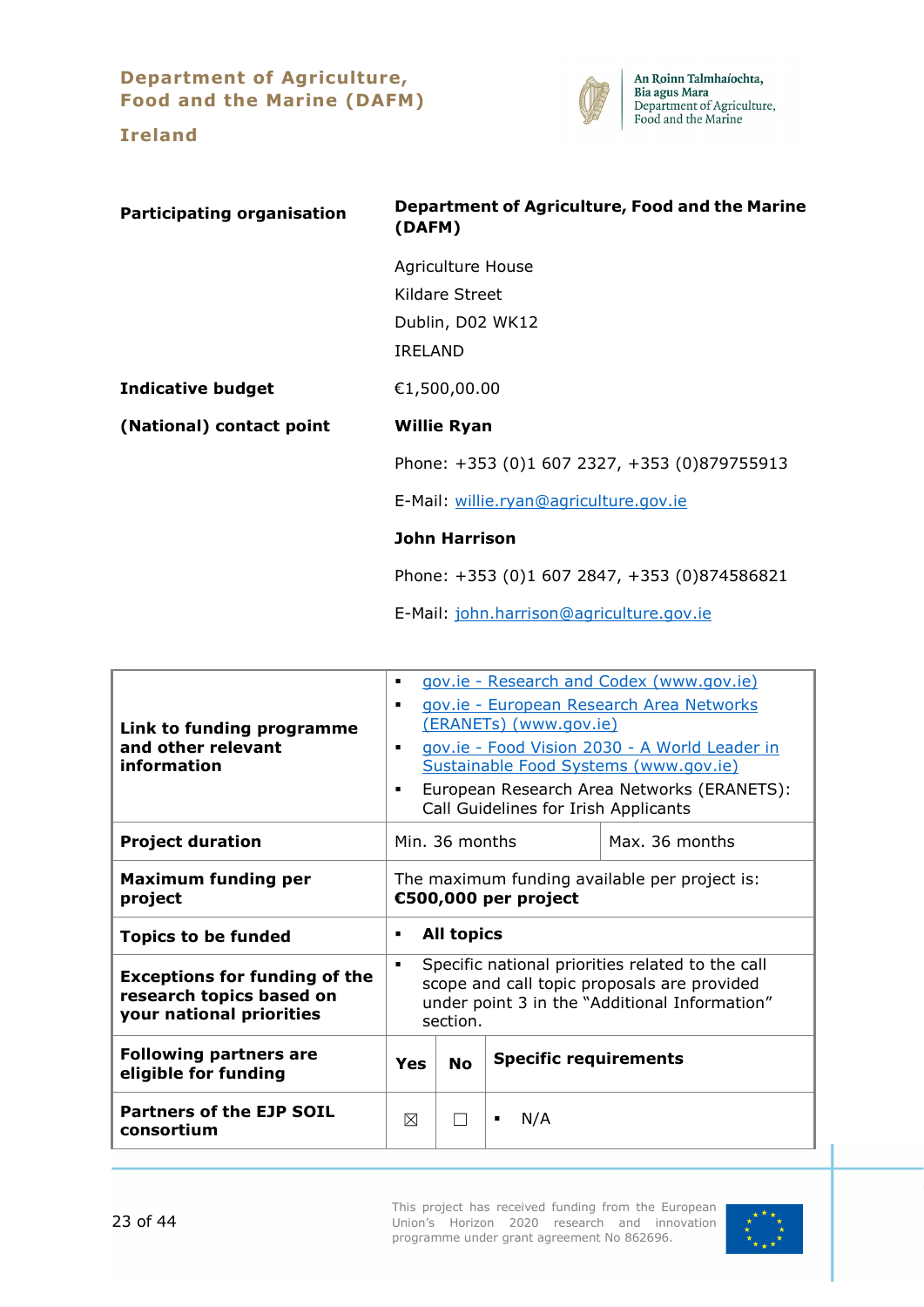# **Department of Agriculture, Food and the Marine (DAFM)**



# **Ireland**

| <b>Universities</b>                                                                                                                                                                                                                                                                                                                                                             | ⊠       | П           | Approved RPOs only (see section 4<br>$\blacksquare$<br>of the Guidelines for Irish<br>Applicants)                     |  |  |
|---------------------------------------------------------------------------------------------------------------------------------------------------------------------------------------------------------------------------------------------------------------------------------------------------------------------------------------------------------------------------------|---------|-------------|-----------------------------------------------------------------------------------------------------------------------|--|--|
| <b>Research institutes</b>                                                                                                                                                                                                                                                                                                                                                      | ⊠       | П           | Approved RPOs only (see section 4<br>$\blacksquare$<br>of the Guidelines for Irish<br>Applicants)                     |  |  |
| <b>Industry partners</b>                                                                                                                                                                                                                                                                                                                                                        | $\perp$ | $\boxtimes$ | Please note: Involvement of<br>$\blacksquare$<br>industry is encouraged on a self-<br>financing and/or in-kind basis. |  |  |
| <b>Other stakeholders</b>                                                                                                                                                                                                                                                                                                                                                       | $\Box$  | ⊠           | Please note: Involvement of<br>П<br>stakeholders is encouraged.                                                       |  |  |
| Any additional national rules or documents or information                                                                                                                                                                                                                                                                                                                       |         |             |                                                                                                                       |  |  |
| 1. National eligibility criteria:                                                                                                                                                                                                                                                                                                                                               |         |             |                                                                                                                       |  |  |
| section 4 of the Call Guidelines for Irish Applicants)                                                                                                                                                                                                                                                                                                                          |         |             | 1. Grant applications will only be accepted from approved Irish RPOs (see                                             |  |  |
| project as set out above.                                                                                                                                                                                                                                                                                                                                                       |         |             | 2. The grant request by Irish RPOs must not exceed the maximum funding per                                            |  |  |
| 3. Address at least one of the scientific areas related to the call scope (as set<br>out in the central Call announcement/documents under the EJP Soil<br>International Call on managing and mapping agricultural soils for enhancing soil<br>functions and services)                                                                                                           |         |             |                                                                                                                       |  |  |
| 4. Avoid duplication of recent national and international research work already<br>undertaken or ongoing that incorporates the scope of the scientific topic areas<br>in the EJP Soil International Call.                                                                                                                                                                       |         |             |                                                                                                                       |  |  |
| 5. Closely align with relevant national policy and foresight documents including<br>but not restricted to Food Vision 2030, Ag Climatise, CAP Strategic Plan Ireland<br>Strategic Objectives 4 and 5, Innovation 2020, and Our Sustainable Future.                                                                                                                              |         |             |                                                                                                                       |  |  |
| 6. Align with Sustainable Healthy Agri-Food Research Plan (SHARP) - the<br>Strategic Research and Innovation Agenda covering the 'Sustainable Food<br>Production and Processing' and 'Food for Health' priority areas of the National<br><b>Research Prioritisation Exercise</b>                                                                                                |         |             |                                                                                                                       |  |  |
| Applications that do not adhere to these criteria will be deemed ineligible<br>and in such cases the application will not proceed for expert review.                                                                                                                                                                                                                            |         |             |                                                                                                                       |  |  |
| 2. Call Guidelines for Irish Applicants                                                                                                                                                                                                                                                                                                                                         |         |             |                                                                                                                       |  |  |
| Please see the 'Call Guidelines for Irish Applicants' located on the DAFM website<br>(gov.ie - European Research Area Networks (ERANETs) (www.gov.ie) which<br>sets out in more detail the rules for Irish applicants seeking grant-aid from the<br>EJP Soil International Call and <b>must</b> be read in conjunction with the<br>requirements set out in this National Annex. |         |             |                                                                                                                       |  |  |
|                                                                                                                                                                                                                                                                                                                                                                                 |         |             |                                                                                                                       |  |  |

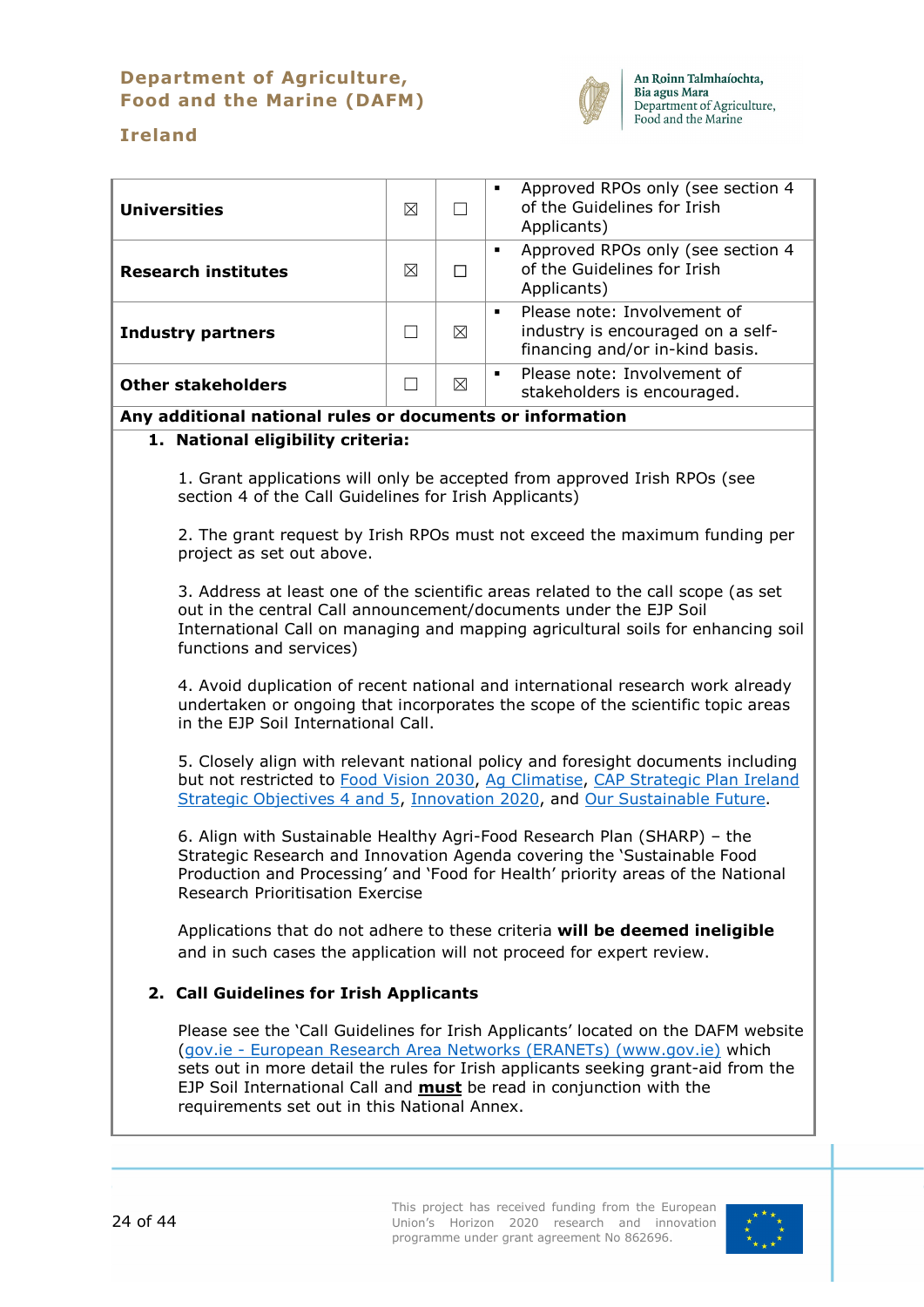#### **Department of Agriculture, Food and the Marine (DAFM)**



An Roinn Talmhaíochta, Bia agus Mara Department of Agriculture, Food and the Marine

# **Ireland**

#### **3. National priorities relevant for the EJP Soil International Call**

 When considering applications to this call, DAFM strongly recommend that proposals reflect and/or incorporate national research priorities within the context of soil health with a specific emphasis on topics B and C of the Call, in that they primarily address how soil function and health in Irish agricultural systems will lead to the carbon sequestration and the mitigation of greenhouse gases (in particular carbon dioxide, nitrous oxides and methane), how technology can improve the management and monitoring of soil systems, and the contribution of research to the improvement of national inventories and the measurement, reporting and verification of inventories to support low carbon farming systems, increase resilience to climate change and adopt stakeholder inclusive systems approaches to finding research solutions.

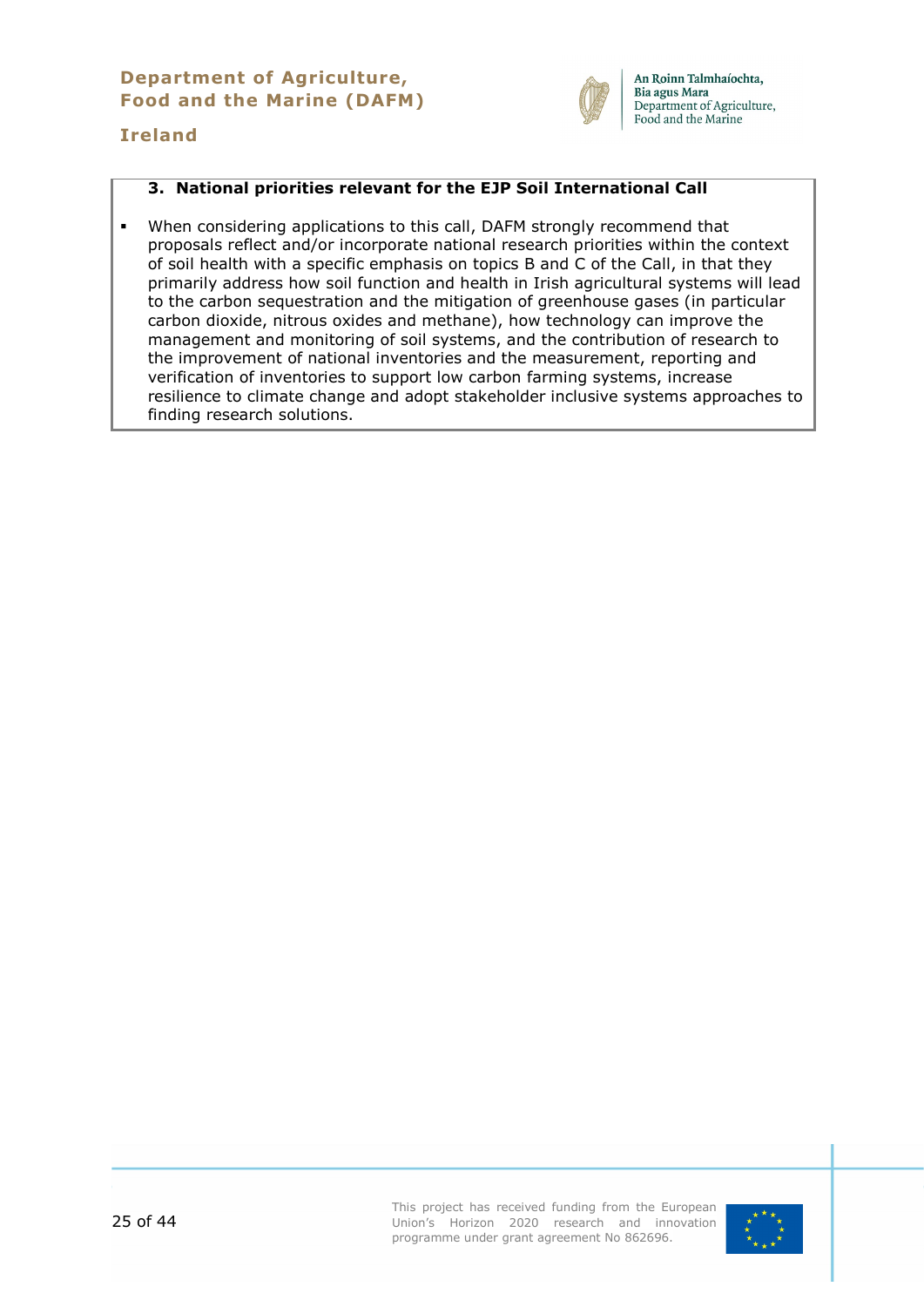**Ministero delle politiche agricole alimentari e forestali (MIPAAF)**

**Italy**



<span id="page-25-0"></span>**Participating organisation Ministry of Agricultural, Food and Forestry Policies (MIPAAF)** Via XX Settembre 20, 00187 Rome **Indicative budget** 400.000 € **(National) contact point** PULIGA Serenella Phone: +39 055 2492220; +39 06 46655076. E-Mail: [s.puliga@politicheagricole.it](mailto:s.puliga@politicheagricole.it) BARALLA Silvia Phone: + 39 3402267588 E-Mail: [s.baralla@politicheagricole.it](mailto:s.baralla@politicheagricole.it)

| Link to funding programme<br>and other relevant<br>information | <b>PSIR</b><br>$\blacksquare$<br>https://www.politicheagricole.it/flex/cm/pages/S<br>erveBLOB.php/L/IT/IDPagina/9065<br>Mipaaf - International call<br>٠<br>https://www.politicheagricole.it/flex/cm/pages/S<br>erveBLOB.php/L/IT/IDPagina/9079<br>User's manual<br>$\blacksquare$<br>https://www.politicheagricole.it/flex/cm/pages/S<br>erveBLOB.php/L/IT/IDPagina/10656 |
|----------------------------------------------------------------|----------------------------------------------------------------------------------------------------------------------------------------------------------------------------------------------------------------------------------------------------------------------------------------------------------------------------------------------------------------------------|
| <b>Project duration</b>                                        | 36 months                                                                                                                                                                                                                                                                                                                                                                  |
| <b>Maximum funding per</b>                                     | The maximum funding per project cannot exceed<br>200.000 € but specific rules must be followed<br>according to the number and role of the national<br>research unit(s) (UO - unità operativa):<br>In case of application by one UO not acting<br>as Coordinator: the maximum funding per<br>project is 120.000 €.                                                          |
| project                                                        | In case of application by one UO acting as<br>٠<br>Coordinator: the maximum funding per<br>project is 120.000 € + coordination costs.<br>The coordination costs can be requested<br>following the rules indicated in the User's<br>manual.                                                                                                                                 |
|                                                                | In case of application by two or more UO,<br>٠<br>none of them acting as Coordinator: the                                                                                                                                                                                                                                                                                  |

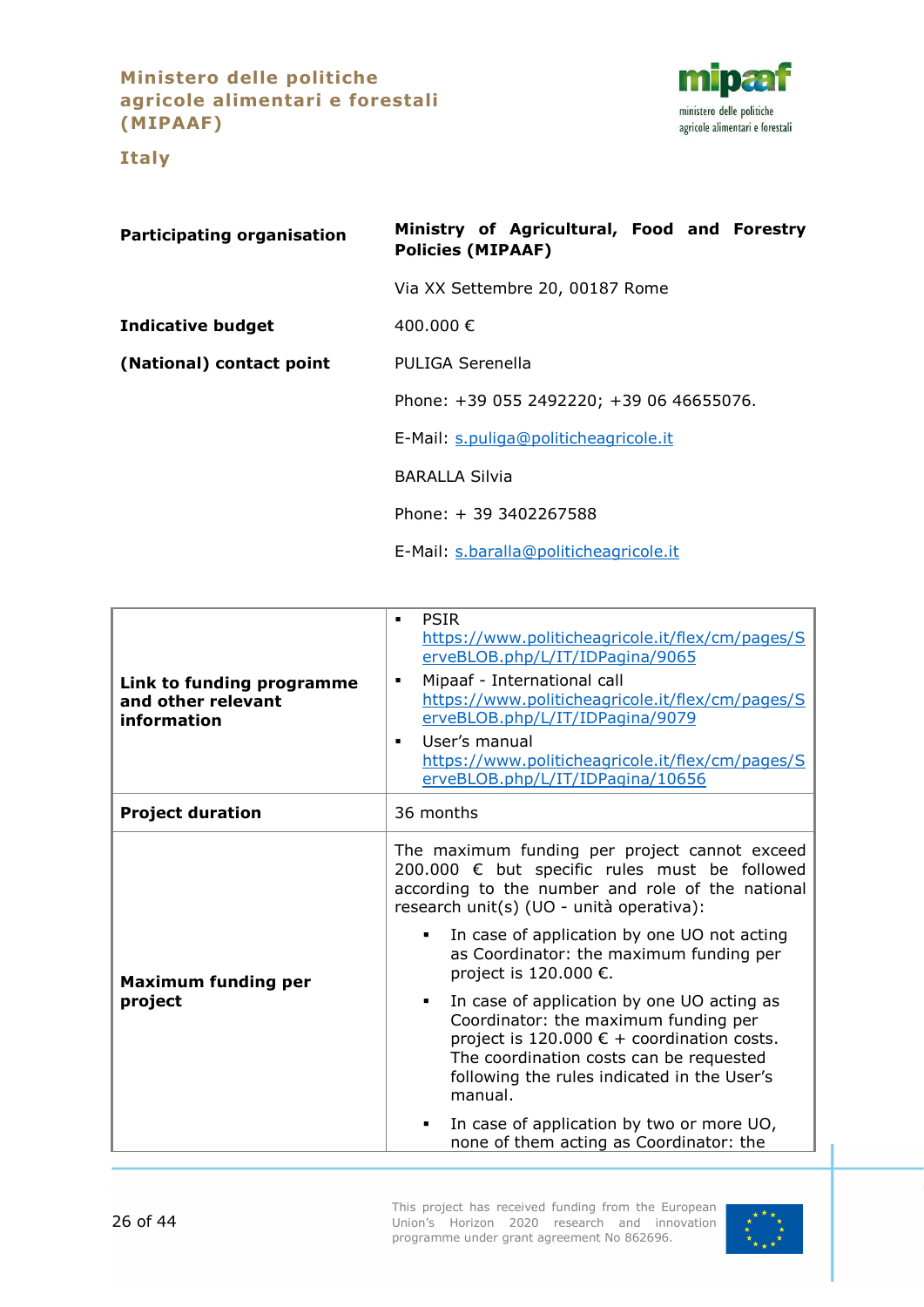# **Ministero delle politiche agricole alimentari e forestali (MIPAAF)**



# **Italy**

|                                                                                              | maximum funding per project is 200.000 $\epsilon$ .<br>The maximum amount for one UO is 120.000<br>€.                                                                                                                                                                                                         |                |                                                                                                                                                                                                                                                                                                       |  |
|----------------------------------------------------------------------------------------------|---------------------------------------------------------------------------------------------------------------------------------------------------------------------------------------------------------------------------------------------------------------------------------------------------------------|----------------|-------------------------------------------------------------------------------------------------------------------------------------------------------------------------------------------------------------------------------------------------------------------------------------------------------|--|
|                                                                                              | In case of application by two or more UO,<br>٠<br>one of them acting as Coordinator: the<br>maximum funding per project is 200.000 $\epsilon$ .<br>The coordination costs are included in the<br>maximum amount. The maximum amount<br>for one UO is 120.000 €.<br>See below for coordination costs' details. |                |                                                                                                                                                                                                                                                                                                       |  |
| <b>Topics to be funded</b>                                                                   | ٠                                                                                                                                                                                                                                                                                                             | <b>Topic A</b> |                                                                                                                                                                                                                                                                                                       |  |
| <b>Exceptions for funding of the</b><br>research topics based on<br>your national priorities | Topic B and C will not be funded by<br>٠<br><b>MIPAAF.</b> Italian applicants are welcome to<br>participate in project within these topics with<br>own resources filling in the letter of<br>Commitment (Annex E of the call text)                                                                            |                |                                                                                                                                                                                                                                                                                                       |  |
| <b>Following partners are</b><br>eligible for funding                                        | Yes                                                                                                                                                                                                                                                                                                           | <b>No</b>      | <b>Specific requirements</b>                                                                                                                                                                                                                                                                          |  |
| <b>Research institutes</b>                                                                   | ⊠                                                                                                                                                                                                                                                                                                             | П              | National public and private no profit<br>research institutions and universities.<br>See details in User's Manual at<br>https://www.politicheagricole.it/flex<br>/cm/pages/ServeBLOB.php/L/IT/ID<br>Pagina/10656                                                                                       |  |
| <b>Industry partners</b>                                                                     | □                                                                                                                                                                                                                                                                                                             | ⊠              | SMEs and organisations with other<br>٠<br>statutory nature are welcome as<br>participants if an added value to the<br>project is proven and if their costs<br>are covered by their own or other<br>external resources. Costs cannot be<br>covered by Mipaaf. Annex E of the<br>call text is necessary |  |
| <b>Other stakeholders</b>                                                                    | П                                                                                                                                                                                                                                                                                                             | ⊠              | SMEs and organisations with other<br>statutory nature are welcome as<br>participants if an added value to the<br>project is proven and if their costs<br>are covered by their own or other<br>external resources. Costs cannot be<br>covered by Mipaaf. Annex E of the<br>call text is necessary.     |  |
| Any additional national rules or documents or information                                    |                                                                                                                                                                                                                                                                                                               |                |                                                                                                                                                                                                                                                                                                       |  |

Please note that the same person can not be coordinator, participant or team member in more than one proposal.

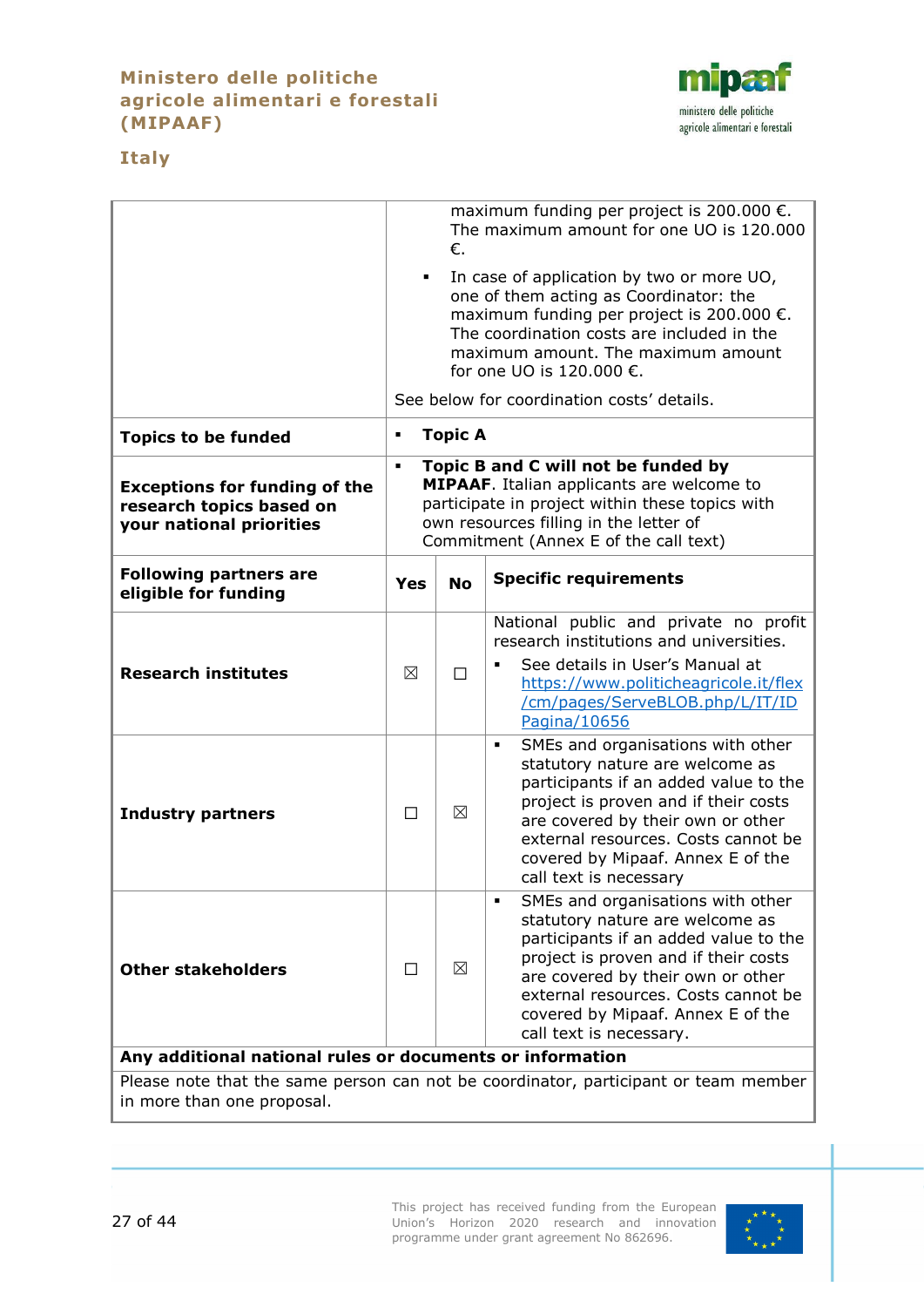

**Italy**

# **Financing and cost eligibility**

In defining the eligibility for funding of project costs, national applicants must strictly refer to the regulations indicated in the standing User's Manual

<https://www.politicheagricole.it/flex/cm/pages/ServeBLOB.php/L/IT/IDPagina/10656>

The selected national institutions will be financed up to 99% of the eligible requested costs (*costo richiesto* eligible for Mipaaf). The total requested budget (100%) must be indicated in the project financial section and must be consistent with all eligibile costs to be declared in the national financial forms.

# **Eligible costs are defined as follows:**

# A) **Personnel**

*1) Salaries –* For public institutions/universities only non-permanent scientific staff; for private no-profit institutions also permanent scientific staff; administrative staff can be included only in the coordination activity, if the research unit is also the coordinator.

The cost of permanent personnel working in the project must be declared (as own contribution) even if it will not be reimbursed, also in order to justify potential related requested eligible costs (i.e. travel)

*2)* **Travel** *–* for permanent and non permanent staff working in the project. The amount for this item (excluded coordination) must not exceed 7% of the partner requested budget (for calculation overheads and coordination, if any, are excluded). In exceptional cases this amount can be higher, if duly motivated in relation of the specificity of the project.

Please note: travels related to the coordination activity are included in the coordination costs and separately indicated (see point F).

# B) **Consumables**

C) **External activities** – advisory/consultant services, specialistic services supply (scientific, logistics for meetings, open access publications, equipment rental, etc.).

The costs at point C) must be indicated and detailed as "subcontract" in the online application form. These costs can not exceed 30% of the sum of the other eligible costs  $(A+B+D)$ . (in the online application form this item is included in "subcontracts": please specify each amount in the finance comments' section).

D) **Equipment** – Only use cost (related to the project duration) for scientific equipment will be reimbursed (in the online application form this item is included in "consumables and equipment": please specify each amount in the finance comments' section)

E) **Overheads** – The requested amount must not exceed 12% of the total of the above costs (A+B+C+D). Please note that in the online call application form overheads are split

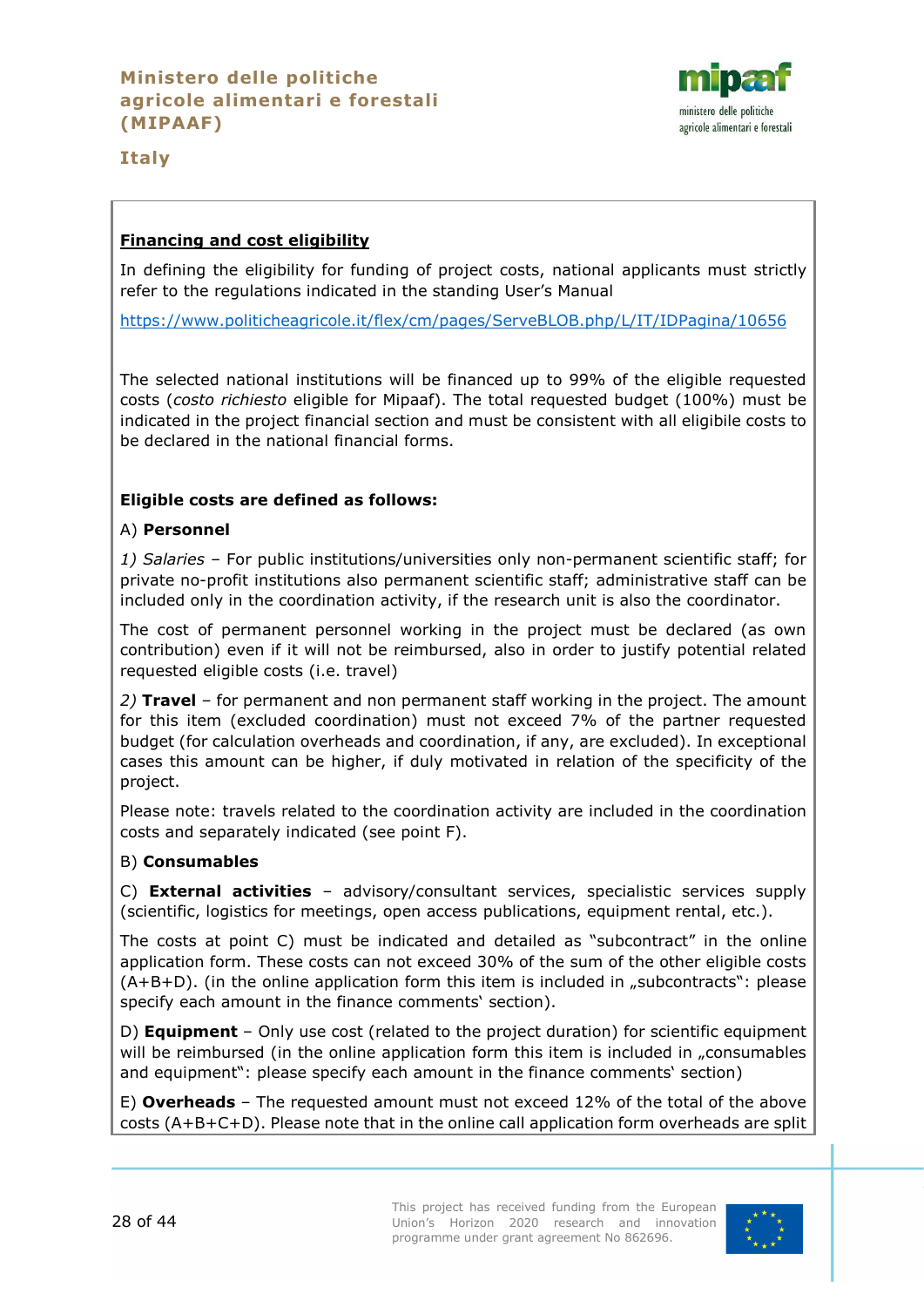

# **Italy**

in different items. The Italian applicants are invited to only fill in the cell "overheads" of the column *"*subcontracts*"*, with the total overheads amount.

F) **Coordination** - If the Italian institution is also playing the role of coordinator, the eligible costs are those indicated in the User's manual. Mipaaf will reimburse the coordination cost calculated on the total project budget request (including the amount not paid with national resources).

Please note: travels related to the coordination activity are included in the coordination.

No cost for project monitoring by an expert is foreseen, therefore this budget cannot be requested.

In the online application form this item is included in "subcontracts": please specify each amount in the finance comments' section.

| <b>Mipaaf item</b>                            | <b>Online application</b><br>form      | <b>Notes</b>                                                                                                                                         |
|-----------------------------------------------|----------------------------------------|------------------------------------------------------------------------------------------------------------------------------------------------------|
| A2<br>A1<br>and<br>Personnel/Personale        | Personnel                              | Personnel (permanent)<br>not<br>eligible cost are shown only in<br>the own cost table                                                                |
| A3 Travel/Missioni                            | Travel                                 | Details and figures in finance<br>comment (travel costs related<br>to coordination to be included<br>in coordination costs - item<br>"subcontracts") |
| Consumables/Materiali<br>di<br>B<br>consumo   | <b>Consumables</b><br>and<br>equipment | Details and figures in finance<br>comment                                                                                                            |
| C. External activities/Attività<br>esterne    | Subcontract                            | Details and figures in finance<br>comment                                                                                                            |
| D. Equipment/Attrezzature                     | Consumables<br>and<br>equipment        | Details and figures in finance<br>comment                                                                                                            |
| E. Overheads / Spese generali                 | Subcontracts<br>(cell<br>"overheads")  | Details and figures in finance<br>comment                                                                                                            |
| F.<br>Coordination/<br>Coordinamento (if any) | <b>Subcontracts</b>                    | Details and figures in finance<br>comment                                                                                                            |

#### *Correspondance between eligible costs (Mipaaf) and online call application*

# **National document to be presented**

By the proposal submission deadline, no documents have to be submitted to Mipaaf by the participating partners with the exception of no-profit private research bodies, who must send

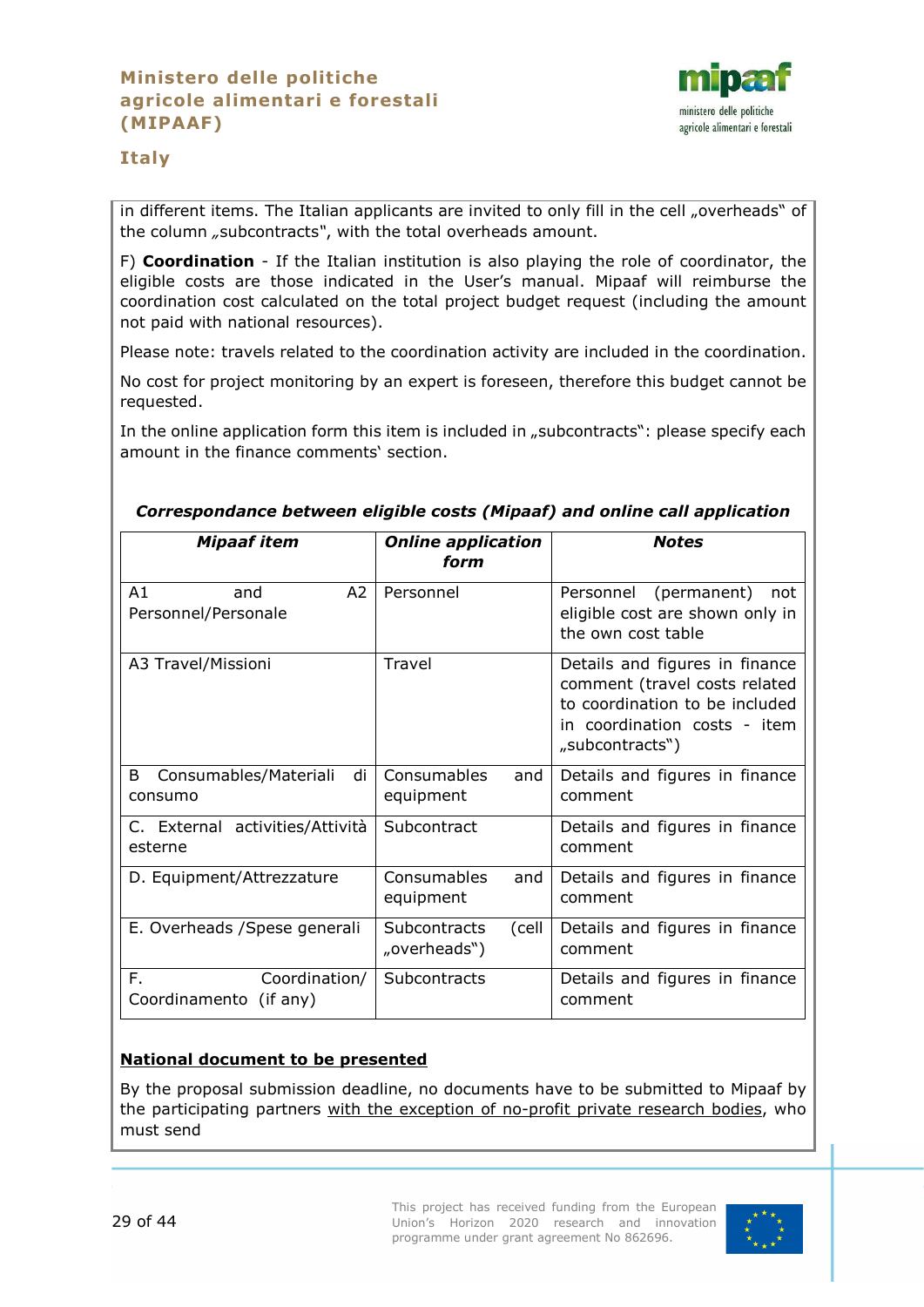# **Ministero delle politiche agricole alimentari e forestali (MIPAAF)**



# **Italy**

the documentation stating their research mission (statute and/or articles of incorporation or memorandum of association, etc.) to the following PEC address: [aoo.cosvir@pec.politicheagricole.gov.it](mailto:aoo.cosvir@pec.politicheagricole.gov.it) specifying in the object "2022 Joint Call on Agrobiodiversity documenti bando – ente privato".

 Only after the final funding decision and the official communication sent by the Call Office to the coordinators of the projects selected for funding (expected in December 2022), Mipaaf DISR IV will formally request to each Italian UO to fill in a specific national template, based on the User's Manual. This template will be sent along with the letter indicating the approved budget amount and requesting to apply for the national grant. This template must be written in Italian and must follow the User's Manual rules and specific indications, if any, provided to the UO.

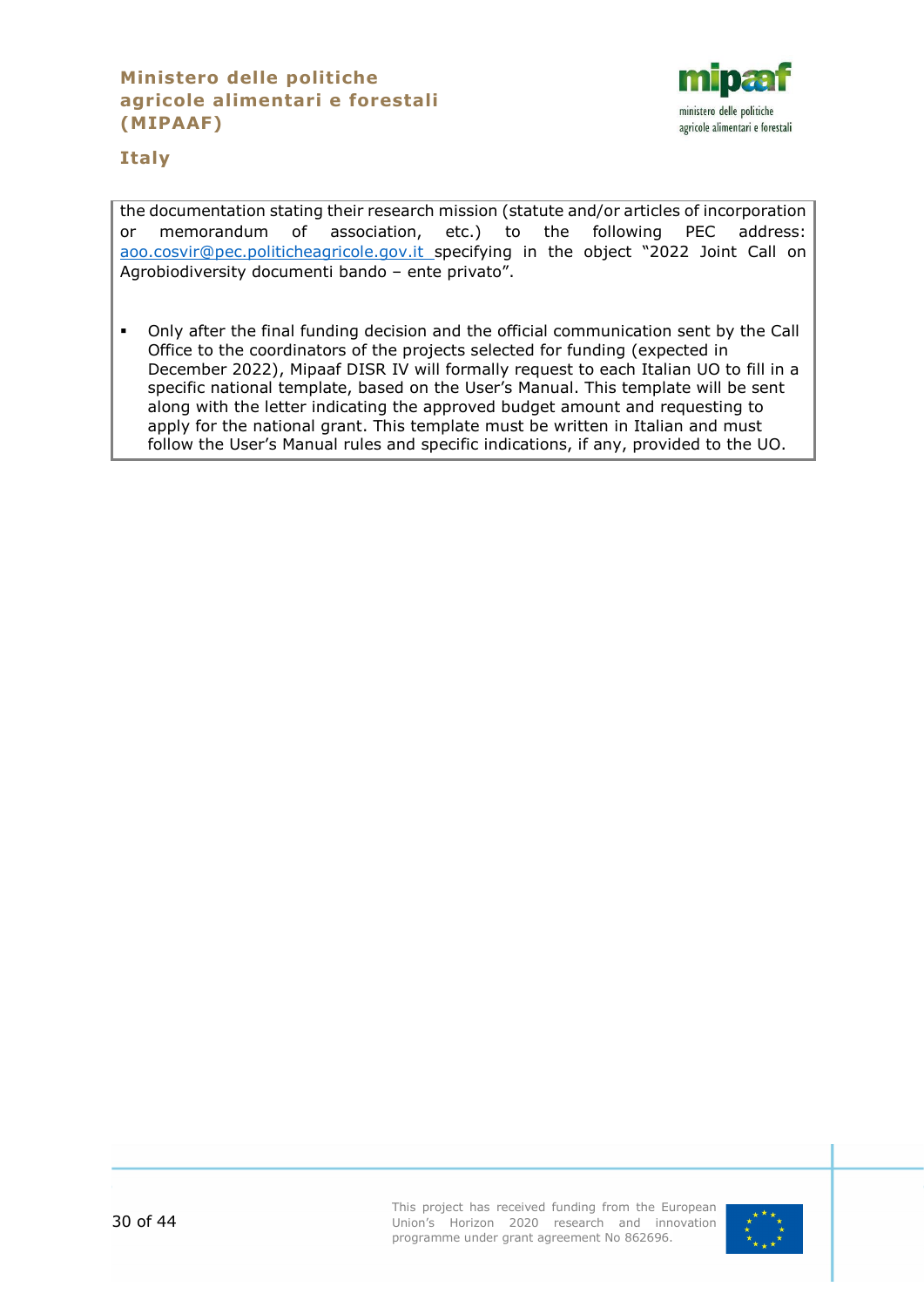**National Research Fund (NRF)**

**Kenya**

<span id="page-30-0"></span>

NATIONAL RESEARCH FUND

| <b>Participating organisation</b> | <b>National Research Fund (NRF)</b> |  |  |  |  |
|-----------------------------------|-------------------------------------|--|--|--|--|
|                                   | P.O. Box 26036-00100,               |  |  |  |  |
|                                   | NAIROBI - KFNYA                     |  |  |  |  |
| <b>Indicative budget</b>          | 120,000€                            |  |  |  |  |
| (National) contact point          | Dr. Jemimah Onsare                  |  |  |  |  |
|                                   | Phone: +2544403386                  |  |  |  |  |
|                                   | E-Mail: ceo@researchfund.go.ke      |  |  |  |  |
|                                   | Jacob Kamwaria Njagih               |  |  |  |  |
|                                   | Phone: +254721281207                |  |  |  |  |
|                                   | E-Mail: kamwariajacob@gmail.com     |  |  |  |  |

| Link to funding programme<br>and other relevant<br>information                               | www.researchfund.go.ke                           |                                                                                                                 |     |  |  |
|----------------------------------------------------------------------------------------------|--------------------------------------------------|-----------------------------------------------------------------------------------------------------------------|-----|--|--|
| <b>Project duration</b>                                                                      |                                                  | Min. 24 months<br>Max.36 months                                                                                 |     |  |  |
| <b>Maximum funding per</b><br>project                                                        |                                                  | 5,000,000 KES                                                                                                   |     |  |  |
| <b>Topics to be funded</b>                                                                   | ٠                                                | <b>All topics</b>                                                                                               |     |  |  |
| <b>Exceptions for funding of the</b><br>research topics based on<br>your national priorities | ٠<br>٠                                           | Basic Research will not be funded.<br>Proposals with capacity building and training<br>component are encouraged |     |  |  |
| <b>Following partners are</b><br>eligible for funding                                        | <b>Specific requirements</b><br><b>No</b><br>Yes |                                                                                                                 |     |  |  |
| <b>Partners of the EJP SOIL</b><br>consortium                                                |                                                  | ⊠                                                                                                               | N/A |  |  |
| <b>Universities</b>                                                                          | $\boxtimes$                                      | П                                                                                                               | N/A |  |  |
| <b>Research institutes</b>                                                                   | $\boxtimes$                                      | П                                                                                                               | N/A |  |  |
| <b>Industry partners</b>                                                                     | П                                                | ⊠                                                                                                               | N/A |  |  |
| <b>Other stakeholders</b>                                                                    | N/A<br>П<br>П                                    |                                                                                                                 |     |  |  |
| Any additional national rules or documents or information                                    |                                                  |                                                                                                                 |     |  |  |
| https://researchfund.go.ke/guidelines-accessing-fund                                         |                                                  |                                                                                                                 |     |  |  |

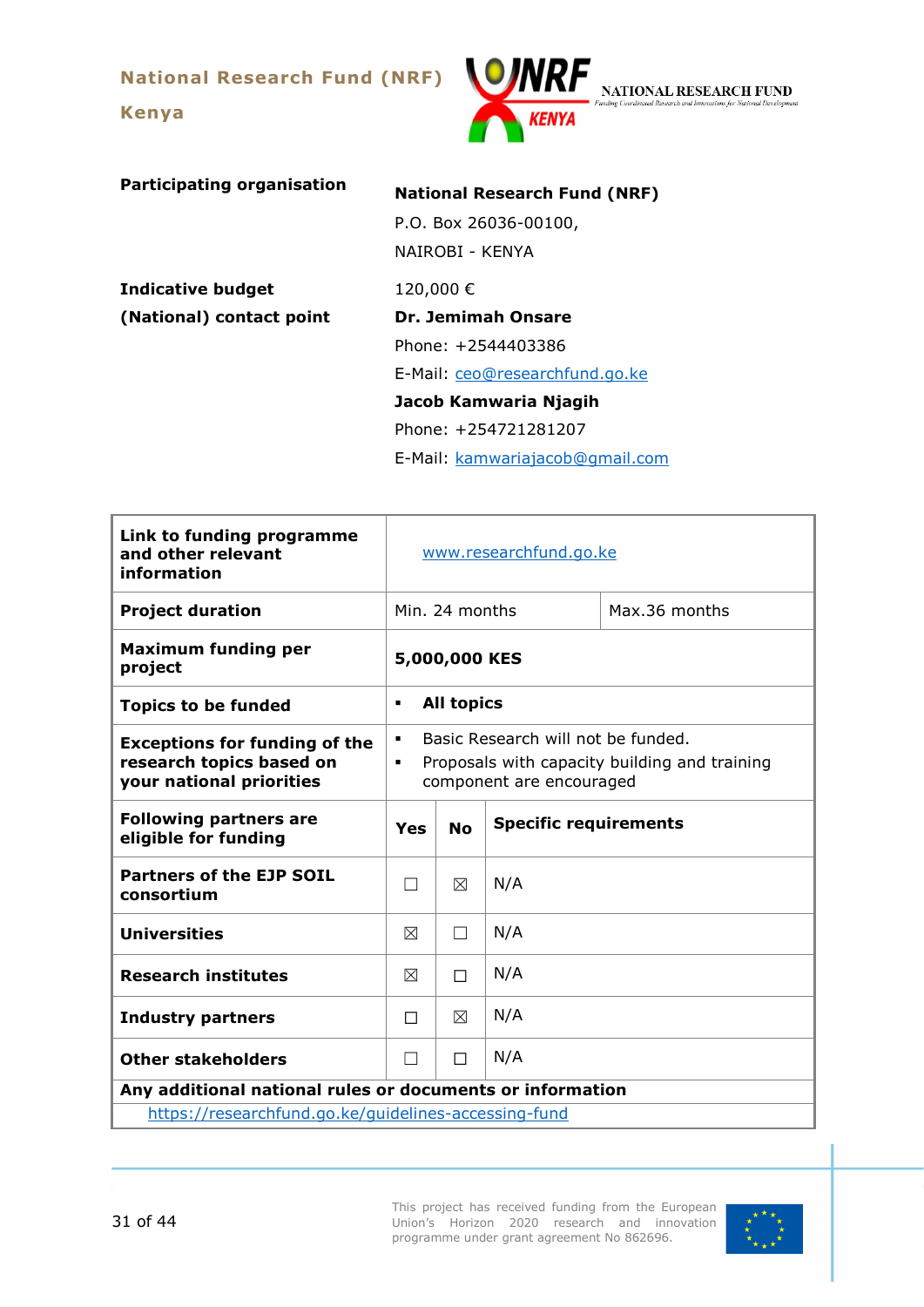**National Research Fund (NRF)**

**Kenya**



N/B: All applications shall also be submitted through the National Research Fund Online Grants Management System accessible from the Fund's website

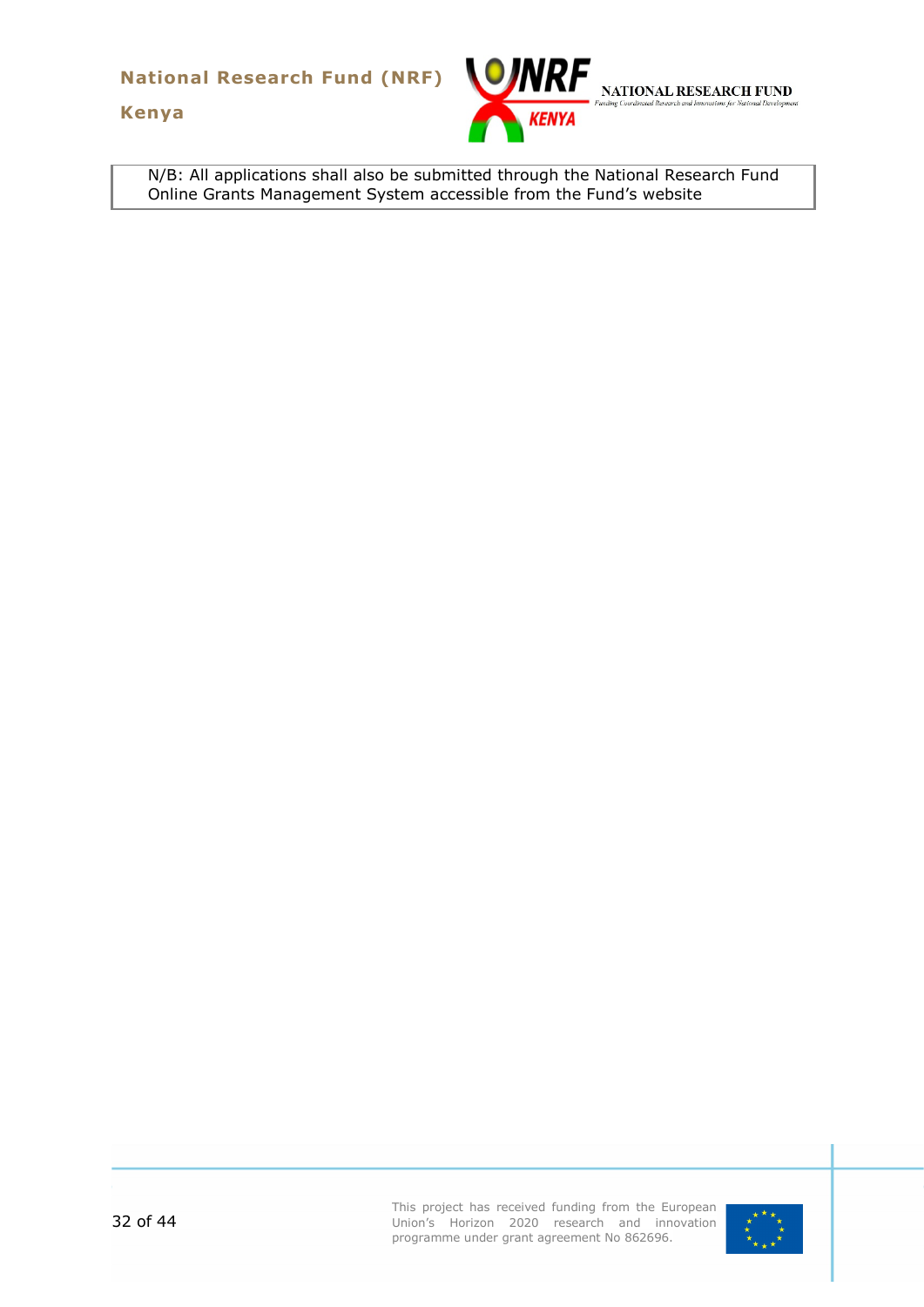**The ministry of Agriculture of the Republic of Lithuania (ZUM)**

**Lithuania**

<span id="page-32-0"></span>

| <b>Participating organisation</b> | The ministry of Agriculture of the Republic of<br>Lithuania (ZUM) |  |
|-----------------------------------|-------------------------------------------------------------------|--|
|                                   | Gedimino Ave.19, LT-01103 Vilnius, Lithuania.                     |  |
| <b>Indicative budget</b>          | 200,000€                                                          |  |
| (National) contact point          | <b>Martynas Navickas</b>                                          |  |
|                                   | Phone: +37052391084                                               |  |
|                                   | E-Mail: martynas.navickas@zum.lt                                  |  |
|                                   | Vilma Kraujalytė                                                  |  |
|                                   | Phone: +37052391082                                               |  |
|                                   | E-Mail: vilma.kraujalyte@zum.lt                                   |  |

| Link to funding programme<br>and other relevant<br>information                               | N/A<br>п                                                                                                    |                                  |                                                                                                                                                                         |  |
|----------------------------------------------------------------------------------------------|-------------------------------------------------------------------------------------------------------------|----------------------------------|-------------------------------------------------------------------------------------------------------------------------------------------------------------------------|--|
| <b>Project duration</b>                                                                      |                                                                                                             | Min. 36 months<br>Max. 36 months |                                                                                                                                                                         |  |
| <b>Maximum funding per</b><br>project                                                        |                                                                                                             | 100 000€                         |                                                                                                                                                                         |  |
| <b>Topics to be funded</b>                                                                   | ٠                                                                                                           | <b>All topics</b>                |                                                                                                                                                                         |  |
| <b>Exceptions for funding of the</b><br>research topics based on<br>your national priorities | Project within all three topics could be funded,<br>$\blacksquare$<br>although we prioritize A and B Topics |                                  |                                                                                                                                                                         |  |
| <b>Following partners are</b><br>eligible for funding                                        | <b>Specific requirements</b><br><b>No</b><br>Yes                                                            |                                  |                                                                                                                                                                         |  |
| <b>Partners of the EJP SOIL</b><br>consortium                                                | ⊠                                                                                                           |                                  | N/A<br>٠                                                                                                                                                                |  |
| <b>Universities</b>                                                                          | ⊠                                                                                                           |                                  | Life science, agrarian science,<br>$\blacksquare$<br>agricultural science, environment<br>science                                                                       |  |
| <b>Research institutes</b>                                                                   | ⊠                                                                                                           | $\Box$                           | Universities and any other legal<br>$\blacksquare$<br>entities, irrespective of their legal<br>form and method of funding, whose<br>main form of activity is to conduct |  |

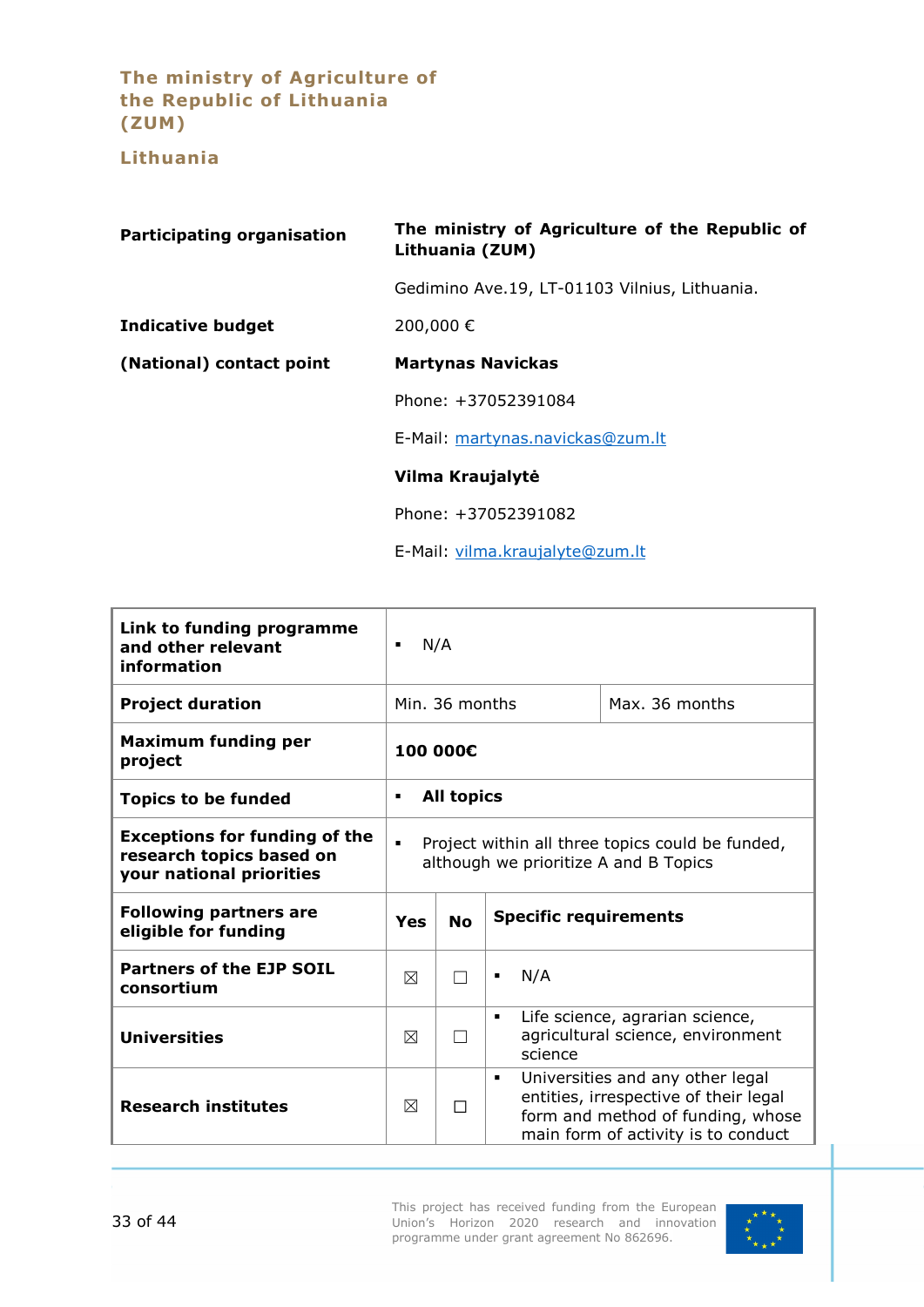# **The ministry of Agriculture of the Republic of Lithuania (ZUM)**

# **Lithuania**

|                                                                                                                                                                              |  |   | and apply research and to<br>disseminate their results. |  |
|------------------------------------------------------------------------------------------------------------------------------------------------------------------------------|--|---|---------------------------------------------------------|--|
| <b>Industry partners</b>                                                                                                                                                     |  | ⊠ | N/A                                                     |  |
| <b>Other stakeholders</b>                                                                                                                                                    |  | ⊠ | N/A                                                     |  |
| Any additional national rules or documents or information                                                                                                                    |  |   |                                                         |  |
| All applicants must comply with general national eligibility rules that are stated in<br>the rules for the administration of international research and development projects |  |   |                                                         |  |

of the Ministry of Agriculture [Link.](https://www.e-tar.lt/portal/lt/legalAct/6f95c3c0f25711e4927fda1d051299fb/asr)

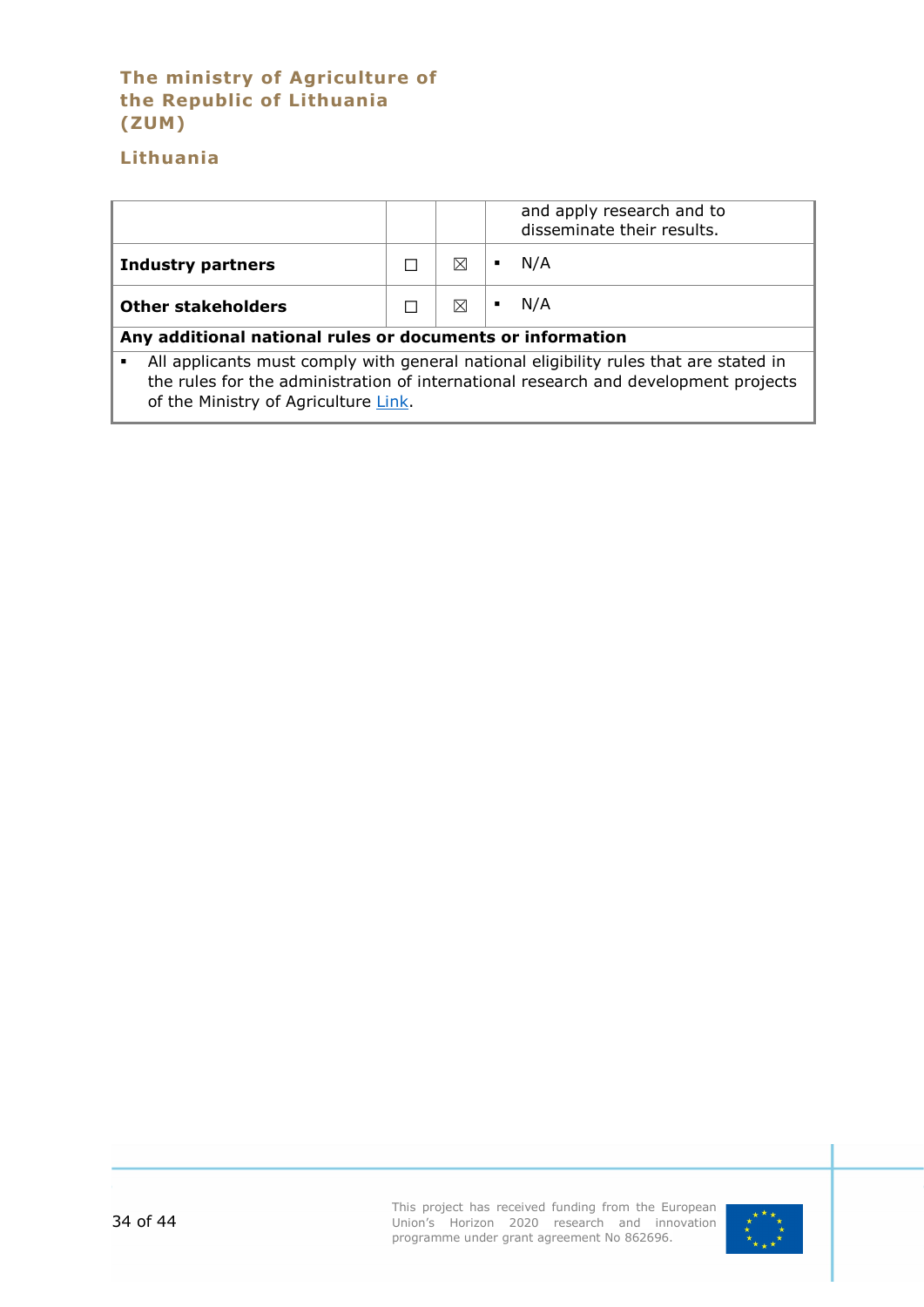**The Research Council of Norway (RCN)**

**Norway**

<span id="page-34-0"></span>

| <b>Participating organisation</b> | The Research Council of Norway (RCN) |
|-----------------------------------|--------------------------------------|
|                                   | Drammensveien 288<br>0283 Oslo       |
| <b>Indicative budget</b>          | 1,000,000€                           |
| (National) contact point          | Nina E. Solheim                      |
|                                   | Phone: +47 45225496                  |
|                                   | E-Mail: nsf@forskningsradet.no       |

| Link to funding programme<br>and other relevant<br>information                               | The funding is within the remit of the portfolio of<br>$\blacksquare$<br>Land-based food, the environment and<br>bioresources |                   |                              |  |  |
|----------------------------------------------------------------------------------------------|-------------------------------------------------------------------------------------------------------------------------------|-------------------|------------------------------|--|--|
| <b>Project duration</b>                                                                      |                                                                                                                               |                   |                              |  |  |
| <b>Maximum funding per</b><br>project                                                        |                                                                                                                               | 400,000€          |                              |  |  |
| <b>Topics to be funded</b>                                                                   | $\blacksquare$                                                                                                                | <b>All topics</b> |                              |  |  |
| <b>Exceptions for funding of the</b><br>research topics based on<br>your national priorities | N/A<br>$\blacksquare$                                                                                                         |                   |                              |  |  |
| <b>Following partners are</b><br>eligible for funding                                        | Yes                                                                                                                           | <b>No</b>         | <b>Specific requirements</b> |  |  |
| <b>Partners of the EJP SOIL</b><br>consortium                                                | ⊠                                                                                                                             |                   |                              |  |  |
| <b>Universities</b>                                                                          | ⊠                                                                                                                             | П                 |                              |  |  |
| <b>Research institutes</b>                                                                   | ⊠                                                                                                                             | П                 |                              |  |  |
| <b>Industry partners</b>                                                                     | ⊠                                                                                                                             | П                 |                              |  |  |
| <b>Other stakeholders</b>                                                                    | ⊠                                                                                                                             | П                 |                              |  |  |
| Any additional national rules or documents or information                                    |                                                                                                                               |                   |                              |  |  |

The Project Owner must be a Norwegian research organisation approved by the [Research Council.](https://www.forskningsradet.no/en/apply-for-funding/who-can-apply-for-funding/research-organisations/approved-research-organisations/) SMEs and industry partners (non SMEs) can receive funding in

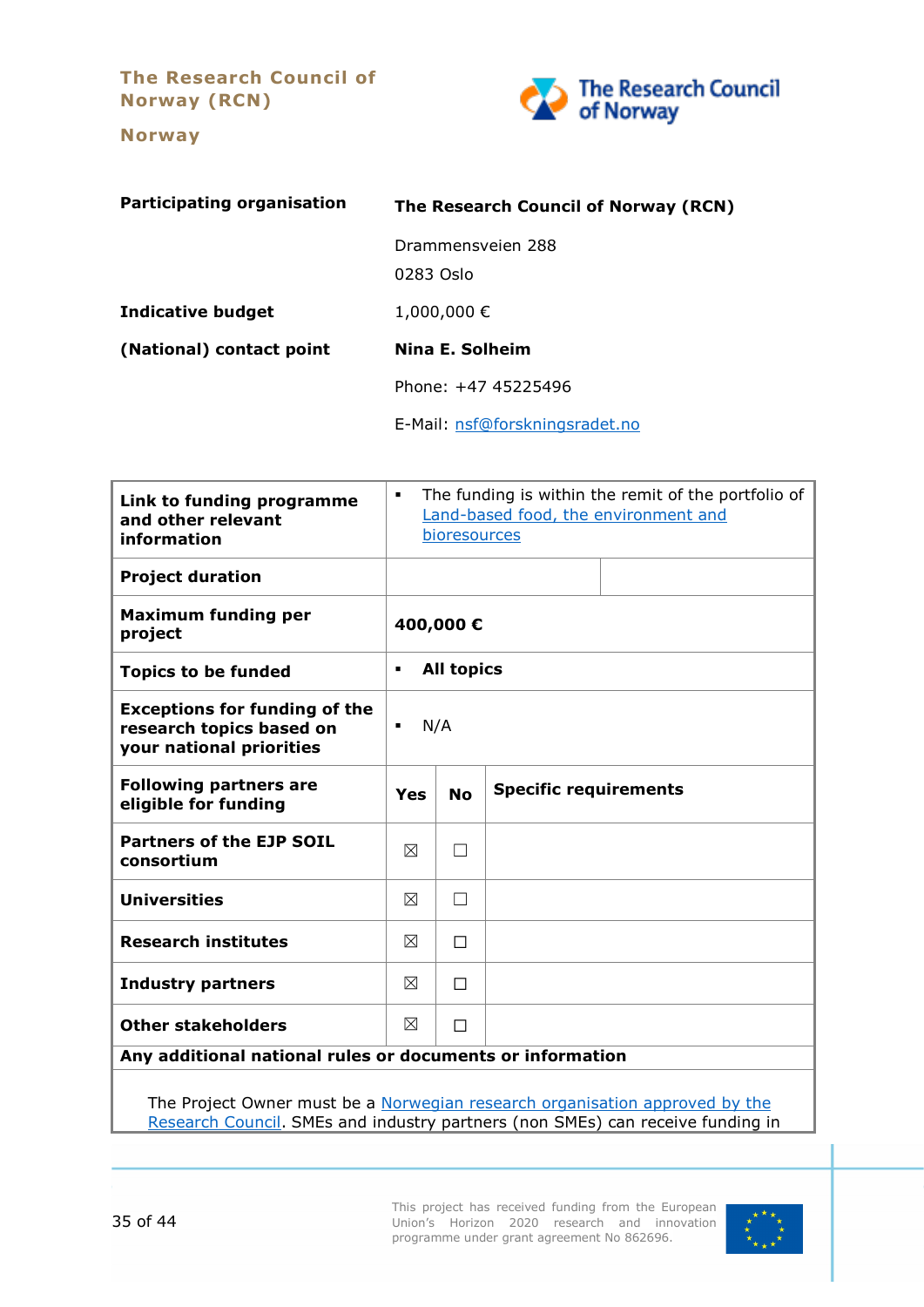

#### **Norway**

accordance to the State aid regulations. Public institutions or other relevant stakeholders may participate in the projects if they secure their own funding.

The Research Council of Norway can fund projects that fall within fundamental research (F), industrial research (I) and experimental development (D). Additional eligibility and funding criteria State aid guidelines. The funding of a research and development project granted in this call is set by the [Conditions for awarding state aid](https://www.forskningsradet.no/en/apply-for-funding/funding-from-the-research-council/Conditions-for-awarding-state-aid/).

State aid awarded by the Research Council is granted under the General Block Exemption Regulation for state aid, Article 25: Aid for research and development projects. Support from the Research Council constitutes state aid when it is awarded to an "undertaking", i.e., an actor that carries out an economic activity consisting of offering products or services on a given market. To ensure that support is awarded in compliance with the state aid rules, the Research Council asks applicants selected for conditional allocation of funding to provide supplementary information. The Project Owner must be able to document that its own institution and all its partners (all recipients of state aid) are eligible to receive state aid.

Open access / Open science: The Research Council seeks to lead the way in making research as open as possible and as closed as necessary. The Research Council of Norway has stipulated requirements relating to self-archiving and open access to publications and research data produced in connection with R&D projects funded by the Research Council. Read more about The Research Council's Principles for [Open](https://www.forskningsradet.no/en/Adviser-research-policy/open-science/)  [Science.](https://www.forskningsradet.no/en/Adviser-research-policy/open-science/)

Eligible costs: Find information here: [What to enter in the project budget.](https://www.forskningsradet.no/en/apply-for-funding/Budget/what-to-enter-in-the-project-budget/)

For more general information about RCN conditions for funding, please read: [General application requirements.](https://www.forskningsradet.no/en/apply-for-funding/writing-grant-applications/general-application-requirements/)

In doubt, contact the National Contact mentioned above.

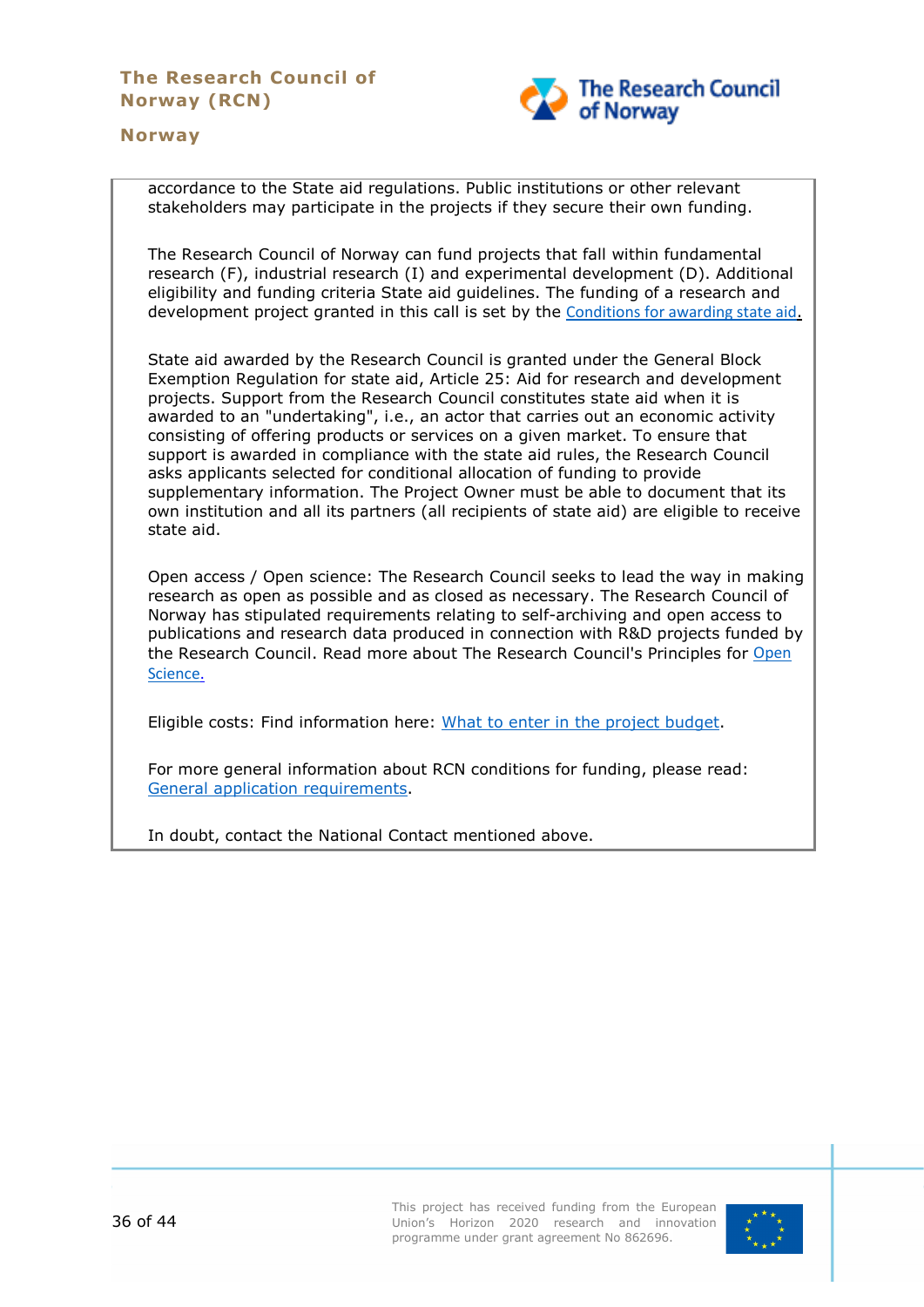**Ministry for Primary Industries (MPI)**

**New Zealand**

<span id="page-36-0"></span>**Ministry for Primary Industries** 

Manatū Ahu Matua



**Participating organisation Ministry for Primary Industries (MPI)** 34-38 Bowen Street PO Box 2526 Wellington 6140 New Zealand **Indicative budget** 900,000 € **(National) contact point William Aitkenhead** Phone: +64 4 830 1729 E-Mail: [william.aitkenhead@mpi.govt.nz](mailto:william.aitkenhead@mpi.govt.nz) **Jessica Somerton** Phone: +64 6 351 8305 E-Mail: [jessica.somerton@nzagrc.org.nz](mailto:jessica.somerton@nzagrc.org.nz)

| Link to funding programme<br>and other relevant<br>information | $\mathbb{Z}$                                                                                           | Guide to New Zealand's GRA Mitigation Research  |  |  |  |
|----------------------------------------------------------------|--------------------------------------------------------------------------------------------------------|-------------------------------------------------|--|--|--|
|                                                                |                                                                                                        | funding, which can be found on the New Zealand  |  |  |  |
|                                                                |                                                                                                        | page of the GRA website -                       |  |  |  |
|                                                                |                                                                                                        | https://globalresearchalliance.org/country/new- |  |  |  |
|                                                                | zealand/                                                                                               |                                                 |  |  |  |
|                                                                | m.                                                                                                     | Global Research Alliance on Agricultural        |  |  |  |
|                                                                |                                                                                                        | Greenhouse Gases website -                      |  |  |  |
|                                                                |                                                                                                        | https://globalresearchalliance.org/             |  |  |  |
|                                                                | п                                                                                                      | New Zealand Agricultural Greenhouse Gas         |  |  |  |
|                                                                |                                                                                                        | Research Centre - https://www.nzagrc.org.nz/    |  |  |  |
|                                                                | MPI - https://www.mpi.govt.nz/<br>m.<br>Fit for a Better World -<br>https://fitforabetterworld.org.nz/ |                                                 |  |  |  |
|                                                                |                                                                                                        |                                                 |  |  |  |
|                                                                |                                                                                                        |                                                 |  |  |  |
| <b>Project duration</b>                                        | Min. 24 months                                                                                         | Max. 36 months                                  |  |  |  |
| <b>Maximum funding per</b><br>project                          | 300,000€                                                                                               |                                                 |  |  |  |
| <b>Topics to be funded</b>                                     | <b>All topics</b><br>٠                                                                                 |                                                 |  |  |  |

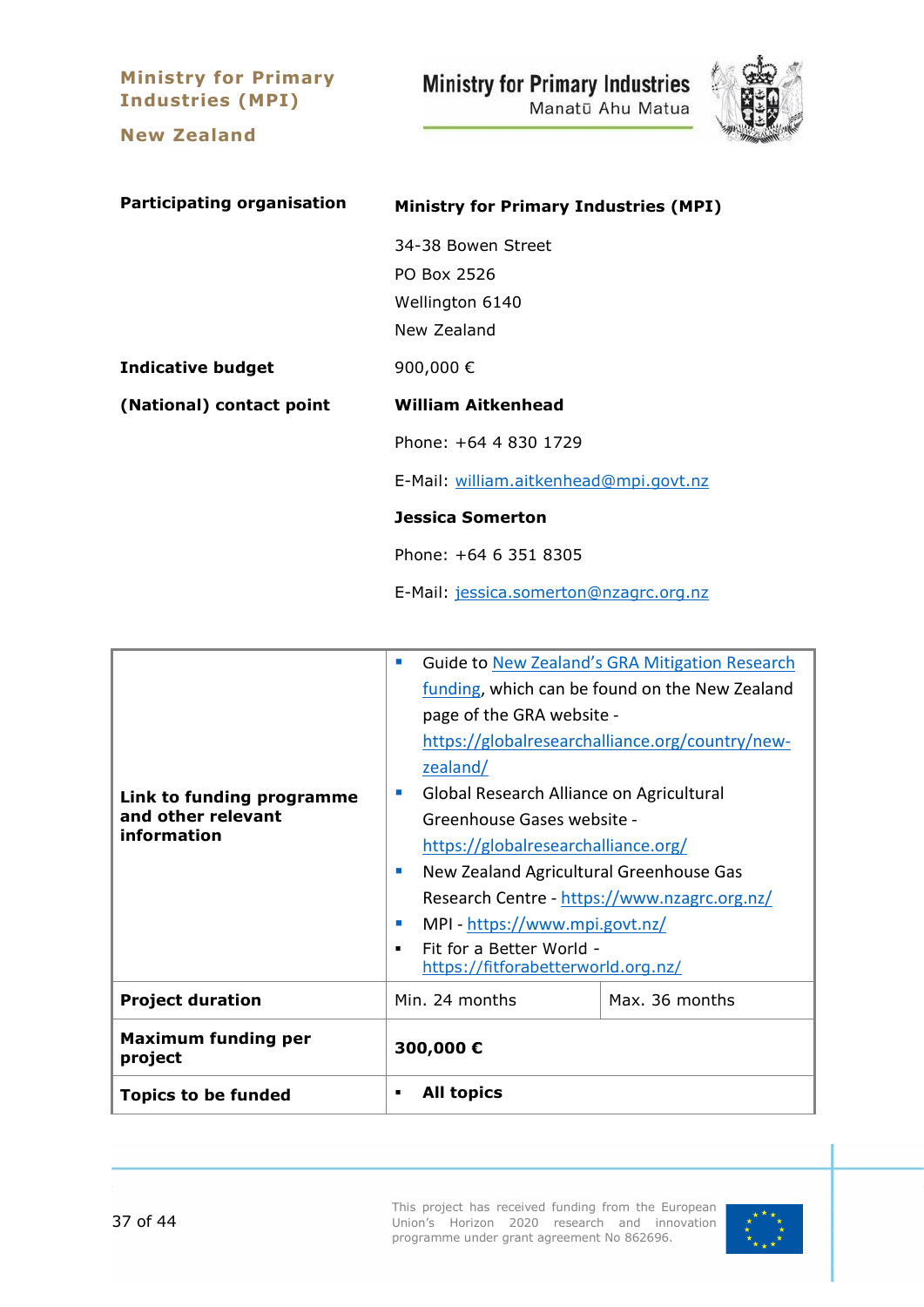# **Ministry for Primary Industries (MPI)**

# **Ministry for Primary Industries**

Manatū Ahu Matua



# **New Zealand**

| Proposals will only be considered where they<br>٠<br>provide a detailed, strong alignment to<br>mitigation of agricultural greenhouse gases or<br>soil carbon sequestration. |           |                                                              |
|------------------------------------------------------------------------------------------------------------------------------------------------------------------------------|-----------|--------------------------------------------------------------|
| Yes                                                                                                                                                                          | <b>No</b> | <b>Specific requirements</b>                                 |
|                                                                                                                                                                              | ⊠         | N/A<br>٠                                                     |
| ⊠                                                                                                                                                                            |           | MPI will only contract with New<br>٠<br>Zealand stakeholders |
| ⊠                                                                                                                                                                            |           | MPI will only contract with New<br>٠<br>Zealand stakeholders |
| ⊠                                                                                                                                                                            |           | MPI will only contract with New<br>٠<br>Zealand stakeholders |
| ⊠                                                                                                                                                                            |           | MPI will only contract with New<br>٠<br>Zealand stakeholders |
|                                                                                                                                                                              |           |                                                              |

**Any additional national rules or documents or information**

- Any projects unsure if they meet the national requirements should contact the listed contact point in advance of submitting a proposal.
- All intellectual property (IP) arising from projects supported by this call will be managed through an IP Plan. Proposals should indicate in general how IP will be managed, with a full IP Plan developed at the contracting phase. This plan must outline in detail how IP (including background IP, and IP developed in the course of carrying out a project) will be managed.
- New Zealand's general principles in relation to the management of IP are set out below. When required, specific terms for the ownership and use of IP will be negotiated by MPI at the contracting phase in good faith consistent with these principles:
	- a. IP should be dealt with in a manner that ensures maximum benefit for both New Zealand and globally.
- ii. Unless there are strong reasons to withhold, protect, or commercialise IP developed in the course of carrying out a project, then it should be made public and freely available.

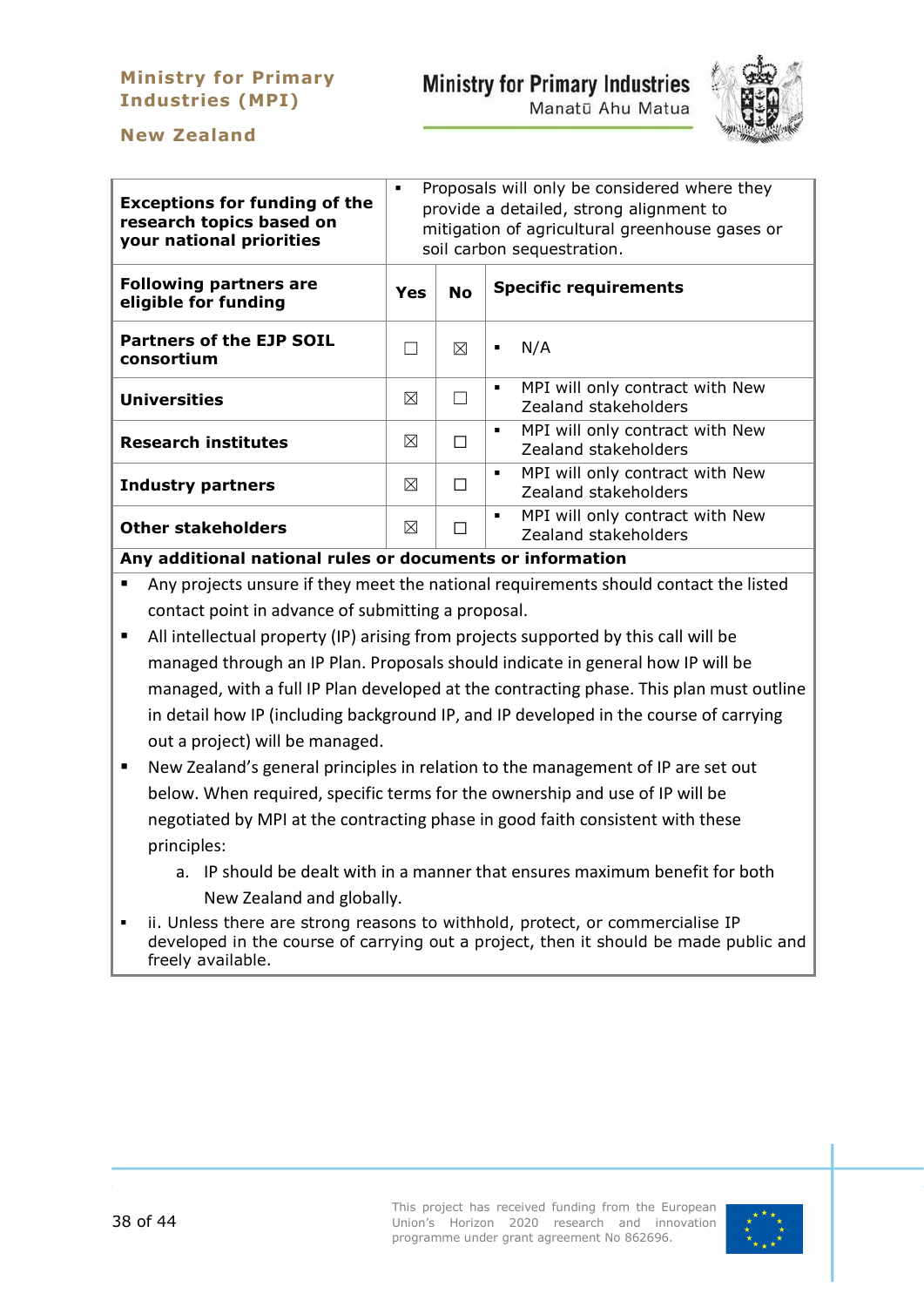**The National Centre for Research and Development (NCBR)**

<span id="page-38-0"></span>

**Poland**

| <b>Participating organisation</b> | National Centre for Research<br>The<br>and<br>Development (NCBR) |  |  |  |
|-----------------------------------|------------------------------------------------------------------|--|--|--|
|                                   | ul. Nowogrodzka 47a, 00-695 Warszawa, Poland                     |  |  |  |
| <b>Indicative budget</b>          | 600,000€                                                         |  |  |  |
| (National) contact point          | Kinga Szymańska-Rzeźnik                                          |  |  |  |
|                                   | Phone: (+48 519 684 066)                                         |  |  |  |
|                                   | E-Mail: kinga.szymanska@ncbr.gov.pl                              |  |  |  |

| Link to funding programme<br>and other relevant<br>information                               | https://www.gov.pl/web/ncbr<br>$\blacksquare$ |   |                                                                                                                                                              |
|----------------------------------------------------------------------------------------------|-----------------------------------------------|---|--------------------------------------------------------------------------------------------------------------------------------------------------------------|
| <b>Project duration</b>                                                                      | Min. n/a months<br>Max. 36 months             |   |                                                                                                                                                              |
| <b>Maximum funding per</b><br>project                                                        | 200,000€                                      |   |                                                                                                                                                              |
| <b>Topics to be funded</b>                                                                   | <b>All topics</b><br>$\blacksquare$           |   |                                                                                                                                                              |
| <b>Exceptions for funding of the</b><br>research topics based on<br>your national priorities | N/A<br>$\blacksquare$                         |   |                                                                                                                                                              |
| <b>Following partners are</b><br>eligible for funding                                        | <b>No</b><br>Yes                              |   | <b>Specific requirements</b>                                                                                                                                 |
| <b>Partners of the EJP SOIL</b><br>consortium                                                | $\vert \ \ \vert$                             | ⊠ | N/A<br>$\blacksquare$                                                                                                                                        |
| <b>Universities</b>                                                                          | $\boxtimes$                                   |   | Research organizations (research<br>$\blacksquare$<br>and knowledge-dissemination<br>organisations);                                                         |
| <b>Research institutes</b>                                                                   | ⊠                                             | П | Research organizations (research<br>$\blacksquare$<br>and knowledge-dissemination<br>organisations);                                                         |
| <b>Industry partners</b>                                                                     | ⊠                                             | П | Micro, Small, Medium and Large<br>$\blacksquare$<br>Enterprises;                                                                                             |
| <b>Other stakeholders</b>                                                                    | ⊠                                             | П | Group of entities comprising of<br>$\blacksquare$<br>enterprises and/or research<br>organisations or mixed (within the<br>meaning of art. 37 section 1 point |

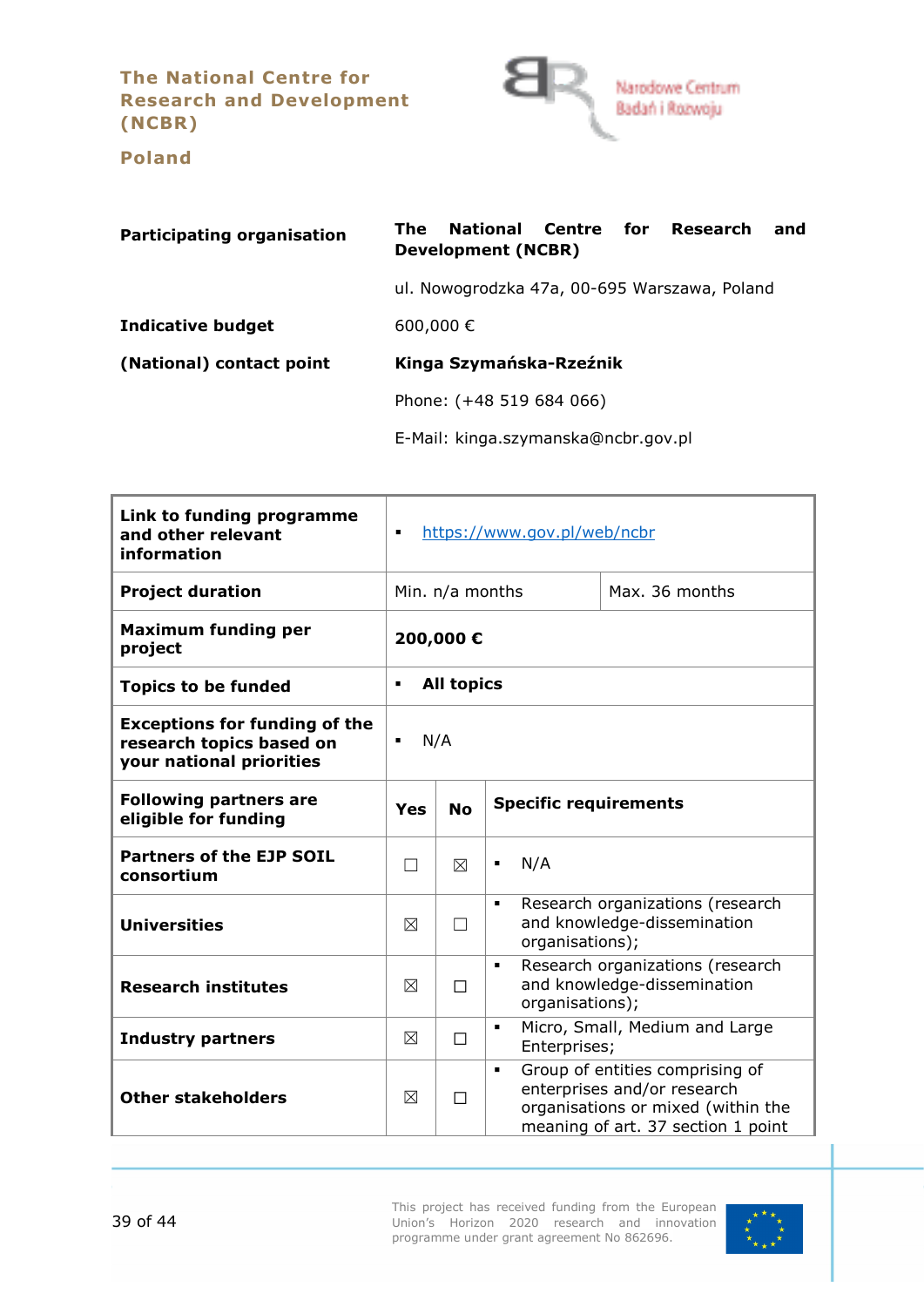# **The National Centre for Research and Development (NCBR)**



# **Poland**

| 1a of The Act of 30 April 2010 on |
|-----------------------------------|
| the National Centre for Research  |
| and Development, published in     |
| Journal of Laws item 1861, 2020); |

#### **Any additional national rules or documents or information**

 Entities must conduct its business, R&D or any other activity on the territory of **the Republic of Poland**, confirmed by an entry into the relevant register.

#### **The eligible costs shall be the following:**

1. personnel costs (researchers, technicians and other supporting staff to the extent employed on the research project);

2. costs of subcontracting, costs of consultancy and equivalent services used exclusively for the research activity; this cost type cannot account for more than 70% of all eligible costs of a project; the subcontracting can be obtained from consortium partner only in justified case, this need will be verified by a national experts panel;

3. operating costs including:

• costs of instruments and equipment, technical knowledge and patents to the extent and for the period used for the research project; if such instruments and equipment are not used for their full life for the research project, only the depreciation costs corresponding to the life of the research

project, as calculated on the basis of good accounting practice, shall be considered eligible;

• costs for buildings and land, to the extent and for the duration used for the research project; with regard to buildings, only the depreciation costs corresponding to the life of the research project, as calculated on the basis of good accounting practice shall be considered eligible; for land, costs of commercial transfer or actually incurred capital costs shall be eligible;

• other operating costs including costs of materials, supplies and similar products incurred directly as a result of the research activity;

4. additional overheads incurred indirectly as a result of the research project; that costs should account 25% of all eligible project costs; That costs (4) are counted as a multiplication by percentage given above (called x%) and the rest of direct costs, excluding subcontracting (2); It means  $4=(1+3)*25\%$ .

#### **National funding rates:**

Funding quota of Polish participants can be up to 100% for research organizations.

In the case of enterprises, funding quota will be decided on a case-by-case basis depending on the size of the company, type of research/development, risk associated with the research activities and commercial perspective of exploitation, under Section 2

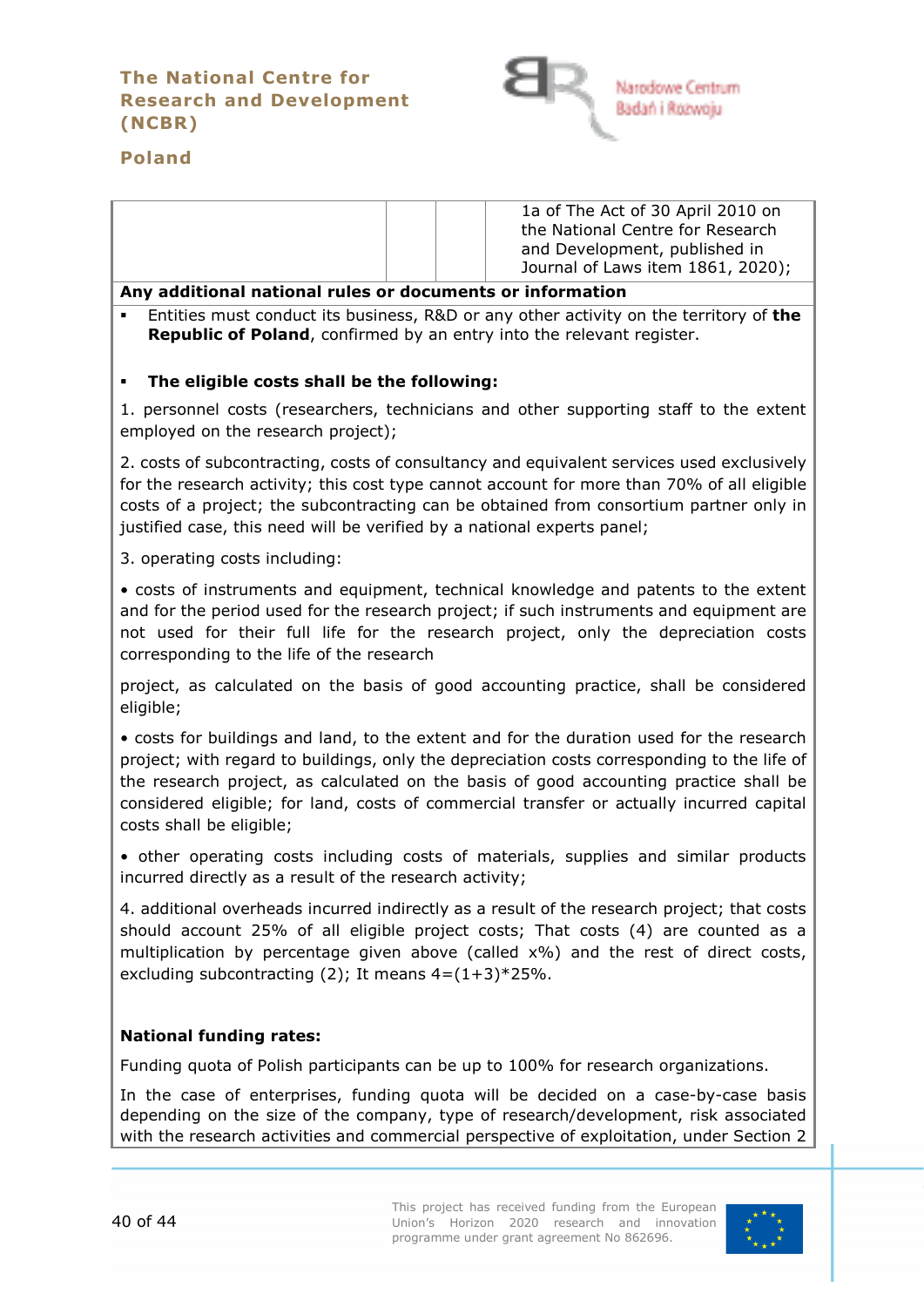

# **Poland**

of the Regulation of the Minister of Science and Higher Education of 19 August February 2020 on granting state aid through the National Center for Research and Development, published in Journal of Laws item 1456, 2020.

The organisation must conduct its business, R&D or any other activity on the territory of the Republic of Poland, confirmed by an entry into the relevant register, and provide a sufficient guarantee of reliable disbursement of public funds.

|                                 | Large<br>Enterprises             | Medium<br>Enterprises                 | Micro/Small<br>Enterprises        | Universities<br>and research<br>organizations |
|---------------------------------|----------------------------------|---------------------------------------|-----------------------------------|-----------------------------------------------|
| Fundamental/Ba<br>sic Research  | n/a                              | n/a                                   | n/a                               | n/a                                           |
| Industrial/Applie<br>d Research | Up to<br>$50 + 15$<br>(max 65 %  | Up to<br>$50 + 10 + 15$<br>(max 75 %) | Up to<br>$50+20+15$<br>(max 80 %) | Up to<br>100 %                                |
| Experimental<br>development     | Up to<br>$25 + 15$<br>(max 40 %) | Up to<br>$25 + 10 + 15$<br>(max 50 %) | Up to<br>$25+20+15$<br>(max 60 %) | Up to<br>100 %                                |

In any case only Industrial/Applied Research and Experimental Development will be funded.

Other type of activities (e.g. coordination, dissemination, management) cannot be included into separated task.

#### **All proposals must be aligned with national regulations, inter alia:**

- The Act of 20 July 2018 Law on Higher Education and Science;
- The Act of 30 April 2010 on the National Centre for Research and Development;
- The Regulation of the Minister of Science and Higher Education of 19 August 2020 on granting state aid by the National Centre for Research and Development, which is in line with the Commission Regulation (EU) No 651/2014 of 17 June 2014 declaring certain categories of aid compatible with the internal market in application of Articles 107 and 108 of the Treaty (General Block Exemption Regulation);
- The Regulation of the Minister of Science and Higher Education of 17 September 2010 on the detailed mode of performance of tasks of the National Centre for Research and Development.

#### **Other Information:**

 Polish Participants will be informed and invited to submit Polish proposal once the international evaluation and the ranking list will be established.

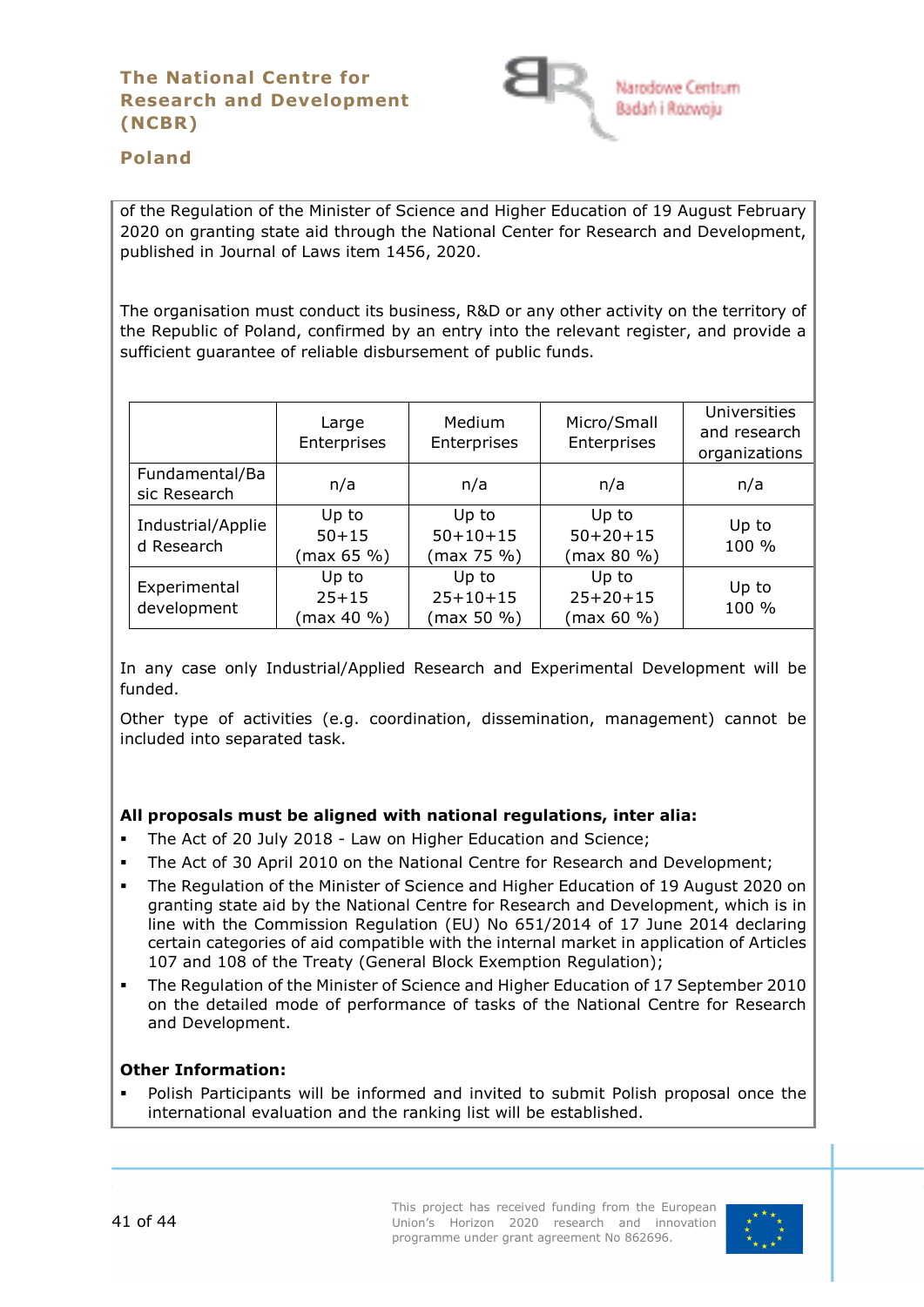# **The National Centre for Research and Development (NCBR)**



# **Poland**

- Only projects recommended for funding will be asked to submit a national application form.
- All eligible entities, invited to submit Polish proposal are obliged to use the rate of exchange of The European Central Bank dated on the day of opening the call.
- If more than one Polish entity participates in the project, the national application is submitted by a consortium (group of entities) of all Polish entities.

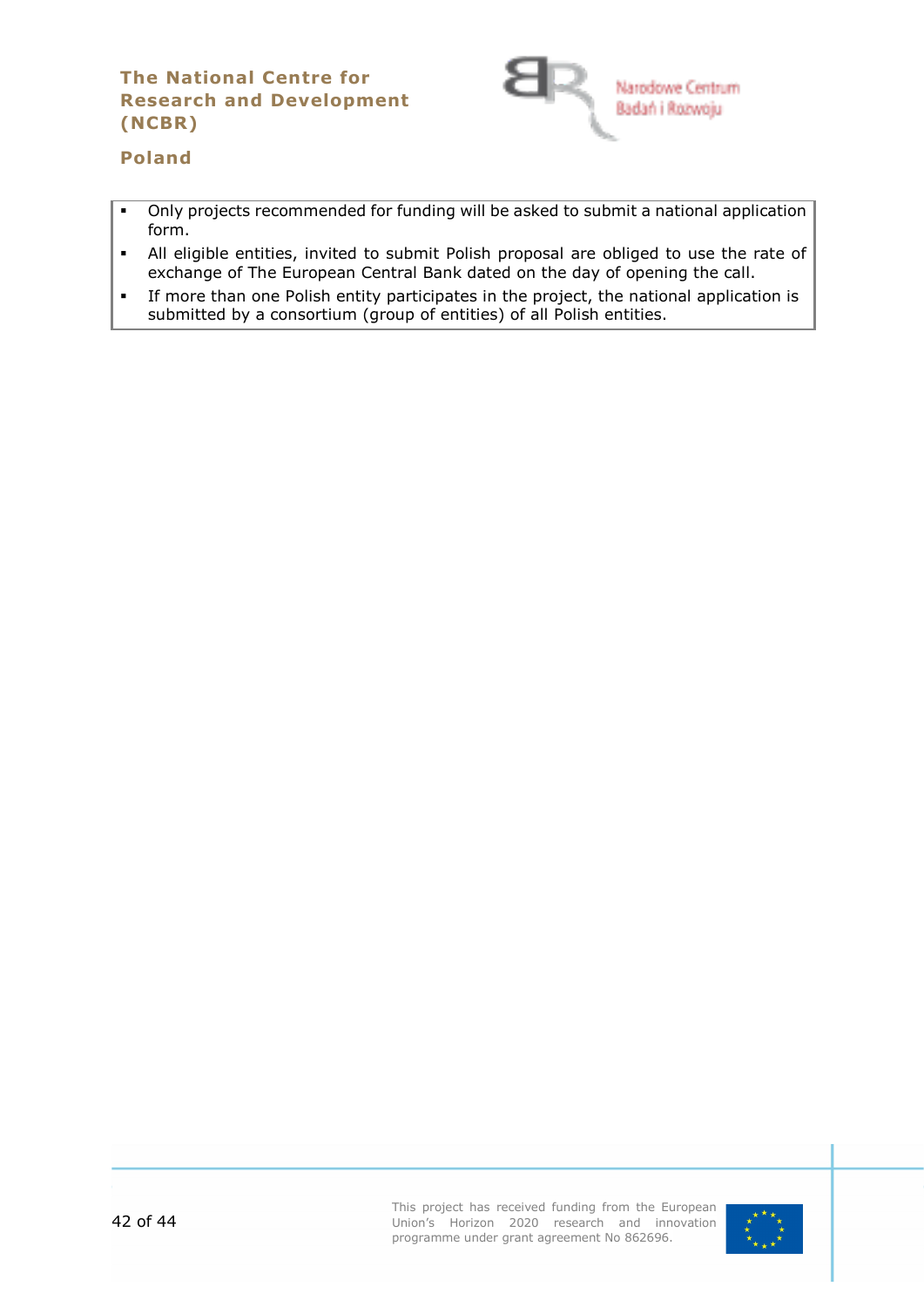**Instituto Nacional de Investigacion Agropecuaria (INIA)**

<span id="page-42-0"></span>

**Uruguay**

| <b>Participating organisation</b> | Instituto<br><b>Nacional</b><br>Investigación<br>de<br>Agropecuaria (INIA)                                             |  |  |  |
|-----------------------------------|------------------------------------------------------------------------------------------------------------------------|--|--|--|
|                                   | Dirección Nacional<br>Parque Tecnológico LATU<br>Av. Italia 6201, Edificio Los Guayabos,<br>11500 Montevideo - Uruguay |  |  |  |
| <b>Indicative budget</b>          | 100,000€                                                                                                               |  |  |  |
| (National) contact point          | Verónica Musselli                                                                                                      |  |  |  |
|                                   | Phone: +59899757061                                                                                                    |  |  |  |
|                                   | E-Mail: vmusselli@inia.org.uy                                                                                          |  |  |  |

| Link to funding programme<br>and other relevant<br>information                               | N/A<br>$\blacksquare$                                                                                                                      |   |                                                                                                      |
|----------------------------------------------------------------------------------------------|--------------------------------------------------------------------------------------------------------------------------------------------|---|------------------------------------------------------------------------------------------------------|
| <b>Project duration</b>                                                                      | Min. 24 months                                                                                                                             |   | Max. 36 months                                                                                       |
| <b>Maximum funding per</b><br>project                                                        | 30,000€                                                                                                                                    |   |                                                                                                      |
| <b>Topics to be funded</b>                                                                   | <b>All topics</b><br>٠                                                                                                                     |   |                                                                                                      |
| <b>Exceptions for funding of the</b><br>research topics based on<br>your national priorities | Funding eligibility includes travel and per diem,<br>٠<br>consumables and other agreed costs, but no<br>investments or personnel expenses. |   |                                                                                                      |
| <b>Following partners are</b><br>eligible for funding                                        | <b>Specific requirements</b><br><b>No</b><br>Yes                                                                                           |   |                                                                                                      |
| <b>Partners of the EJP SOIL</b><br>consortium                                                | $\overline{\phantom{a}}$                                                                                                                   | ⊠ | N/A<br>٠                                                                                             |
| <b>Universities</b>                                                                          | $\Box$                                                                                                                                     |   |                                                                                                      |
| <b>Research institutes</b>                                                                   | ⊠                                                                                                                                          | П | The call will be restricted to INIA<br>researchers within the usual<br>institutional planning system |
| <b>Industry partners</b>                                                                     | П                                                                                                                                          | ⊠ |                                                                                                      |